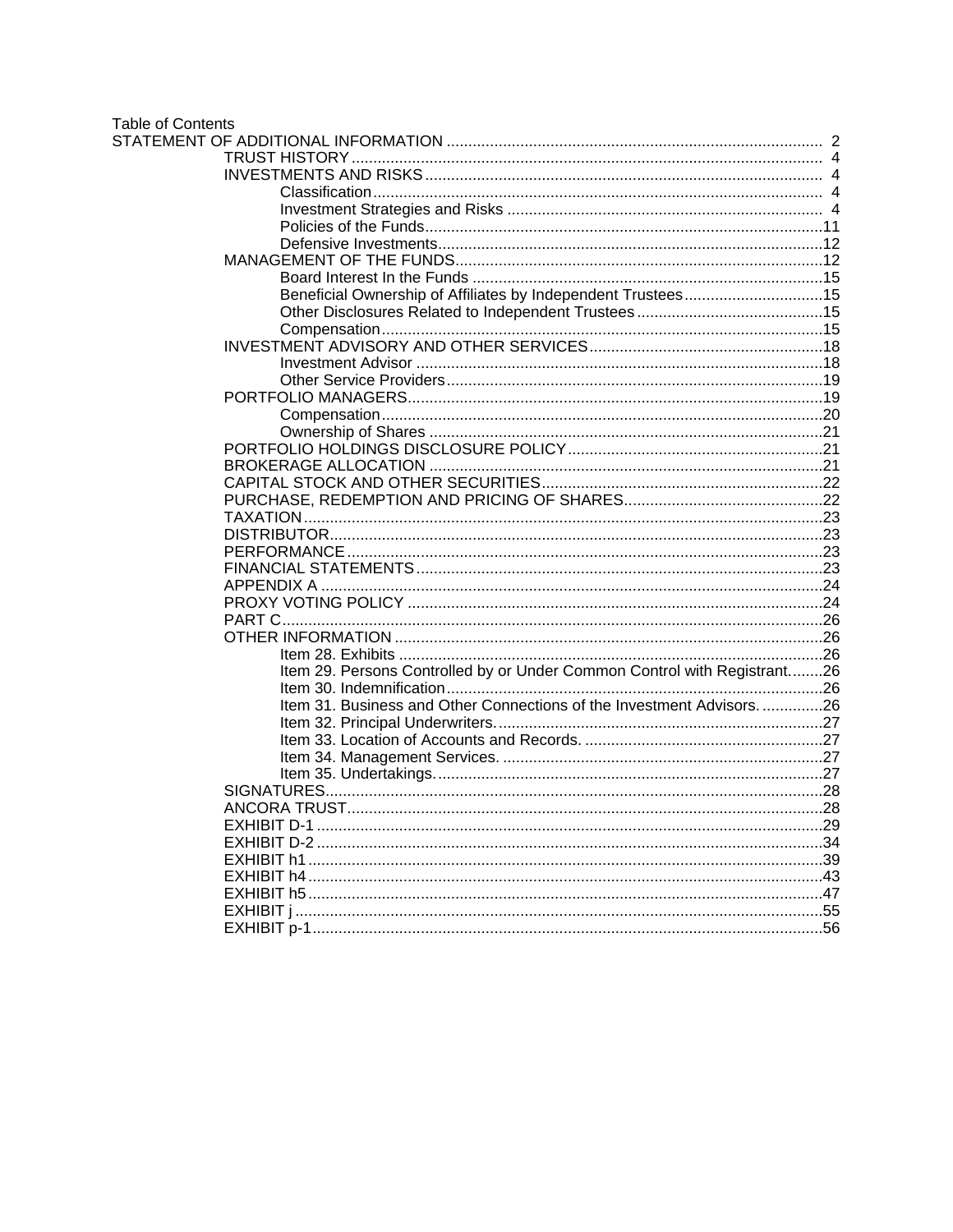## **STATEMENT OF ADDITIONAL INFORMATION**

#### **April 30, 2022**

<span id="page-1-0"></span>

|                                   | CLASS I      | CLASS S      |
|-----------------------------------|--------------|--------------|
| Ancora Income Fund                | AAIIX        | ANISX        |
| Ancora/Thelen Small-Mid Cap Fund  | <b>AATIX</b> | <b>AATSX</b> |
| Ancora MicroCap Fund              | ANCIX        | ANCSX        |
| Ancora Dividend Value Equity Fund | ADEIX        | ADESX        |
|                                   |              |              |

This Statement of Additional Information (this "Statement of Information" or the "SAI") relates to the Prospectus of the abovereferenced funds (the "Funds") of Ancora Trust (the "Trust") dated April 30, 2022.

This SAI is not a prospectus. This Statement of Additional Information is incorporated in its entirety into the Prospectus of the Funds. This SAI should be read with the Prospectus of the Funds.

To receive a copy of the Prospectus, you may write to the Trust or call toll free 1.866.626.2672.

Ancora Trust 6060 Parkland Blvd., Suite 200 Cleveland, Ohio 44124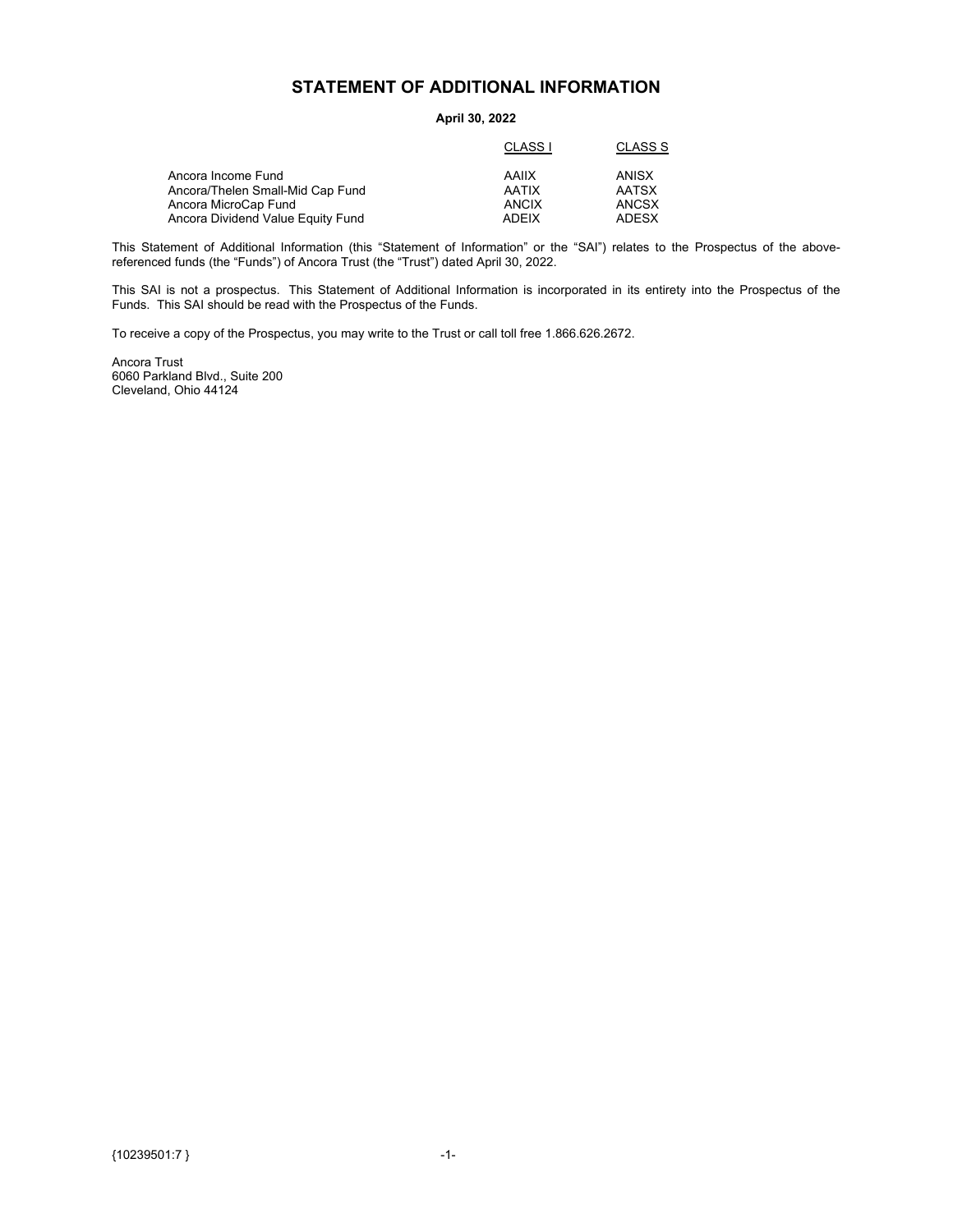# **TABLE OF CONTENTS**

# **PAGE LOCATION IN PROSPECTUS**

| TRUST HISTORY                                                                                                                                                                                                                                                                                                                                                                  | 3                                                              | Not Applicable                                                                                                                                                                                     |
|--------------------------------------------------------------------------------------------------------------------------------------------------------------------------------------------------------------------------------------------------------------------------------------------------------------------------------------------------------------------------------|----------------------------------------------------------------|----------------------------------------------------------------------------------------------------------------------------------------------------------------------------------------------------|
| <b>INVESTMENTS AND RISKS</b>                                                                                                                                                                                                                                                                                                                                                   | 3                                                              | <b>Fund Summaries</b>                                                                                                                                                                              |
| Classification<br><b>Investment Strategies and Risks</b><br>Policies of the Funds<br>Defensive Investments<br>Portfolio Turnover                                                                                                                                                                                                                                               | 3<br>3<br>10<br>11<br>11                                       | <b>Fund Summaries</b><br><b>Fund Summaries</b><br><b>Fund Summaries</b><br><b>Fund Summaries</b><br><b>Fund Summaries</b>                                                                          |
| <b>MANAGEMENT OF THE FUNDS</b>                                                                                                                                                                                                                                                                                                                                                 | 11                                                             | Not Applicable                                                                                                                                                                                     |
| Management Information<br>Board Composition and Leadership Structure<br><b>Audit Committee</b><br>Board's Role in Risk Oversight<br><b>Mandatory Retirement Age</b><br>Board Interest In the Funds<br>Beneficial Ownership of Affiliates by Independent Trustees<br>Other Disclosures Related to Independent Trustees<br>Compensation<br>Code of Ethics<br>Proxy Voting Policy | 11<br>13<br>13<br>13<br>14<br>14<br>15<br>15<br>15<br>15<br>15 | Not Applicable<br>Not Applicable<br>Not Applicable<br>Not Applicable<br>Not Applicable<br>Not Applicable<br>Not Applicable<br>Not Applicable<br>Not Applicable<br>Not Applicable<br>Not Applicable |
| <b>Principal Holders of Securities</b>                                                                                                                                                                                                                                                                                                                                         | 15                                                             | Not Applicable                                                                                                                                                                                     |
| <b>INVESTMENT ADVISORY AND OTHER SERVICES</b>                                                                                                                                                                                                                                                                                                                                  | 17                                                             | <b>Investment Advisor</b>                                                                                                                                                                          |
| <b>Investment Advisor</b><br><b>Distribution Plan</b><br><b>Other Service Providers</b>                                                                                                                                                                                                                                                                                        | 18<br>18<br>18                                                 | <b>Investment Advisor</b><br>General Information                                                                                                                                                   |
| PORTFOLIO MANAGERS                                                                                                                                                                                                                                                                                                                                                             | 19                                                             | Portfolio Manager                                                                                                                                                                                  |
| Other Accounts Managed<br>Compensation<br>Ownership of Shares                                                                                                                                                                                                                                                                                                                  | 19<br>20<br>20                                                 | Portfolio Manager<br>Not Applicable<br>Not Applicable                                                                                                                                              |
| PORTFOLIO HOLDINGS DISCLOSURE POLICY                                                                                                                                                                                                                                                                                                                                           | 20                                                             | Disclosure of Portfolio Holdings Information                                                                                                                                                       |
| <b>BROKERAGE ALLOCATION</b>                                                                                                                                                                                                                                                                                                                                                    | 20                                                             | Not Applicable                                                                                                                                                                                     |
| CAPITAL STOCK AND OTHER SECURITIES                                                                                                                                                                                                                                                                                                                                             | 21                                                             | Not Applicable                                                                                                                                                                                     |
| PURCHASE, REDEMPTION AND PRICING OF SHARES                                                                                                                                                                                                                                                                                                                                     | 22                                                             | Purchasing Your Shares and Selling (Redeeming)<br>Your Shares                                                                                                                                      |
| <b>TAXATION</b>                                                                                                                                                                                                                                                                                                                                                                | 22                                                             | Dividends, Distributions and Taxes                                                                                                                                                                 |
| <b>DISTRIBUTOR</b>                                                                                                                                                                                                                                                                                                                                                             | 23                                                             | Distribution Arrangements                                                                                                                                                                          |
| PERFORMANCE                                                                                                                                                                                                                                                                                                                                                                    | 23                                                             | <b>Fund Performance</b>                                                                                                                                                                            |
| <b>FINANCIAL STATEMENTS</b>                                                                                                                                                                                                                                                                                                                                                    | 23                                                             | <b>Financial Highlights</b>                                                                                                                                                                        |
| <b>Proxy Voting Policy</b>                                                                                                                                                                                                                                                                                                                                                     | Appendix A                                                     |                                                                                                                                                                                                    |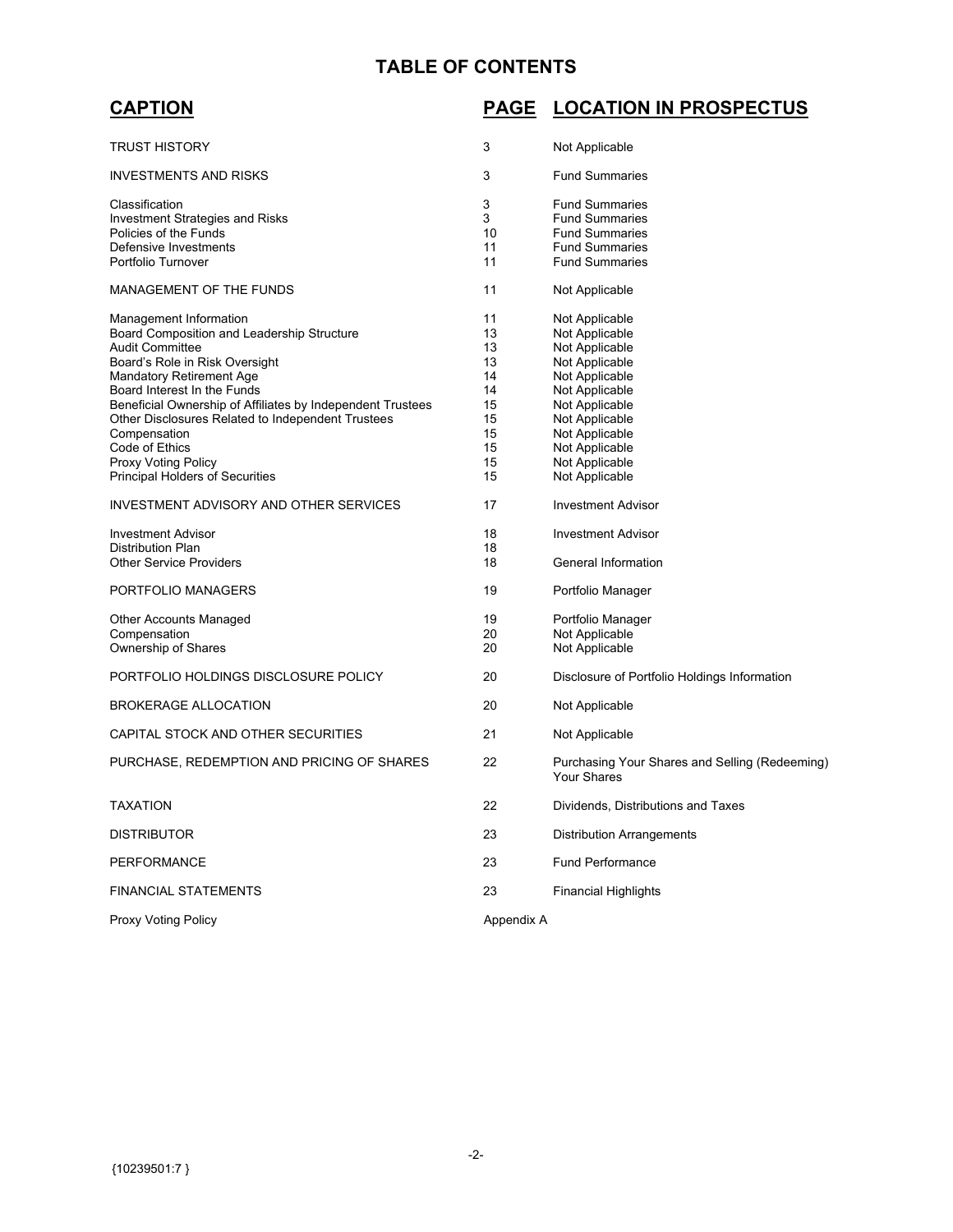# <span id="page-3-0"></span>**TRUST HISTORY**

Each of Ancora Income Fund, Ancora/Thelen Small-Mid Cap Fund, Ancora MicroCap Fund, and Ancora Dividend Value Equity Fund (each, a "Fund" and collectively, the "Funds") is a separate series of Ancora Trust (the "Trust"), an Ohio business trust under a Declaration of Trust dated August 20, 2003. The Trust's Declaration of Trust permits the Trust to issue an unlimited number of shares of beneficial interest representing interests in separate funds of securities, and it permits the Trust to offer separate classes of each such series.

Currently, the Trust offers shares of the following Funds and shares of the following classes of each Fund:

| <b>FUND</b>                              |  |
|------------------------------------------|--|
| Ancora Income Fund                       |  |
| Ancora/Thelen Small-Mid Cap Fund         |  |
| <b>Ancora MicroCap Fund</b>              |  |
| <b>Ancora Dividend Value Equity Fund</b> |  |

### **INVESTMENTS AND RISKS**

#### **Classification**

Each Fund is an "open-end" management investment company as defined in the Investment Company Act of 1940, as amended (the "1940 Act"). Each Fund is a "diversified" company as defined in the 1940 Act. Among other things, a diversified Fund must, with respect to 75% of its total assets, not invest more than 5% of its total assets in any one issuer.

#### **Investment Strategies and Risks**

Ancora Income Fund has an investment objective of obtaining a high level of income, with a secondary objective of capital appreciation in the value of its shares. Each of Ancora/Thelen Small-Mid Cap Fund and Ancora MicroCap Fund has an investment objective of obtaining capital appreciation. The investment objective of Ancora Dividend Value Equity Fund is to provide growth of income and long-term capital appreciation. The principal investment strategies used by each of the Funds to pursue this objective, together with the principal risks of investing in the Fund, are described in the Fund Summaries at the beginning of the Prospectus. Each Fund's investment objective is fundamental and may not be changed without shareholder approval.

Each Fund from its inception until the date of this prospectus has retained as its investment advisor Ancora Advisors LLC (the "Advisor"), located at 6060 Parkland Blvd., Suite 200, Cleveland, Ohio 44124, an investment advisor established in 2003.

In addition to its principal strategies, each Fund may engage in any of the following investment strategies which are not principal strategies of such Fund. Those investment strategies and the risks of such strategies are described below.

**Equity Securities.** A Fund may invest in equity securities, including common stock, preferred stock, convertible preferred stock and convertible bonds.

In selecting equity securities for the Fund, the Advisors will utilize both fundamental research and technical analysis.

Ancora Income Fund anticipates that the majority of its equity investments will be made in convertible bonds and convertible preferred stock, since these securities generally have a higher yield and a lesser risk of capital depreciation than the common stocks into which they are convertible. While these securities will generally be chosen for their ability to pay dividends, there can be no assurance that the dividends will be continued.

Individual market values of equity securities will fluctuate based on individual corporate developments as well as general economic conditions. As a result of these factors, the share price of a Fund could decline to the extent that the Fund is invested in such equity securities.

**Debt Securities.** A Fund may invest in debt securities. A Fund's portfolio will be exposed to the following additional risks in connection with each of its investments in debt securities:

- Prices of debt securities rise and fall in response to interest rate changes for similar securities. Generally, when interest rates rise, prices of debt securities fall. To the extent that a Fund invests in debt securities, the net asset value of the Fund may decrease during periods of rising interest rates.
- An issuer of debt securities may default (fail to repay interest and principal when due). If an issuer defaults or the risk of such default is perceived to have increased, the Fund will lose all or part of its investment. To the extent that a Fund invests in debt securities, the net asset value of the Fund may fall during periods of economic downturn when such defaults or risk of defaults increases.
- Securities rated below investment grade, also known as junk bonds, generally entail greater risks than investment grade securities. For example, their prices are more volatile, their values are more negatively impacted by economic downturns, and their trading market may be more limited.

**Restricted Securities.** A fund may invest in restricted securities, including securities issued pursuant to SEC Rule 144A. Restricted Securities are subject to legal restrictions on their sale. Difficulty in selling securities may result in a loss or be costly to a fund. Restricted securities generally can be sold in privately negotiated transactions, pursuant to an exemption from registration under the Securities Act of 1933 (1933 Act), or in a registered public offering. Where registration is required, the holder of a registered security may be obligated to pay all or part of the registration expense and a considerable period may elapse between the time it decides to seek registration and the time it may be permitted to sell a security under an effective registration statement. If, during such a period,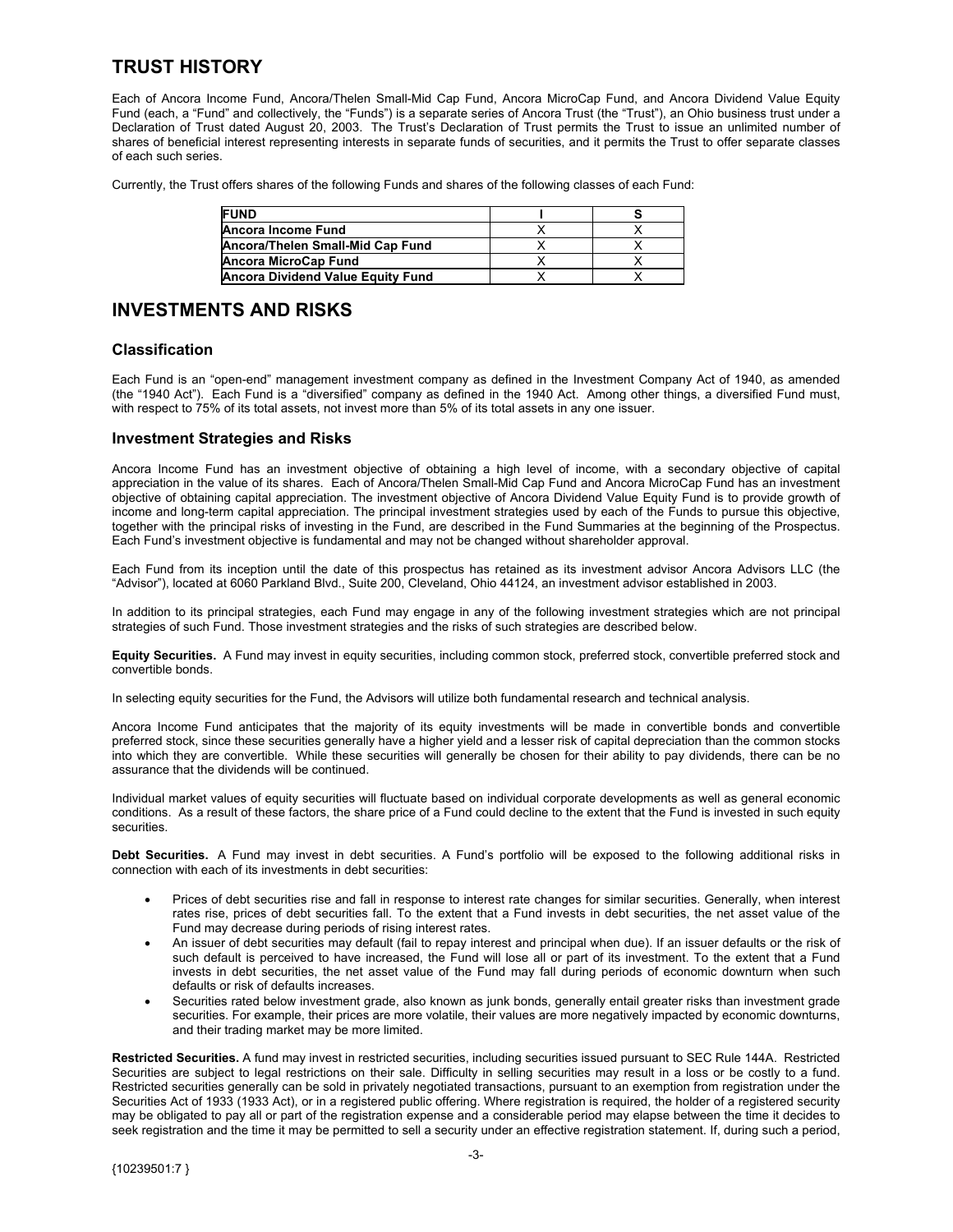adverse market conditions were to develop, the holder might obtain a less favorable price than prevailed when it decided to seek registration of the security.

**Derivatives.** The Funds may invest in various instruments that are commonly known as derivatives. Generally, a derivative is a financial arrangement, the value of which is based on, or "derived" from, a traditional security, asset, or market index. Some "derivatives" such as certain mortgage-related and other asset-backed securities are in many respects like any other investment, although they may be more volatile or less liquid than more traditional debt securities. There are, in fact, many different types of derivatives and many different ways to use them. There is a range of risks associated with those uses. Futures and options are commonly used for traditional hedging purposes to attempt to protect a Fund from exposure to changing interest rates, securities prices, or currency exchange rates and as a low cost method of gaining exposure to a particular securities market without investing directly in those securities. However, some derivatives are used for leverage, which tends to magnify the effects of an instrument's price changes as market conditions change. Leverage involves the use of a small amount of money to control a large amount of financial assets, and can in some circumstances, lead to significant losses. A Fund may, but is not required to, use derivative instruments for any of the following purposes:

- To hedge against adverse changes caused by changing interest rates, stock market prices or currency exchange rates - in the market value of securities held by or to be bought for the Fund;
- As a substitute for purchasing or selling securities;
- To shorten or lengthen the effective portfolio maturity or duration;
- To enhance the Fund's potential gain in non-hedging or speculative situations; or
- To lock in a substantial portion of the unrealized appreciation in a stock without selling it.

The use of derivatives for non-hedging purposes may be considered speculative. Additional information regarding derivatives that the Funds may use and some of their associated risks is found above below.

**Forward Foreign Currency Contracts**. The Funds may enter into forward foreign currency contracts to manage foreign currency exposure and as a hedge against possible variations in foreign exchange rates. A Fund may enter into forward foreign currency contracts to hedge a specific security transaction or to hedge a portfolio position. These contracts may be bought or sold to protect the Funds, to some degree, against possible losses resulting from an adverse change in the relationship between foreign currencies and the U.S. dollar. A Fund also may invest in foreign currency futures and in options on currencies.

A forward contract involves an obligation to purchase or sell a specific currency amount at a future date, agreed upon by the parties, at a price set at the time of the contract. A Fund may enter into a contract to sell, for a fixed amount of U.S. dollars or other appropriate currency, the amount of foreign currency approximating the value of some or all of a Fund's securities denominated in such foreign currency. These contracts are transferable in the interbank market conducted directly between currency traders (usually large commercial banks) and their customers. A forward currency contract generally has no deposit requirement and is traded at a net price without commission. A Fund will place assets in a segregated account, otherwise earmark assets or otherwise "cover" its position in a manner consistent with the 1940 Act or the rules and SEC interpretations thereunder to assure that its obligations under forward foreign currency contracts are covered. Neither spot transactions nor forward currency contracts eliminate fluctuations in the prices of the Fund's securities or in foreign exchange rates, or prevent loss if the prices of these securities should decline.

By entering into forward foreign currency contracts, a Fund will seek to protect the value of its investment securities against a decline in the value of a currency. However, these forward foreign currency contracts will not eliminate fluctuations in the underlying prices of the securities. Rather, they simply establish a rate of exchange which one can obtain at some future point in time. Although such contracts tend to minimize the risk of loss due to a decline in the value of the hedged currency, they also tend to limit any potential gain which might result should the value of such currency increase. At the maturity of a forward contract, a Fund may either sell a portfolio security and make delivery of the foreign currency, or it may retain the security and terminate its contractual obligation to deliver the foreign currency by purchasing an "offsetting" contract with the same currency trader, obligating it to purchase, on the same maturity date, the same amount of the foreign currency. A Fund may realize a gain or loss from currency transactions.

With respect to any such forward foreign currency contract, it will not generally be possible to match precisely the amount covered by that contract and the value of the securities involved due to changes in the values of such securities resulting from market movements between the date the forward contract is entered into and the date it matures. A Fund will also incur costs in connection with forward foreign currency contracts and conversions of foreign currencies into U.S. dollars. The projection of currency market movements is extremely difficult, and the successful execution of a hedging strategy is highly uncertain.

When entering into a contract for the purchase or sale of a security in a foreign currency, a Fund may enter into a forward foreign currency contract for the amount of the purchase or sale price to protect against variations, between the date the security is purchased or sold and the date on which payment is made or received, in the value of the foreign currency relative to the U.S. dollar or other foreign currency.

Also, when a Fund's portfolio manager anticipates that a particular foreign currency may decline substantially relative to the U.S. dollar or other leading currencies, in order to reduce risk, a Fund may enter into a forward contract to sell, for a fixed amount, the amount of foreign currency approximating the value of its securities denominated in such foreign currency. its obligations under forward foreign currency contracts are covered.

Since consideration of the prospect for currency parities will be incorporated into a sub-advisor's long-term investment decisions, each Fund will not routinely enter into foreign currency hedging transactions with respect to security transactions; however, the subadvisors believe that it is important to have the flexibility to enter into foreign currency hedging transactions when they determine that the transactions would be in a Fund's best interest.

In addition, a Fund may engage in cross-hedging. Cross-hedging involves the use of forward contracts to shift currency exposure from one non-U.S. dollar currency to another non-U.S. dollar currency. Also, with regard to a Fund's use of cross-hedges, there can be no assurance that historical correlations between the movements of certain foreign currencies relative to the U.S. dollar will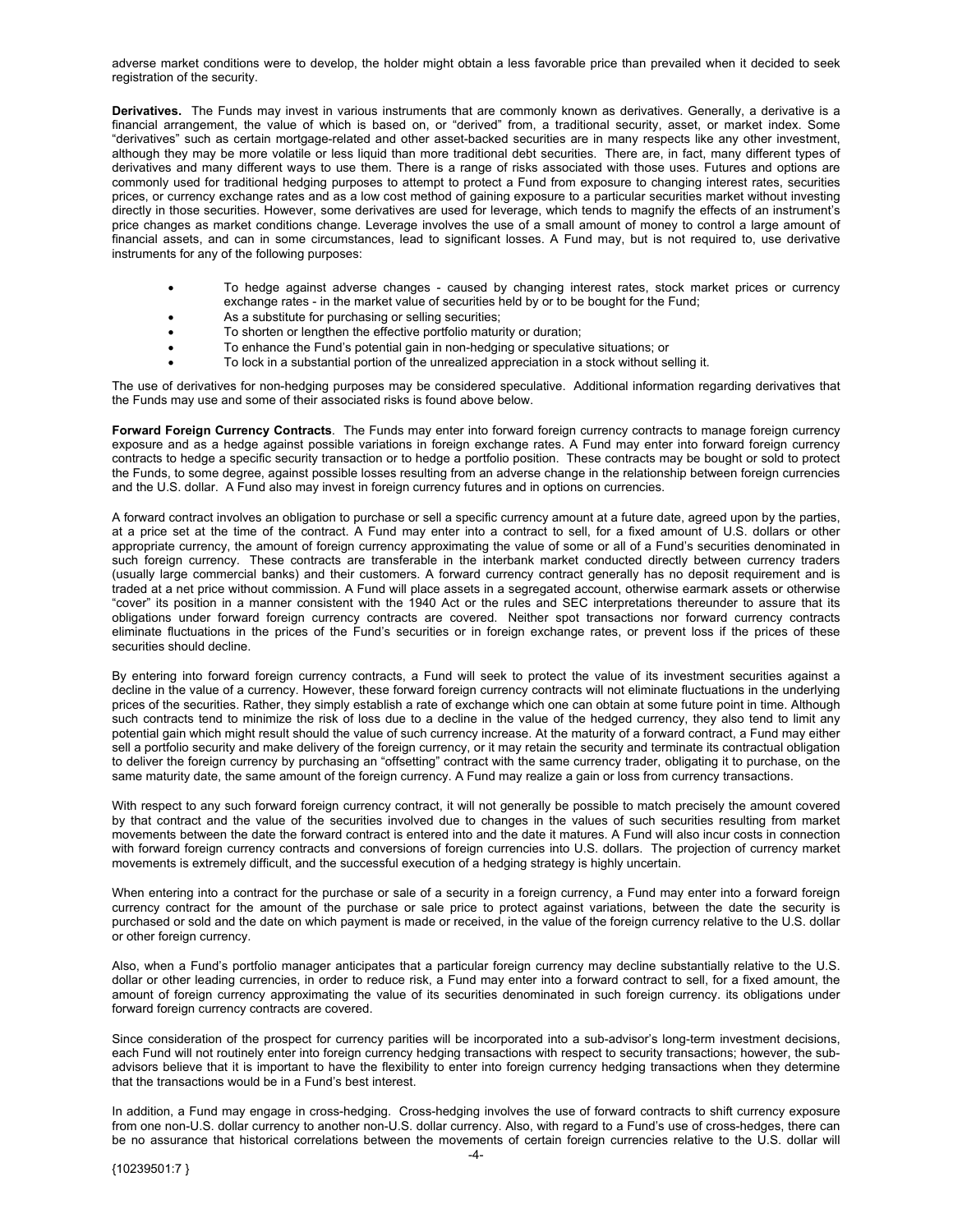continue. Thus, at any time poor correlation may exist between movements in the exchange rates of the foreign currencies underlying a Fund's cross-hedges and the movements in the exchange rates of the foreign currencies in which the Fund's assets that are the subject of such cross-hedges are denominated.

**Futures Contracts and Options on Futures Contracts.** Futures contracts provide for the future sale by one party and purchase by another party of a specified amount of a specific security at a specified future time and at a specified price. An option on a futures contract gives the purchaser the right, in exchange for a premium, to assume a position in a futures contract at a specified exercise price during the term of the option. A Fund may use futures contracts and related options for *bona fide* hedging purposes, to offset changes in the value of securities held or expected to be acquired or be disposed of, to minimize fluctuations in foreign currencies, or to gain exposure to a particular market or instrument. A Fund will minimize the risk that it will be unable to close out a futures contract by only entering into futures contracts which are traded on national futures exchanges. In addition, a Fund will only sell covered futures contracts and options on futures contracts.

Stock and bond index futures are futures contracts for various stock and bond indices that are traded on registered securities exchanges. Stock and bond index futures contracts obligate the seller to deliver (and the purchaser to take) an amount of cash equal to a specific dollar amount times the difference between the value of a specific stock or bond index at the close of the last trading day of the contract and the price at which the agreement is made.

Stock and bond index futures contracts are bilateral agreements pursuant to which two parties agree to take or make delivery of an amount of cash equal to a specified dollar amount times the difference between the stock or bond index value at the close of trading of the contract and the price at which the futures contract is originally struck. No physical delivery of the stocks or bonds comprising the index is made; generally contracts are closed out prior to the expiration date of the contracts.

No price is paid upon entering into futures contracts. Instead, a Fund would be required to deposit an amount of cash or U.S. Treasury securities known as "initial margin." Subsequent payments, called "variation margin," to and from the broker, would be made on a daily basis as the value of the futures position varies (a process known as "marking to market"). The margin is in the nature of a performance bond or good-faith deposit on a futures contract.

There are risks associated with these activities, including the following: (1) the success of a hedging strategy may depend on an ability to predict movements in the prices of individual securities, fluctuations in markets and movements in interest rates; (2) there may be an imperfect or no correlation between the changes in market value of the securities held by a Fund and the prices of futures and options on futures; (3) there may not be a liquid secondary market for a futures contract or option; (4) trading restrictions or limitations may be imposed by an exchange; and (5) government regulations may restrict trading in futures contracts and futures options.

A Fund may buy and sell futures contracts and related options to manage its exposure to changing interest rates and securities prices. Some strategies reduce a Fund's exposure to price fluctuations, while others tend to increase its market exposure. Futures and options on futures can be volatile instruments and involve certain risks that could negatively impact a Fund's return. In order to avoid leveraging and related risks, when a Fund purchases futures contracts, it will collateralize its position by depositing an amount of cash or liquid securities, equal to the market value of the futures positions held, less margin deposits, in a segregated account with its custodian, otherwise earmark assets as cover or otherwise "cover" its position in a manner consistent with the 1940 Act or the rules and SEC interpretations thereunder. Collateral equal to the current market value of the futures position will be marked to market on a daily basis. See "Derivatives" above.

**Options**. A put option gives the purchaser of the option the right to sell, and the writer of the option the obligation to buy, the underlying security at any time during the option period. A call option gives the purchaser of the option the right to buy, and the writer of the option the obligation to sell, the underlying security at any time during the option period. The initial purchase (sale) of an option contract is an "opening transaction." In order to close out an option position, a Fund may enter into a "closing transaction," which is simply the sale (purchase) of an option contract on the same security with the same exercise price and expiration date as the option contract originally opened. If a Fund is unable to effect a closing purchase transaction with respect to an option it has written, it will not be able to sell the underlying security until the option expires or the Fund delivers the security upon exercise.

A Fund will pay a premium when purchasing put and call options. A Fund may purchase call and put options on any securities in which it may invest. If price movements in the underlying securities are such that exercise of the options would not be profitable for a Fund, loss of the premium paid may be offset by an increase in the value of the Fund's securities or by a decrease in the cost of acquisition of securities by the Fund.

A Fund would normally purchase a call option in anticipation of an increase in the market value of such securities. A Fund would normally purchase put options in anticipation of a decline in the market value of securities in its portfolio ("protective puts") or securities of the type in which it is permitted to invest. The purchase of a put option would entitle the Fund, in exchange for the premium paid, to sell a security, which may or may not be held in the Fund's portfolio, at a specified price during the option period. The purchase of protective puts is designed merely to offset or hedge against a decline in the market value of the Fund's portfolio securities. Put options also may be purchased by a Fund for the purpose of affirmatively benefiting from a decline in the price of securities which the Fund does not own. The Fund would ordinarily recognize a gain if the value of the securities decreased below the exercise price sufficiently to cover the premium and would recognize a loss if the value of the securities remained at or above the exercise price. Gains and losses on the purchase of protective put options would tend to be offset by countervailing changes in the value of underlying portfolio securities.

Each Fund may write (sell) covered call and put options ("covered options"). A Fund may write (sell), to a limited extent, only covered options in an attempt to increase income. However, a Fund may forego the benefits of appreciation on securities sold or may pay more than the market price on securities acquired pursuant to call and put options written by the Fund. A Fund may write (sell) covered call options as a means of increasing the yield on its portfolio and as a means of providing limited protection against decreases in its market value.

When a Fund writes a covered call option, it gives the purchaser of the option the right to buy the underlying security at the price specified in the option (the "exercise price") by exercising the option at any time during the option period. If the option expires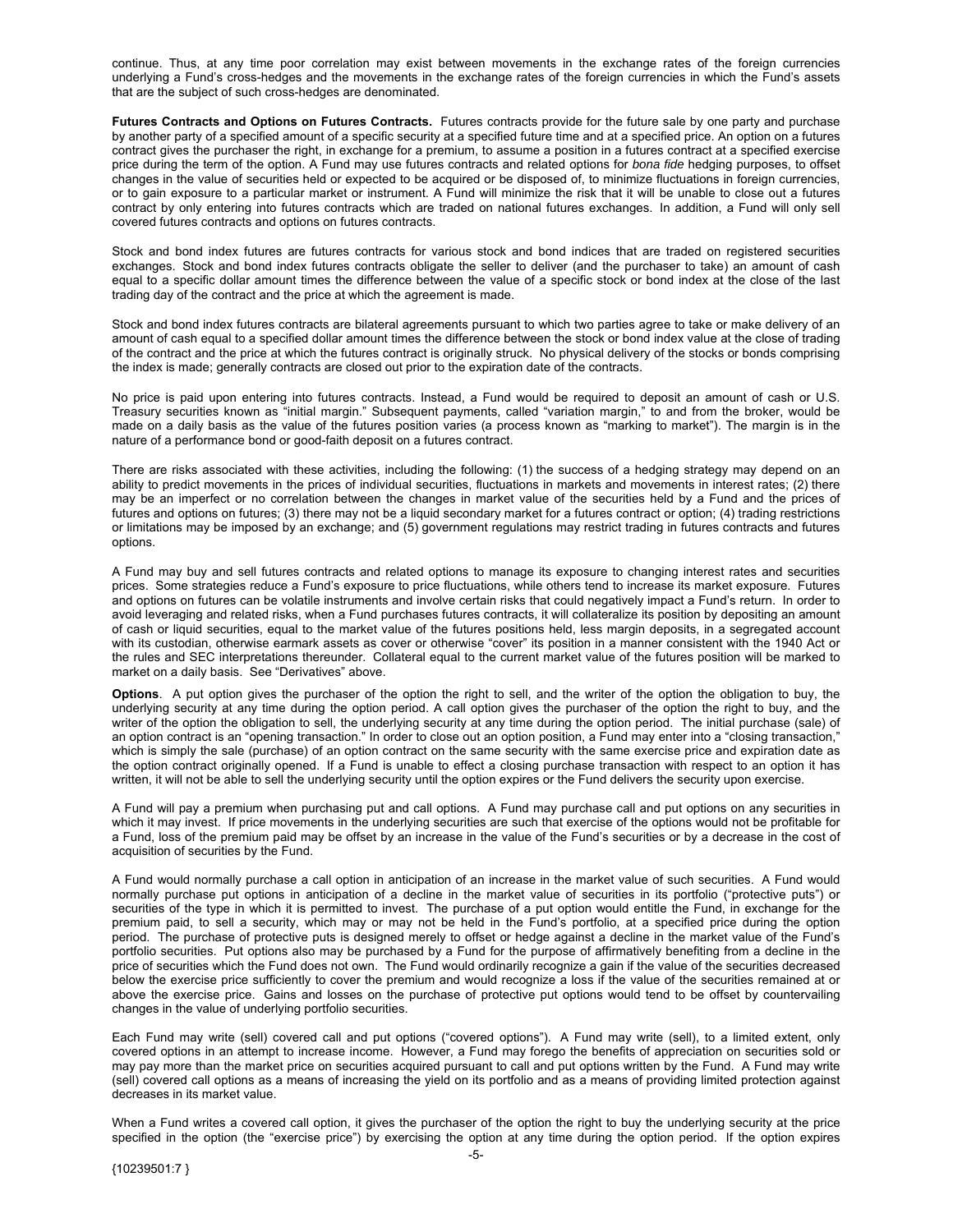unexercised, the Fund will realize income in an amount equal to the premium received for writing the option. If the option is exercised, a decision over which the Fund has no control, the Fund must sell the underlying security to the option holder at the exercise price. By writing a covered call option, the Fund foregoes, in exchange for the premium less the commission ("net premium"), the opportunity to profit during the option period from an increase in the market value of the underlying security above the exercise price.

When a Fund writes a covered put option, it gives the purchaser of the option the right to sell the underlying security to the Fund at the specified exercise price at any time during the option period. If the option expires unexercised, the Fund will realize income in the amount of the premium received for writing the option. If the put option is exercised, a decision over which the Fund has no control, the Fund must purchase the underlying security from the option holder at the exercise price. By writing a covered put option, the Fund, in exchange for the net premium received, accepts the risk of a decline in the market value of the underlying security below the exercise price.

The hours of trading for options on securities may not conform to the hours during which the underlying securities are traded. To the extent that the option markets close before the markets for the underlying securities, significant price and rate movements can take place in the underlying securities markets that cannot be reflected in the option markets. It is impossible to predict the volume of trading that may exist in such options, and there can be no assurance that viable exchange markets will develop or continue.

A Fund may purchase and write options on an exchange or over-the-counter. Over-the-counter options ("OTC options") differ from exchange-traded options in several respects. They are transacted directly with dealers and not with a clearing corporation, and therefore entail the risk of non-performance by the dealer. OTC options are available for a greater variety of securities and for a wider range of expiration dates and exercise prices than are available for exchange-traded options. Because OTC options are not traded on an exchange, pricing is done normally by reference to information from a market maker. It is the position of the SEC that OTC options are generally illiquid.

A Fund's activities in options may also be restricted by the requirements of the IRC, for qualification as a regulated investment company.

#### *Options on Stocks*

A Fund may write or purchase options on stocks. A call option gives the purchaser of the option the right to buy, and obligates the writer to sell, the underlying stock at the exercise price at any time during the option period. Similarly, a put option gives the purchaser of the option the right to sell, and obligates the writer to buy the underlying stock at the exercise price at any time during the option period.

A covered call option with respect to which a Fund owns the underlying stock sold by the Fund exposes the Fund during the term of the option to possible loss of opportunity to realize appreciation in the market price of the underlying stock or to possible continued holding of a stock which might otherwise have been sold to protect against depreciation in the market price of the stock. A covered put option sold by a Fund exposes the Fund during the term of the option to a decline in price of the underlying stock.

To close out a position when writing covered options, a Fund may make a "closing purchase transaction" which involves purchasing an option on the same stock with the same exercise price and expiration date as the option which it has previously written on the stock. The Fund will realize a profit or loss for a closing purchase transaction if the amount paid to purchase an option is less or more, as the case may be, than the amount received from the sale thereof. To close out a position as a purchaser of an option, the Fund may make a "closing sale transaction" which involves liquidating the Fund's position by selling the option previously purchased.

#### *Options on Foreign Currencies*

Options on foreign currencies are used for hedging purposes in a manner similar to that in which futures contracts on foreign currencies, or forward contracts, are utilized. For example, a decline in the dollar value of a foreign currency in which portfolio securities are denominated will reduce the dollar value of such securities, even if their value in the foreign currency remains constant. In order to protect against such diminutions in the value of portfolio securities, a Fund may purchase put options on the foreign currency. If the value of the currency does decline, a Fund will have the right to sell such currency for a fixed amount in dollars and will thereby offset, in whole or in part, the adverse effect on its portfolio which otherwise would have resulted.

Conversely, where a rise in the dollar value of a currency in which securities to be acquired are denominated is projected, thereby increasing the cost of such securities, a Fund may purchase call options thereon. The purchase of such options could offset, at least partially, the effects of the adverse movements in exchange rates. As in the case of other types of options, however, the benefit to the Fund derived from purchases of foreign currency options will be reduced by the amount of the premium and related transaction costs. In addition, where currency exchange rates do not move in the direction or to the extent anticipated, the Fund could sustain losses on transactions in foreign currency options that would require it to forego a portion or all of the benefits of advantageous changes in such rates.

Options on foreign currencies may be written for the same types of hedging purposes. For example, if a Fund anticipates a decline in the dollar value of foreign currency denominated securities due to adverse fluctuations in exchange rates, it could, instead of purchasing a put option, write a call option on the relevant currency. If the expected decline occurs, the options will most likely not be exercised, and the diminution in value of portfolio securities will be offset by the amount of the premium received.

Similarly, instead of purchasing a call option to hedge against an anticipated increase in the dollar cost of securities to be acquired, a Fund could write a put option on the relevant currency, which, if rates move in the manner projected, will expire unexercised and allow the Fund to hedge such increased cost up to the amount of the premium. As in the case of other types of options, however, the writing of a foreign currency option will constitute only a partial hedge up to the amount of the premium, and only if rates move in the expected direction. If this does not occur, the option may be exercised and the Fund would be required to purchase or sell the underlying currency at a loss that may not be offset by the amount of the premium. Through the writing of options on foreign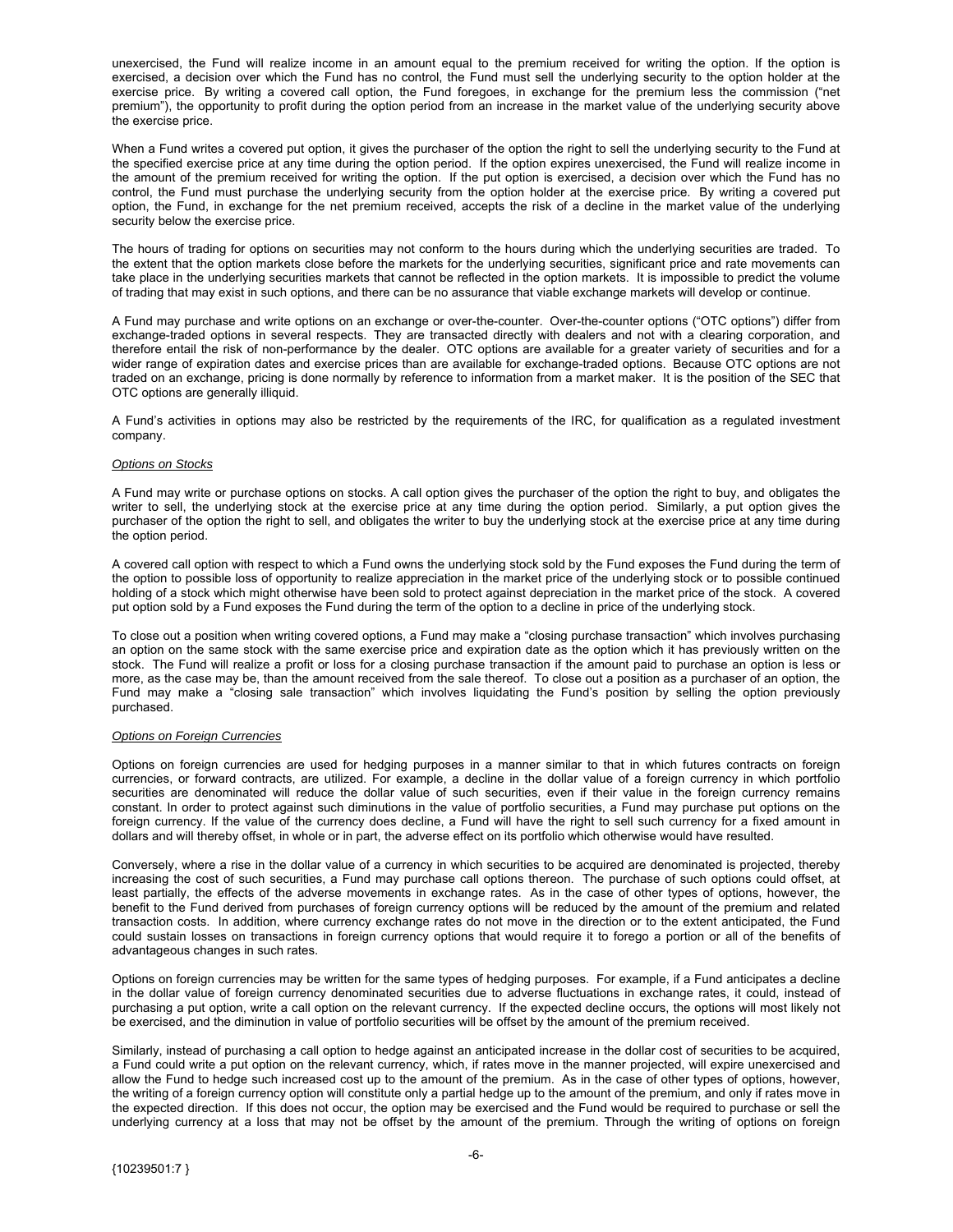currencies, the Fund also may be required to forego all or a portion of the benefits that might otherwise have been obtained from favorable movements in exchange rates.

The Funds may write covered call options on foreign currencies. A call option written on a foreign currency by a Fund is "covered" if the Fund owns the underlying foreign currency covered by the call or has an absolute and immediate right to acquire that foreign currency without additional cash consideration (or, if additional cash consideration is required, the Fund will segregate or otherwise earmark cash or other liquid securities) upon conversion or exchange of other foreign currency held in its portfolio. A call option is also covered if the Fund has a call on the same foreign currency and in the same principal amount as the call written where the exercise price of the call held (a) is equal to or less than the exercise price of the call written, or (b) is greater than the exercise price of the call written, provided the difference is maintained by the Fund in a segregated account in cash and liquid securities or the Fund otherwise earmarks cash and other liquid securities. A call option is also covered if a Fund "covers" its position in a manner consistent with the 1940 Act or the rules and SEC interpretations thereunder.

A Fund may also write call options on foreign currencies that are not covered for cross-hedging purposes. A call option on a foreign currency is for cross-hedging purposes if it is not covered, but is designed to provide a hedge against a decline in the U.S. dollar value of a security which the Fund owns or has the right to acquire and which is denominated in the currency underlying the option due to an adverse change in the exchange rate. In such circumstances, the Fund collateralizes the option by maintaining in a segregated account with its custodian, cash or liquid securities in an amount not less than the value of the underlying foreign currency in U.S. dollars marked to market daily, the Fund otherwise earmarks assets as cover or otherwise "cover" its position in a manner consistent with the 1940 Act or the rules and SEC interpretations thereunder.

A Fund may purchase and write put and call options on foreign currencies (traded on U.S. and foreign exchanges or over-thecounter markets) to manage its exposure to exchange rates. Call options on foreign currencies written by a Fund will be "covered," which means that the Fund will own an equal amount of the underlying foreign currency. With respect to put options on foreign currency written by a Fund will establish a segregated account with its custodian consisting of cash or liquid, high grade debt securities in an amount equal to the amount the Fund would be required to pay upon exercise of the put, otherwise earmark assets as cover or otherwise "cover" its position in a manner consistent with the 1940 Act or the rules and SEC interpretations thereunder.

A Fund may write covered put and call options and purchase put and call options on foreign currencies for the purpose of protecting against declines in the dollar value of portfolio securities and against increases in the dollar cost of securities to be acquired. A Fund may use options on currency to cross-hedge, which involves writing or purchasing options on one currency to hedge against changes in exchange rates for a different, but related currency.

As with other types of options, however, the writing of an option on foreign currency will constitute only a partial hedge up to the amount of the premium received, and a Fund could be required to purchase or sell foreign currencies at disadvantageous exchange rates, thereby incurring losses. The purchase of an option on foreign currency may be used to hedge against fluctuations in exchange rates although, in the event of exchange rate movements adverse to a Fund's position, it may not forfeit the entire amount of the premium plus related transaction costs. In addition, a Fund may purchase call options on currency when the sub-advisor anticipates that the currency will appreciate in value. There is no assurance that a liquid secondary market on an options exchange will exist for any particular option, or at any particular time. If a Fund is unable to effect a closing purchase transaction with respect to covered options it has written, the Fund will not be able to sell the underlying currency or dispose of assets held in a segregated account until the options expire. Similarly, if a Fund is unable to effect a closing sale transaction with respect to options it has purchased, it would have to exercise the options in order to realize any profit and will incur transaction costs upon the purchase or sale of underlying currency. Each Fund pays brokerage commissions or spreads in connection with its options transactions.

As in the case of forward contracts, certain options on foreign currencies are traded over-the-counter and involve liquidity and credit risks that may not be present in the case of exchange-traded currency options. A Fund's ability to terminate OTC Options will be more limited than the exchange-traded options. It is also possible that broker-dealers participating in OTC Options transactions will not fulfill their obligations. Until such time as the staff of the SEC changes its position, the Fund will treat purchased OTC Options and assets used to cover written OTC Options as illiquid securities. With respect to options written with primary dealers in U.S. Government securities pursuant to an agreement requiring a closing purchase transaction at a formula price, the amount of illiquid securities may be calculated with reference to the repurchase formula.

#### *Options on Securities Indices*

A Fund may purchase and write put and call options on indices and enter into related closing transactions. A Fund may purchase and write put and call options on securities indices listed on domestic and, in the case of those Funds which may invest in foreign securities, on foreign exchanges. A securities index fluctuates with changes in the market values of the securities included in the index.

Put and call options on indices are similar to options on securities except that options on an index give the holder the right to receive, upon exercise of the option, an amount of cash if the closing level of the underlying index is greater than (or less than, in the case of puts) the exercise price of the option. This amount of cash is equal to the difference between the closing price of the index and the exercise price of the option, expressed in dollars multiplied by a specified number. Thus, unlike options on individual securities, all settlements are in cash, and gain or loss depends on price movements in the particular market represented by the index generally, rather than the price movements in individual securities. A Fund may choose to terminate an option position by entering into a closing transaction. Options on securities indices entail risks in addition to the risks of options on securities. The absence of a liquid secondary market to close out options positions on securities indices is more likely to occur, although a Fund generally will only purchase or write such an option if the sub-advisor believes the option can be closed out. Use of options on securities indices also entails the risk that trading in such options may be interrupted if trading in certain securities included in the index is interrupted. The Funds will not purchase such options unless the respective sub-advisor believes the market is sufficiently developed such that the risk of trading in such options is no greater than the risk of trading in options on securities. Such options will be used for the purposes described above under "Options" or, to the extent allowed by law, as a substitute for investment in individual securities.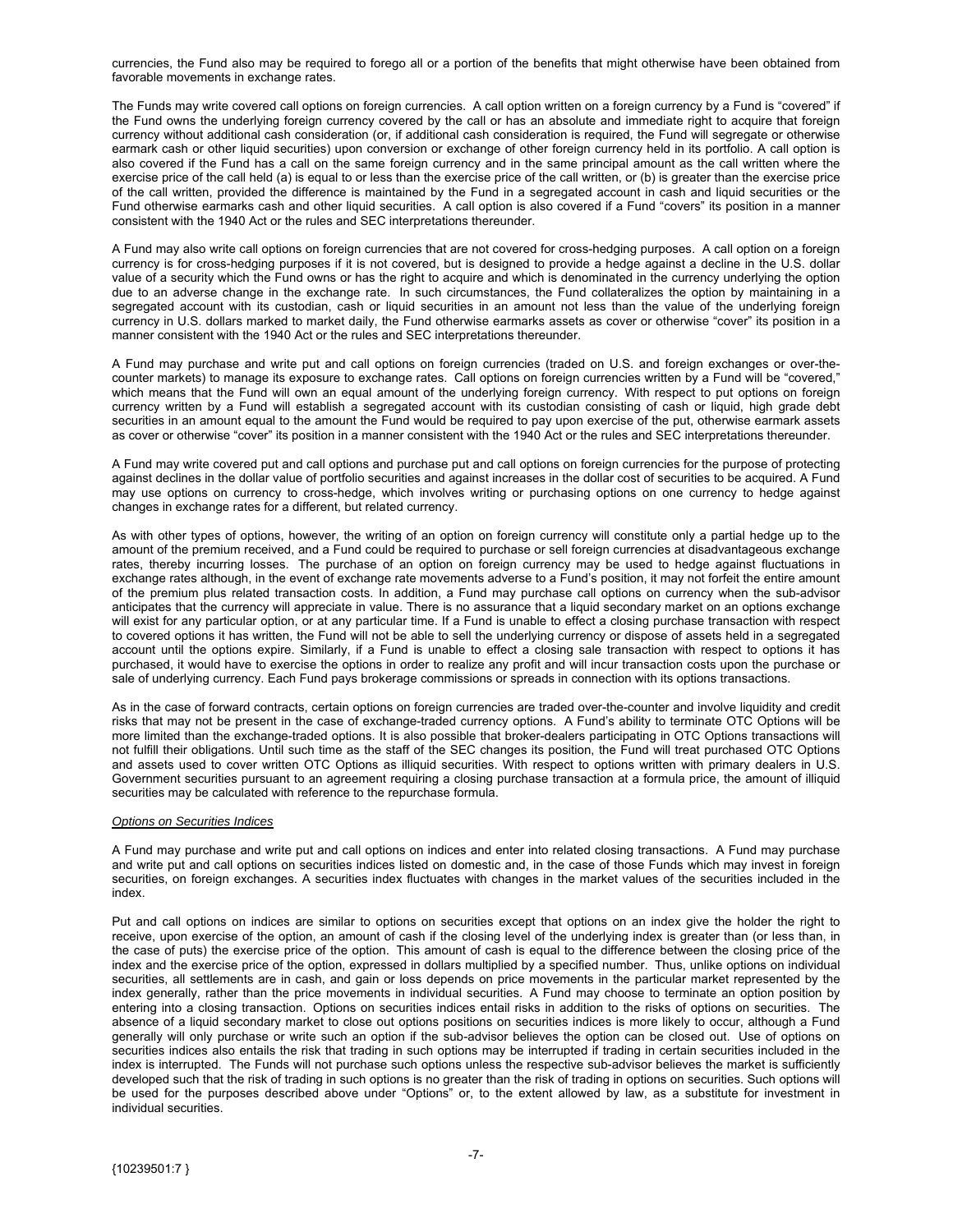Price movements in a Fund's portfolio may not correlate precisely with movements in the level of an index and, therefore, the use of options on indices cannot serve as a complete hedge. Because options on securities indices require settlement in cash, the subadvisor may be forced to liquidate portfolio securities to meet settlement obligations. Successful use by a Fund of options on security indices will be subject to the sub-advisor's ability to predict correctly movement in the direction of that securities market generally or of a particular industry. This requires different skills and techniques than predicting changes in the price of individual securities.

All options written on indices must be covered. When a Fund writes an option on an index, it will establish a segregated account containing cash or liquid securities with its custodian in an amount at least equal to the market value of the option and will maintain the account while the option is open or will otherwise "cover" its position in a manner consistent with the 1940 Act or the rules and SEC interpretations thereunder.

#### *Interest Rate Futures*

A Fund will not engage in transactions involving interest rate futures contracts for speculation but only as a hedge against changes in the market values of debt securities held or intended to be purchased by the Fund and where the transactions are appropriate to reduce the Fund's interest rate risks. There can be no assurance that hedging transactions will be successful. A Fund also could be exposed to risks if it cannot close out its futures or options positions because of any illiquid secondary market.

Futures and options have effective durations that, in general, are closely related to the effective duration of the securities that underlie them. Holding purchased futures or call option positions (backed by segregated cash or other liquid securities) will lengthen the duration of a Fund's portfolio.

#### *Additional Information Regarding Investments in Options and Futures*

A Fund may purchase and write options in combination with each other, or in combination with futures or forward contracts, to adjust the risk and return characteristics of the overall position. For example, a Fund could construct a combined position whose risk and return characteristics are similar to selling a futures contract by purchasing a put option and writing a call option on the same underlying instrument. Alternatively, a Fund could write a call option at one strike price and buy a call option at a lower price to reduce the risk of the written call option in the event of a substantial price increase. Because combined options positions involve multiple trades, they result in higher transaction costs and may be more difficult to open and close out.

Risks associated with options transactions include: (1) the success of a hedging strategy may depend on an ability to predict movements in the prices of individual securities, fluctuations in markets and movements in interest rates; (2) there may be an imperfect correlation between the movement in prices of options and the securities underlying them; (3) there may not be a liquid secondary market for options; and (4) while a Fund will receive a premium when it writes covered call options, it may not participate fully in a rise in the market value of the underlying security.

Caps, Collars and Floors. Caps and floors have an effect similar to buying or writing options. In a typical cap or floor agreement, one party agrees to make payments only under specified circumstances, usually in return for payment of a fee by the other party. For example, the buyer of an interest rate cap obtains the right to receive payments to the extent that a specified interest rate exceeds an agreed-upon level. The seller of an interest rate floor is obligated to make payments to the extent that a specified interest rate falls below an agreed-upon level. An interest rate collar combines elements of buying a cap and selling a floor.

Inverse Floaters. Inverse floaters are derivative securities whose interest rates vary inversely to changes in short-term interest rates and whose values fluctuate inversely to changes in long-term interest rates. The value of certain inverse floaters will fluctuate substantially more in response to a given change in long-term rates than would a traditional debt security. These securities have investment characteristics similar to leverage, in that interest rate changes have a magnified effect on the value of inverse floaters.

**Warrants.** A Fund may invest in warrants, which are options to purchase a specified security, usually an equity security such as common stock, at a specified price (usually representing a premium over the applicable market value of the underlying equity security at the time of the warrant's issuance) and usually during a specified period of time. Moreover, they are usually issued by the issuer of the security to which they relate. While warrants may be traded, there is often no secondary market for them. The prices of the warrants do not necessarily move parallel to the prices of the underlying securities. Holders of warrants have no voting rights, receive no dividends and have no rights with respect to the assets of the issuer. To the extent that the market value of the security that may be purchased upon exercise of the warrant rises above the exercise price, the value of the warrant will tend to rise. To the extent that the exercise price equals or exceeds the market value of such security, the warrant is not exercised within the specified time period, it will become worthless and the fund will lose the purchase price paid for the warrant and the right to purchase the underlying security.

**Closed-End Funds.** A Fund may invest in closed-end investment companies (also known as "closed-end funds"). Typically, the common shares of closed-end funds are offered to the public in a one-time initial public offering by a group of underwriters who retain a spread or underwriting commission. Such securities are then listed for trading on a national securities exchange or in the over-the-counter markets. Because the common shares of closed-end funds cannot be redeemed upon demand to the issuer like the shares of open-end investment companies (such as the Funds), investors seek to buy and sell common shares of closed-end funds in the secondary market. The common shares of many closed-end funds, after their initial public offering, frequently trade at a price per share which is less than the net asset value per share, the difference representing the "market discount" of such common shares. The Funds purchase common shares of closed-end funds which trade at a market discount and which the Advisor believes presents the opportunity for capital appreciation or increased income due in part to such market discount.

However, there can be no assurance that the market discount on common shares of any closed-end fund will ever decrease. In fact, it is possible that this market discount may increase and the Funds holding such shares may suffer realized or unrealized capital losses due to further decline in the market price of the securities of such closed-end funds, thereby adversely affecting the net asset value of the Funds' shares. Similarly, there can be no assurance that the common shares of closed-end funds which trade at a premium will continue to trade at a premium or that the premium will not decrease subsequent to a purchase of such shares by the Funds. The Funds may also invest in preferred shares of closed-end funds.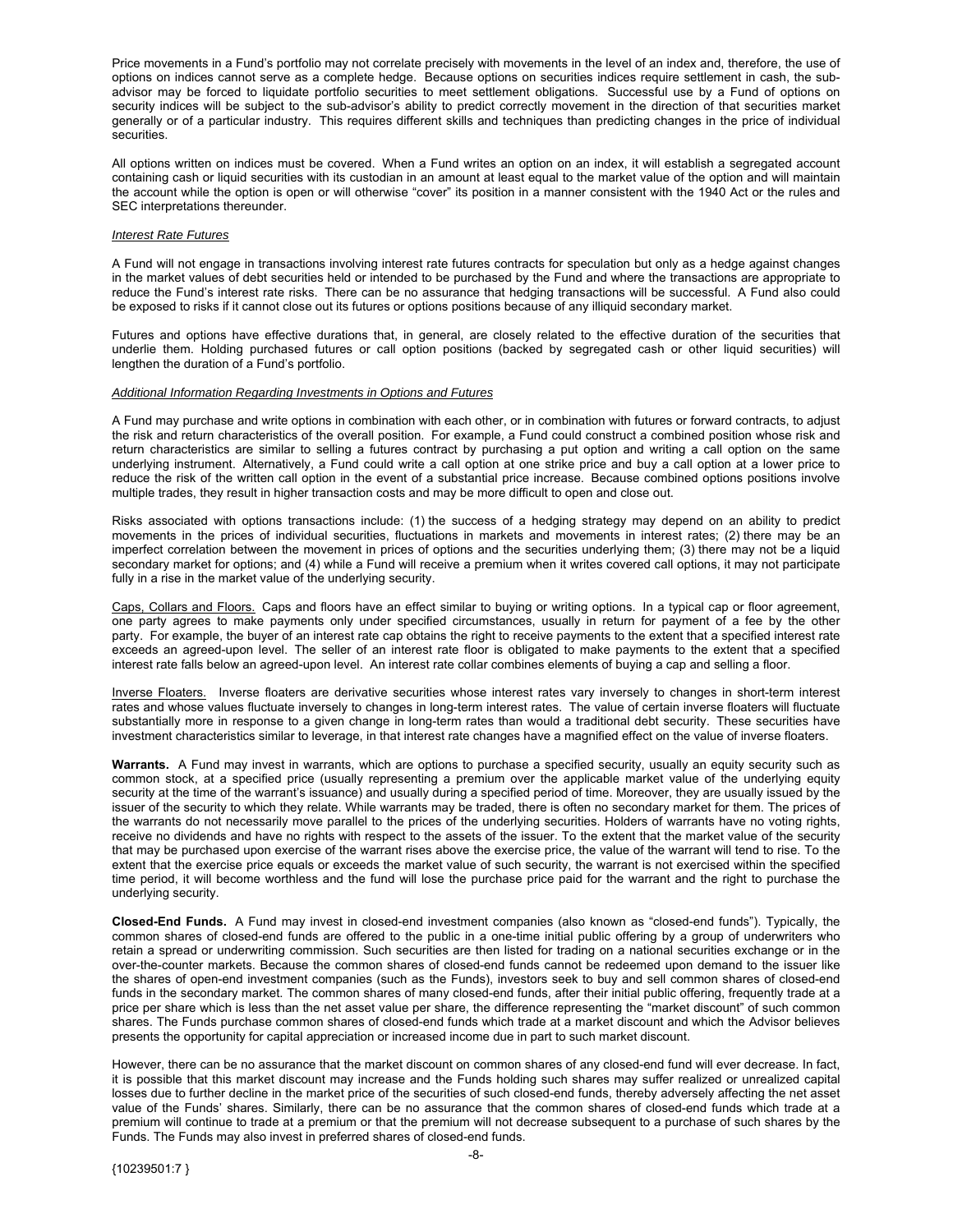A Fund will structure its investments in the securities of closed-end funds to comply with applicable provisions of the 1940 Act. The presently applicable provisions require that (i) a Fund and affiliated person of such Fund not own together more than 3% of the total outstanding stock of any one investment company, (ii) such Fund not offer its shares at a public offering price that includes a sales load of more than 1 ½%, and (iii) such Fund either seek instructions from its shareholders with regard to the voting of all proxies with respect to its investment in the securities of closed-end funds and vote such instructions, or vote the shares held by it in the same proportion as the vote of all other holders of such securities.

A Fund will not invest directly in the securities of open-end investment companies, other than exchange traded funds. However, a Fund may retain the securities of a closed-end investment company that has converted to an open-end fund status subsequent to the Fund's investment in the securities of such closed-end fund. Generally, shares of an open-end investment company can be redeemed, at their net asset value, upon demand to the issuer. However, pursuant to applicable provisions of the 1940 Act, a Fund holding securities of an open-end investment company may not obligate such investment company to redeem more than 1% of the investment company's outstanding redeemable securities during any period of less than 30 days. Consequently, if a Fund should own more than 1% of the outstanding redeemable securities of an open-end investment company after such fund's conversion from closed-end fund status, the amount in excess of 1% may be treated as an investment in illiquid securities. Because a Fund may not hold at any time more than 10% of the value of its net assets in illiquid securities (e.g. securities that are not readily marketable within seven days), such Fund may seek to divest itself, prior to any such conversion, of securities in excess of 1% of the outstanding redeemable securities of a converting fund. A Fund may, however, retain such securities and any amount in excess of 1% of the open-end fund and thereby subject to the limits on redemption would be treated as an investment in illiquid securities subject to the aggregate limit of 10% of such Fund's total assets.

A Fund may invest in the securities of closed-end funds which (i) concentrate their portfolios in issuers in specific industries or in specific geographic areas and (ii) are non-diversified for purposes of the 1940 Act. However, because none of the Funds intends to concentrate its investments in any single industry and because the closed-end funds in which the Funds invest generally satisfy the diversification requirements applicable to a regulated investment company under the Internal Revenue Code, none of the Funds believes that its investments in closed-end funds which concentrate in specific industries or geographic areas or which are nondiversified for purposes of the 1940 Act will represent special risks to the shareholders of such Fund. Each of the Funds will treat its entire investment in the securities of a closed-end fund that concentrates in a specific industry as an investment in securities of an issuer in such industry.

Some of the closed-end funds in which the Funds invest may incur more risks than others. For example, some of these closed-end funds may have policies that permit them to invest up to 100% of their assets in securities of foreign issuers and to engage in foreign currency transactions with respect to their investments; invest up to 100% of their assets in corporate bonds which are not considered investment grade bonds by Standard & Poor's Corporation or Moody's Investor Services, Inc., or which are unrated; invest some portion of their net assets in illiquid securities; invest some portion of their net assets in warrants; lend their portfolio securities; sell securities short; borrow money in amounts up to some designated percentage of their assets for investment purposes; write (sell) or purchase call or put options on securities or on stock indexes; concentrate 25% or more of their total assets in one industry; enter into future contracts; and write (sell) or purchase options on futures contracts.

Like the Funds, closed-end funds frequently pay an advisory fee for the management of their portfolios, as well as other expenses. Therefore, investment by the Funds in such funds often results in a "duplication" of advisory fees and other expenses, thereby increasing the overall charge to the net asset value of each of the Funds' shares.

**Exchange Traded Funds.** A Fund may invest in exchange traded funds (also known as "ETFs") and leveraged exchanged traded funds (also known as "leveraged ETFs"). ETFs are registered investment companies whose shares represent an interest in a portfolio of securities that typically track an underlying benchmark or index. Leveraged ETFs seek to deliver multiples of the performance of the index or benchmark that they track. To accomplish their objective, leveraged ETFs pursue a range of investment strategies through the use of swaps, futures contracts, and other derivative instruments. Particularly when used to create leverage, the use of derivatives may expose leveraged ETFs to potentially dramatic losses or gains. Unlike traditional mutual funds, shares of ETFs typically trade throughout the day on a securities exchange, such as the American Stock Exchange or New York Stock Exchange, at prices established by the market.

Investing in ETF's may involve the duplication of advisory fees and certain other expenses. Fund shareholders indirectly bear the Fund's proportionate share of the fees and expenses paid by the shareholders of the ETF, in addition to the fees and expenses the Fund Shareholders directly bear in connection with the Fund's own operations. If an ETF (or leveraged ETF) fails to achieve its investment objective, the value of the Fund's investment will decline, adversely affecting the Fund's performance. Because the value of ETF shares depends on the demand in the market, the Advisor may not be able to liquidate a Fund's holdings in an ETF at the most optimal time.

A Fund will structure its investments in the securities of ETFs to comply with applicable provisions of the 1940 Act. The presently applicable provisions require that (i) a Fund and affiliated person of such Fund not own together more than 3% of the total outstanding stock of any one investment company, (ii) such Fund not offer its shares at a public offering price that includes a sales load of more than 1 ½%, and (iii) such Fund either seek instructions from its shareholders with regard to the voting of all proxies with respect to its investment in the securities of closed-end funds and vote such instructions, or vote the shares held by it in the same proportion as the vote of all other holders of such securities.

**Real Estate Investment Trusts.** Equity real estate investment trusts own real estate properties, while mortgage real estate investment trusts make construction, development, and long-term mortgage loans. Their value may be affected by changes in the value of the underlying property of the trusts, the creditworthiness of the issuer, property taxes, interest rates, and tax and regulatory requirements, such as those relating to the environment. Both types of trusts are dependent upon management skill, are not diversified, and are subject to heavy cash flow dependency, defaults by borrowers, self-liquidation, and the possibility of failing to qualify for tax-free status of income under the Internal Revenue Code and failing to maintain exemption from the 1940 Act.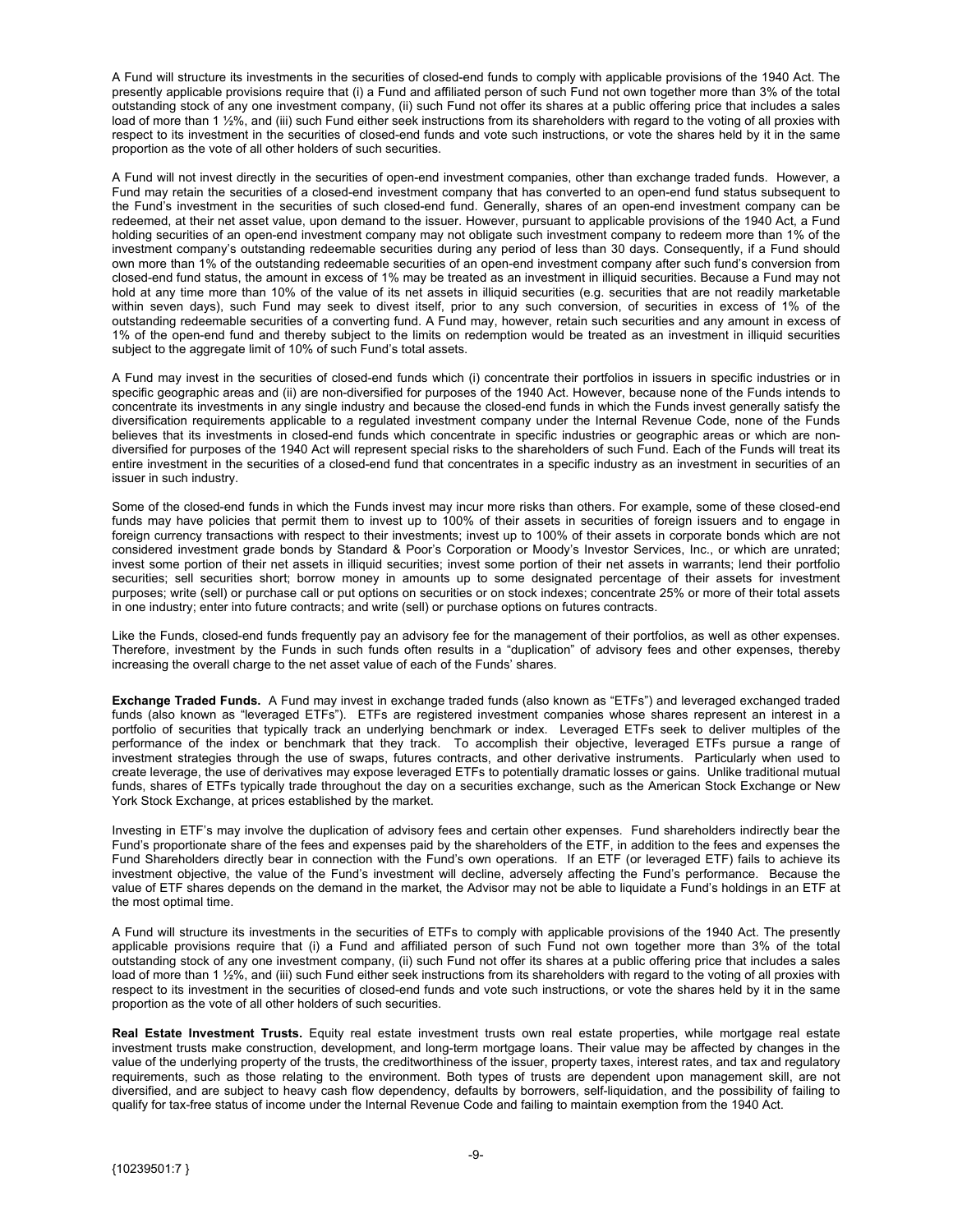<span id="page-10-0"></span>**Foreign Securities.** The Funds may invest their assets in securities of foreign issuers directly or through American Depository Receipts ("ADRs"). Foreign investments may be affected favorably or unfavorably by changes in currency rates and exchange control regulations. There may be less information available about a foreign company than about a U.S. company and foreign companies may not be subject to reporting standards and requirements comparable to those applicable to U.S. companies. Foreign securities may not be as liquid as U.S. securities. Securities of foreign companies may involve greater market risk than securities of U.S. companies, and foreign brokerage commissions and custody fees are generally higher than in the United States. Investments in foreign securities may also be subject to local economic or political risks, political instability and possible nationalization of issuers.

The risks of foreign investing may be magnified for investments in emerging markets. Security prices in emerging markets can be significantly more volatile than those in more developed markets, reflecting the greater uncertainties of investing in less established markets and economies. In particular, countries with emerging markets may have relatively unstable governments, may present the risks of nationalization of businesses, restrictions on foreign ownership and prohibitions on the repatriation of assets, and may have less protection of property rights than more developed countries. The economies of countries with emerging markets may be based on only a few industries, may be highly vulnerable to change in local or global trade conditions, and may suffer from extreme and volatile debt burdens or inflation rates. Local securities markets may trade a small number of securities and may be unable to respond effectively to increases in trading volume, potentially making prompt liquidation of holdings difficult or impossible at times.

**Lending of Portfolio Securities.** Consistent with applicable regulatory requirements, a Fund may lend its respective portfolio securities (principally to broker-dealers) in amounts up to one-third of the Fund's total asset value where such loans are callable at any time and are continuously secured by collateral (cash or government securities) equal to no less than the market value, determined daily, of the securities loaned. As an operating policy which may be changed without shareholders vote, the Advisor will limit such lending to not more than one-third of the value of a Fund's total assets. The Fund will receive amounts equal to dividends or interest on the securities loaned. It will also earn income for having made the loan. Any cash collateral pursuant to these loans will be invested in money market instruments. Where voting or consent right with respect to loaned securities pass to the borrower, management will follow the policy of calling the loan, in whole or in part as may be appropriate, to permit the exercise of such voting or consent rights if the issues involved have a material effect on the Fund's investment in the securities loaned.

As with any extensions of credit, there are risks of delay in recovery and in some cases even loss of rights in the collateral should the borrower of the securities fail financially. Also, any securities purchased with cash collateral are subject to market fluctuations while the loan is outstanding. Cash collateral received from loaning portfolio securities creates the effect of leverage which magnifies the potential for gain or loss on monies invested and, therefore, results in an increase in the speculative nature of a Fund's outstanding securities and an increase in the volatility of the Fund's net asset value.

**Repurchase Agreements.** None of the Funds will invest more than 5% of its assets in repurchase agreements. A repurchase agreement is an instrument under which a Fund acquires ownership of an obligation but the seller agrees, at the time of sale, to repurchase the obligation at a mutually agreed-upon time and price. The resale price is in excess of the purchase price and reflects an agreed-upon market rate unrelated to the interest rate on the purchased security. The Fund will make payments for repurchase agreements only upon physical delivery or evidence of book entry transfer to the account of the custodian or bank acting as agent. In the event of bankruptcy or other default of a seller of a repurchase agreement, a Fund holding such repurchase agreement could experience both delays in liquidating the underlying securities and losses including: (a) possible decline in the value of the underlying securities during the period while the Fund seeks to enforce its rights thereto; (b) possible subnormal levels of income and lack of access to income during this period; and (c) expenses of enforcing its rights.

### **Policies of the Funds**

Each of the Funds has adopted fundamental investment policies and restrictions. These policies cannot be changed without approval by the holders of a majority of the outstanding voting securities of such Fund. As defined in the 1940 Act, the "vote of a majority of the outstanding voting securities" of a Fund means the lesser of the vote of (a) 67% of the shares of the Fund at a meeting where more than 50% of the outstanding shares are present in person or by proxy or (b) more than 50% of the outstanding shares of the Fund.

The following are each Fund's fundamental investment policies set forth in their entirety. A Fund may not:

- 1. purchase the securities of any issuer (other than securities issued or guaranteed by the U.S. government or any of its agencies or instrumentalities) if, as a result, more than 25% of the Fund's total assets would be invested in the securities of companies whose principal business activities are in the same industry;
- 2. purchase the securities of any issuer if such purchase, at the time thereof, would cause the Fund to fail to satisfy the requirements of the Internal Revenue Code Section 851(b)(3) (or any successor provision), as amended;
- 3. issue senior securities, except as permitted under the 1940 Act, the rules and regulations promulgated thereunder or interpretations of the Securities and Exchange Commission or its staff;
- 4. borrow money, except that the Fund may borrow money for temporary or emergency purposes (not for leveraging or investment) provided that immediately after such borrowing, the Fund has asset coverage (as defined in the 1940 Act) of at least 300%;
- 5. act as an underwriter or securities issued by others, except to the extent the Fund may be deemed to be an underwriter in connection with the disposition of portfolio securities;
- 6. invest in securities or other assets that the Board of Trustees determines to be illiquid if more than 15% of the Fund's net assets would be invested in such securities;
- 7. (a) purchase or sell physical commodities unless acquired as a result of ownership of securities or other instruments, (b) invest in oil, gas, or mineral exploration or development programs or leases, or (c) purchase securities on margin;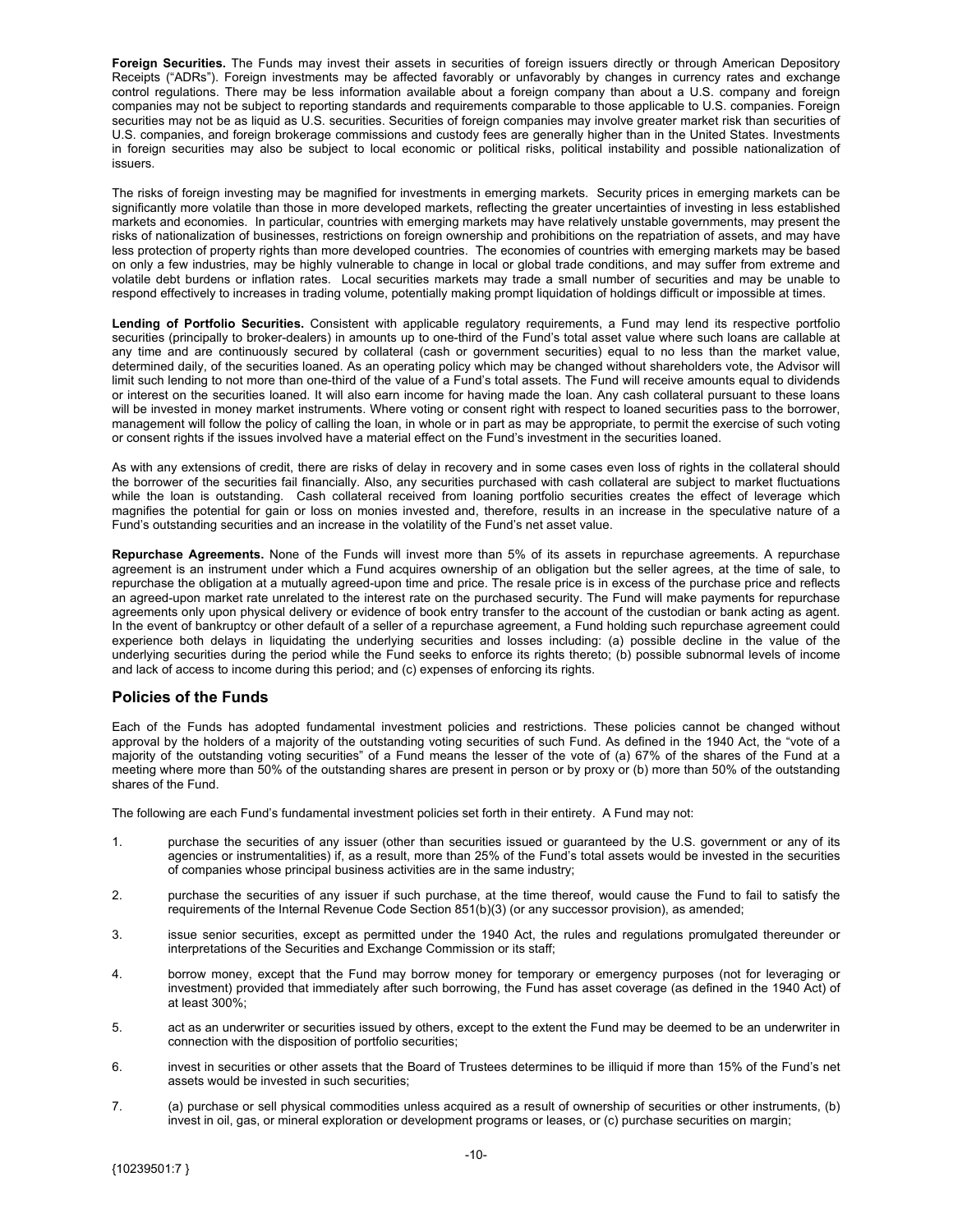- <span id="page-11-0"></span>8. purchase or sell real estate or make real estate mortgage loans or invest in real estate limited partnerships, except that the Fund may purchase and sell securities issued by entities engaged in the real estate industry or instruments backed by real estate; or
- 9. make loans, except as described above in "Investment Strategies, Risks Lending of Portfolio Securities."

In addition, it is a fundamental investment policy of each of the Funds to satisfy the requirements for classification of the Funds as "diversified" management companies within the meaning of the 1940 Act.

In addition, it is a fundamental policy of Ancora Income Fund to invest, under normal circumstances, at least 80% of the assets of the Fund in income-producing securities. It is a fundamental policy of Ancora MicroCap Fund to invest, under normal circumstances, at least 80% of its assets in equity securities of companies whose equity securities have a total market value under \$700,000,000. It is a fundamental policy of Ancora/Thelen Small-Mid Cap Fund to invest at least 80% of its assets in equity securities of companies whose market capitalization is either within the capitalization range of the Russell 2500 Index or is \$10 billion or less at the time of investment. It is a fundamental policy of Ancora Dividend Value Equity Fund to invest, under normal circumstances, at least 80% of the assets of the Fund in dividend paying equity securities. For purposes of these tests, the term "assets" means net assets plus any borrowings for investment purposes.

If a percentage restriction is adhered to at the time of investment, a later increase or decrease in percentage beyond the specified limit resulting from a change in values or net assets will not be considered a violation; provided, that a change in value that causes a Fund to exceed its 300% asset coverage requirements for borrowing will require a Fund to increase its asset coverage to 300% within three days (excluding Sundays and holidays).

#### **Defensive Investments**

In attempting to respond to adverse market, economic, political or other conditions, or in anticipation of the liquidation of a Fund, each of the Funds, at the discretion of the Advisor, may take temporary defensive positions for up to 100% of the Fund's assets that are inconsistent with such Fund's principal investment strategies, such as investing in cash or cash equivalents, high-quality shortterm debt securities, money market instruments and money market mutual funds. The taking of such a defensive position may adversely impact the ability of such Fund to achieve its investment objective.

#### **Portfolio Turnover**

The Funds are not restricted with regard to portfolio turnover and each Fund will make changes in its investment portfolios from time to time as business and economic conditions and market prices may dictate and its investment policies may require. A high rate of portfolio turnover in any year will increase transaction charges and could result in high amounts of realized investment gain subject to the payment of taxes by shareholders.

### **MANAGEMENT OF THE FUNDS**

#### **Management Information**

The Board of Trustees is responsible for managing the Funds' business affairs and for exercising each Fund's powers except those reserved for the shareholders. The day-to-day operations of the Funds are conducted by its officers. The following table provides biographical information with respect to each person that is a Trustee and officer of the Trust as of April 30, 2022.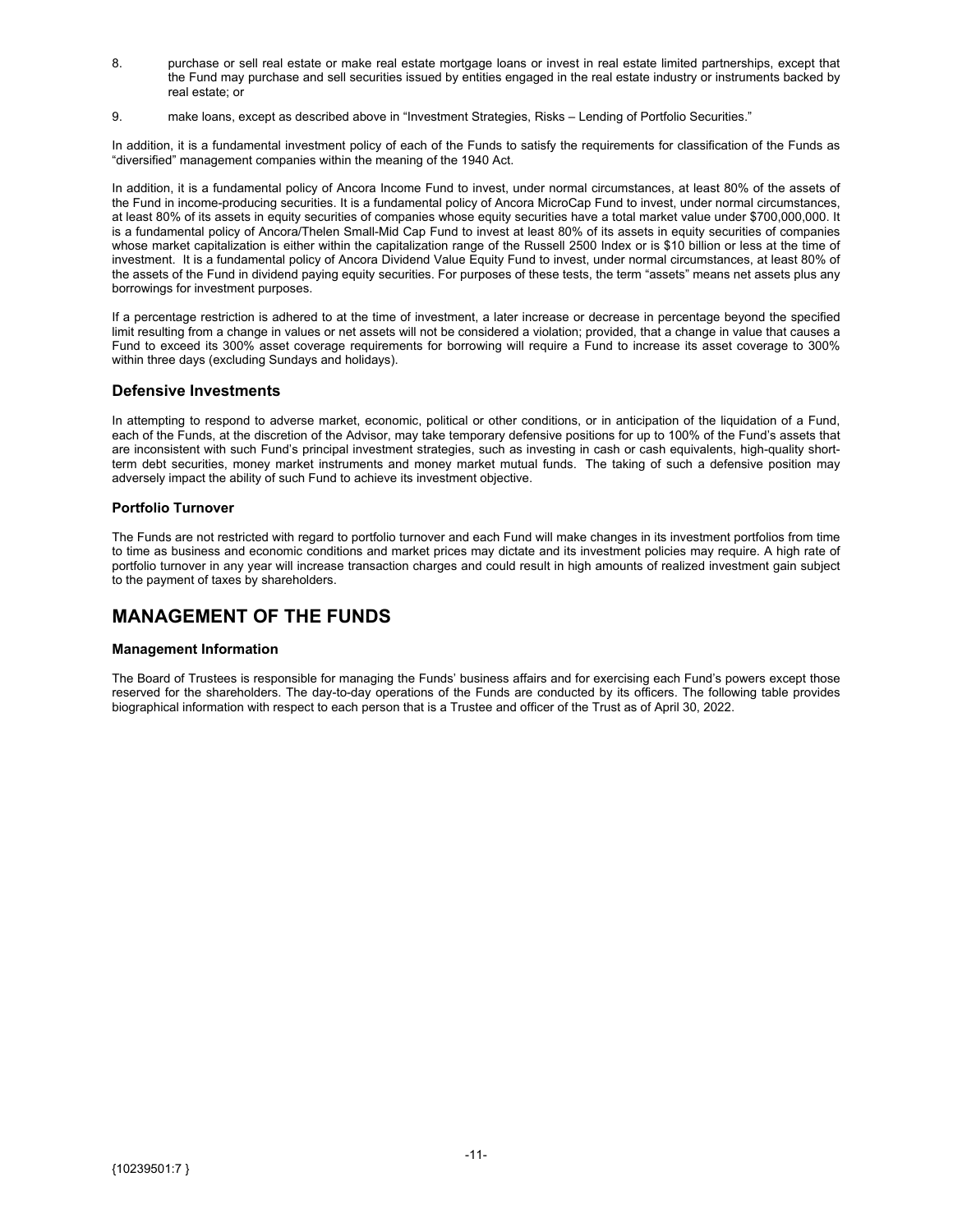| Name, Address and Age                                                                      | Position(s)<br><b>Held with the</b><br>Fund | Term of<br>Office $(1)$<br>and Length<br>of Time<br>Served                     | <b>Principal Occupation(s) During the Past 5</b><br>Years                                                                                                                                                                                                                                                                                                                                                                                                                                                                                                                                                                                      | Number of<br><b>Portfolios in</b><br>Fund<br>Complex<br>Overseen by<br><b>Trustee</b> | Other Directorships <sup>(2)</sup>                                                                                                                                                                                                                                                                  |
|--------------------------------------------------------------------------------------------|---------------------------------------------|--------------------------------------------------------------------------------|------------------------------------------------------------------------------------------------------------------------------------------------------------------------------------------------------------------------------------------------------------------------------------------------------------------------------------------------------------------------------------------------------------------------------------------------------------------------------------------------------------------------------------------------------------------------------------------------------------------------------------------------|---------------------------------------------------------------------------------------|-----------------------------------------------------------------------------------------------------------------------------------------------------------------------------------------------------------------------------------------------------------------------------------------------------|
| <b>Independent Trustees:</b>                                                               |                                             |                                                                                |                                                                                                                                                                                                                                                                                                                                                                                                                                                                                                                                                                                                                                                |                                                                                       |                                                                                                                                                                                                                                                                                                     |
| Frank J. Roddy<br>2904B Palm Blvd.<br>Isle of Palms, SC 29451<br>Age: 61                   | Trustee                                     | Since April<br>2019                                                            | Retired Executive Vice President of Finance<br>and Administration at Swagelok Company<br>from 2012 until 2018.                                                                                                                                                                                                                                                                                                                                                                                                                                                                                                                                 | 4                                                                                     | Member of: Board of Cleveland Central<br>Catholic High School. Former member<br>of: Northeast Ohio Alumni Advisory<br>Board for Ernst & Young; Cleveland<br>Advisory Board of FM Global; Conrad<br>Companies Board of Advisors; VEC Inc.<br>Advisory Board; and Swagelok Company<br>Advisory Board. |
| Jennifer A. Rasmussen<br>6060 Parkland Blvd.<br>#100<br>Cleveland, OH 44124<br>Age: 48     | Trustee                                     | Since April<br>2019                                                            | Chief Operating Officer of FSM Capital<br>Management, LLC, since July 2007.                                                                                                                                                                                                                                                                                                                                                                                                                                                                                                                                                                    | 4                                                                                     | None.                                                                                                                                                                                                                                                                                               |
| <b>Cindy Flynn</b><br>8241 Dow Circle<br>Strongsville, OH 44136<br>Age: 58                 | Trustee                                     | Since April<br>2019                                                            | Chief Marketing and Communications Officer<br>of Union Home Mortgage Corp., a full service<br>mortgage company with annual lending over<br>\$13 billion, 2019 - present; previously,<br><b>Executive Vice President and Chief</b><br>Administrative Officer of New York<br>Community Bancorp, Inc.                                                                                                                                                                                                                                                                                                                                             | 4                                                                                     | Board Member of Union Home Mortgage<br>Advisory Board; Greater Cleveland<br>Sports Commission; University Hospitals<br><b>Cleveland Medical Center; Rainbow</b><br>Babies & Children's Foundation; Western<br>Reserve Historical Society; and the<br>Recreation League of Cleveland                 |
| <b>Frank DeFino</b><br>2181 Enterprise Parkway<br>Twinsburg, OH 44087<br>Age: 68           | Trustee                                     | <b>Since 2014</b>                                                              | President and owner of AJD<br>Holding Co. (private equity firm)<br>from 1976 to the present.                                                                                                                                                                                                                                                                                                                                                                                                                                                                                                                                                   | 4                                                                                     | None.                                                                                                                                                                                                                                                                                               |
| <b>Interested Trustee</b>                                                                  |                                             |                                                                                |                                                                                                                                                                                                                                                                                                                                                                                                                                                                                                                                                                                                                                                |                                                                                       |                                                                                                                                                                                                                                                                                                     |
| John Micklitsch <sup>(3)</sup><br>10 Westhampton Drive<br>Rocky River, OH 44116<br>Age: 53 | Trustee                                     | Since April<br>2019                                                            | Chief Investment Officer of Terza Partners<br>LLC, Ancora Holdings Group, LLC and The<br>Ancora Group LLC since 2021; Chief<br>Investment Officer of Ancora Advisors LLC<br>since 2011; Chief Investment Officer of<br>Ancora Group, Inc. 2011 to 2021; Chief<br>Investment Officer of Ancora Holdings Inc.<br>2015 to 2021; Member of the Executive<br>Committee of the Ancora entities since 2010.                                                                                                                                                                                                                                           | $\overline{4}$                                                                        | Board Member of Biltmore Trust                                                                                                                                                                                                                                                                      |
| Officers:                                                                                  |                                             |                                                                                |                                                                                                                                                                                                                                                                                                                                                                                                                                                                                                                                                                                                                                                |                                                                                       |                                                                                                                                                                                                                                                                                                     |
| Joseph M. Spidalieri<br>6060 Parkland Blvd.,<br>Mayfield Heights, OH 44124<br>Age: 44      | Chief<br>Compliance<br>Officer              | <b>Since 2011</b>                                                              | Chief Operating Officer of Terza Partners<br>LLC, Ancora Holdings Group, LLC and The<br>Ancora Group LLC since 2021; Chief<br>Operating Officer of Ancora Holdings Inc.<br>2017 to 2021; Chief Operating Officer of<br>Ancora Advisors LLC since 2017; Chief<br>Compliance Officer of Ancora Advisors LLC<br>until 2017; Chief Compliance Officer of The<br>Ancora Group Inc. 2011 to 2017; Chief<br>Compliance Officer of Ancora Holdings Inc.<br>2015 to 2017; Director of Compliance of<br>Ancora Securities Inc. and Ancora Capital<br>Inc. from 2011 to 2012.                                                                             | 4                                                                                     | None.                                                                                                                                                                                                                                                                                               |
| <b>Bradley A. Zucker</b><br>6060 Parkland Blvd.,<br>Mayfield Heights, OH 44124<br>Age: 49  | President,<br>Treasurer<br>and<br>Secretary | Secretary<br>Since 2003;<br>President<br>and<br>Treasurer<br><b>Since 2017</b> | Chief Administrative Officer of Ancora<br>Holdings Group, LLC and The Ancora Group<br>LLC since 2021; Chief Administrative Officer<br>of Ancora Holdings, Inc. 2020 to 2021; Chief<br>Financial Officer of Ancora Advisors LLC from<br>2003 to 2020; Chief Financial Officer of The<br>Ancora Group Inc. from 2010 to 2020; Chief<br>Financial Officer of Ancora Holdings Inc. from<br>2015 to 2020; Chief Financial Officer and<br>Director of Ancora Securities, Inc. from 2001<br>to 2012; Chief Financial Officer of Ancora<br>Capital Inc. from 2002 to 2012; member of<br>the Executive Committee for the Ancora<br>entities until 2016. | 4                                                                                     | None.                                                                                                                                                                                                                                                                                               |

(1) Each trustee holds office for an indefinite term until the earlier of (i) the election of his or her successor of (ii) the date the trustee dies, resigns or is removed.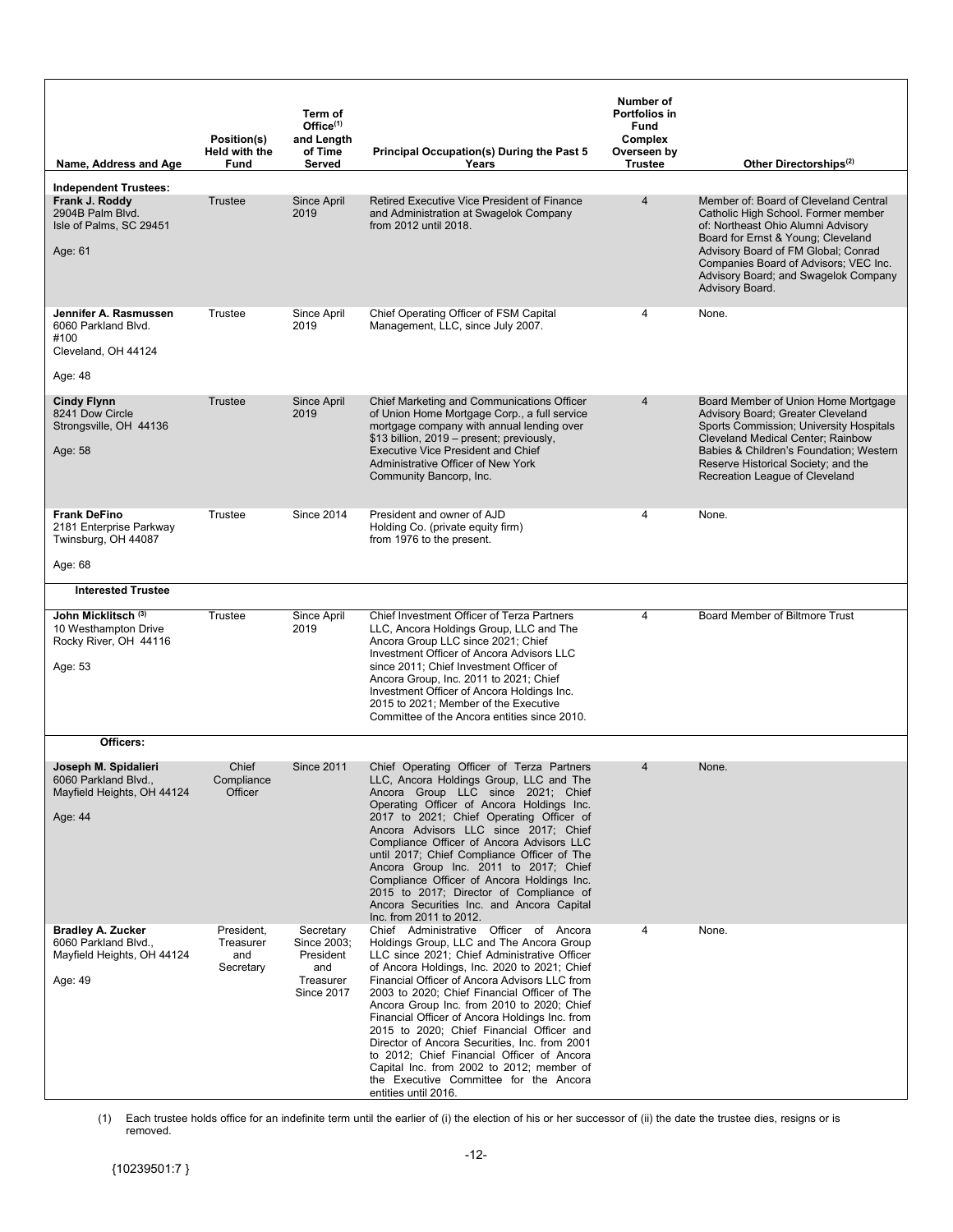- (2) Table specifies current directorships. No other directorships have been held in the past five years.<br>(3) John Micklitsch is considered an "interested person" as defined in Section 2(a)(19) of the 1940 Act
- (3) John Micklitsch is considered an "interested person" as defined in Section 2(a)(19) of the 1940 Act by virtue of his affiliation with Ancora Advisors LLC.

The Board determined that each of the Trustees is qualified to serve as a Trustee of the Trust based on a review of the experience, qualifications, attributes and skills of each Trustee. Information indicating the specific experience, skills, attributes and qualifications of each Trustee which led to the Board's determination that the Trustee should serve in this capacity is provided below.

*John Micklitsch.* Mr. Micklitsch has served as the Chief Investment Officer of Ancora Advisors LLC since 2011. In addition to such responsibilities, he manages global, multi-asset class separate accounts for the firm's high net worth and institutional clients and serves on the firm's Investment Committee. Prior to joining Ancora, Mr. Micklitsch was lead portfolio manager for the small cap value strategy at Allegiant Asset Management, the institutional money management division of National City Corporation, where he was responsible for managing assets in excess of \$1 billion.

*Frank DeFino.* Mr. DeFino has been a Trustee since 2014. Mr. DeFino has significant business leadership experience, having served as President and owner of AJD Holding Co. (private equity firm) since 1976. He also has considerable experience in investing through the management of the company's funds for the last 25 years.

*Frank J. Roddy.* Mr. Roddy served as the Executive Vice President of Finance and Administration at Swagelok Company from 2012 until the end of 2018. In such capacity Mr. Roddy oversaw the financial, customer service, supply chain, legal, global sourcing and logistics, risk management and information services operations of the organization. Before taking on such role, Mr. Roddy was the Vice President and Chief Financial Officer of Swagelok from 2000 until 2012.

*Jennifer Rasmussen, Esq*. Ms. Rasmussen has been the Chief Operating Officer of FSM Capital Management LLC, a wealth management firm, since July 2007. In such capacity, she has advised clients on succession planning, establishing private foundations, regulatory filings related to investment advisory firms, developed internal control procedures, served as a senior member of the firm's high net worth family practice and provided financial, estate and retirement planning and executive compensation consulting.

*Cindy Flynn*. Since 2019, Ms. Flynn has been Chief Marketing and Communications Officer of Union Home Mortgage Corp., a full service mortgage company with annual lending over \$13 billion. Previously, Ms. Flynn was the Executive Vice President and Chief Administrative Officer of New York Community Bancorp., Inc., which is currently one of the largest 25 largest bank holding companies in the nation and a leading producer of multi-family loans in New York City. As the Executive Vice President of New York Community Bancorp, Ms. Flynn was responsible for overseeing the day-to-day operations of the bank's consumer banking business, which spans five states with 254 locations in Metro New York, New Jersey, Ohio, Florida, and Arizona. Ms. Flynn joined New York Community Bancorp., Inc. in December, 2009. Prior to that, she was Chief Marketing Officer for AmTrust/Ohio Savings Bank from 2007 until 2009.

Specific details regarding each Trustee's principal occupations during the past five years are included in the table above.

#### **Board Composition and Leadership Structure**

Effective as of the effective date of the prospectus accompanying this Statement of Additional Information, the Board will consist of five individuals, only one of which will be an Interested Trustee, John Micklitsch. Upon such effective date, the Trustees will act to elect a new Chairperson of the Board. Although the Board does not have a lead independent director, the new Chairperson will be an independent Trustee.

The Board believes that its structure facilitates the orderly and efficient flow of information to the Trustees from the Advisor and other service providers with respect to services provided to the Trust, potential conflicts of interest that could arise from these relationships and other risks that the Trust may face. The Board further believes that its structure allows all of the Trustees to participate in the full range of the Board's oversight responsibilities. The Board believes that the orderly and efficient flow of information and the ability to bring each Trustee's talents to bear in overseeing the Trust's operations is important, in light of the size and complexity of the Fund and the risks that the Fund faces.

Currently, the Board has only one committee, an Audit Committee. The responsibilities of the Audit Committee and its members are described below.

#### **Audit Committee**

The Board of Trustees has appointed a standing Audit Committee comprised solely of the non-interested Trustees. The members of the Audit Committee are Frank DeFino, Jennifer Rasmussen, Cindy Flynn, and Frank J. Roddy. The Audit Committee has the responsibility, among other things (i) to select, oversee and set the compensation of the Trust's independent auditors; (ii) to oversee the Trust's accounting and financial reporting policies and practices, its internal controls and, as appropriate, the internal controls of certain service providers; (iii) to oversee the quality and objectivity of the Funds' financial statements and the independent audit(s) thereof; and (iv) to act as a liaison between the Trust's independent registered public accountants and the full Board. The Audit Committee meets at least once per year. During 2021, the Audit Committee met twice.

#### **Board's Role in Risk Oversight**

The Board oversees risk management for the Trust directly and, as to certain matters, through its Audit Committee. The Board exercises its oversight in this regard primarily through requesting and receiving reports from and otherwise working with the Trust's senior officers (including the Trust's Chief Compliance Officer), portfolio management and other personnel of the Advisor, the Trust's independent, auditor, legal counsel and personnel from the Trust's other service providers. The Board also relies on regular discussions with the Advisor at Board meetings regarding the sources of risk applicable to the Fund and an understanding of the appropriate level of risk acceptable on behalf of the Fund. The Board has adopted, on behalf of the Trust, and periodically reviews with the assistance of the Trust's Chief Compliance Officer, policies and procedures designed to address certain risks associated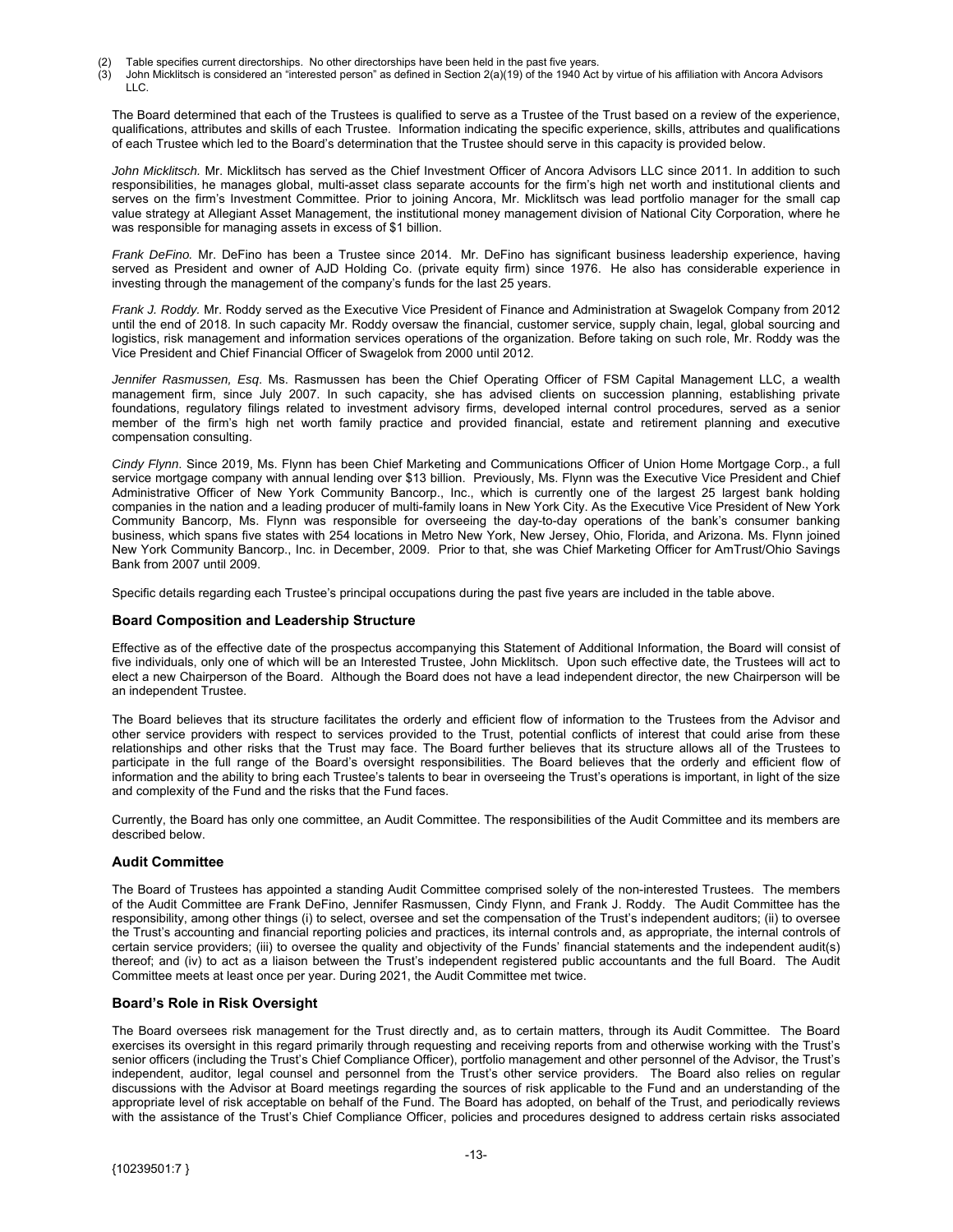<span id="page-14-0"></span>with the Trust's activities. In addition, the independent trustees meet quarterly to discuss matters of interest, which may include risk oversight.

### **Mandatory Retirement Age**

The Board has adopted a mandatory retirement age of Seventy Five (75) for all Trustees.

### **Board Interest In the Funds**

As of December 31, 2021, the Trustees owned the following amounts of shares of the Funds:

| <b>Name of Trustee</b> | <b>Dollar Range of Equity Securities</b><br>in Each Fund |                      | <b>Aggregate Dollar Range of Equity Securities in</b><br>All Registered Investment Companies Overseen<br>by Trustee in Family of Investment Companies |
|------------------------|----------------------------------------------------------|----------------------|-------------------------------------------------------------------------------------------------------------------------------------------------------|
| John Micklitsch        | Ancora Income Fund                                       | None.                | Over \$100,000                                                                                                                                        |
|                        | Ancora/Thelen Small-Mid Cap Fund                         | \$50,001 - \$100,000 |                                                                                                                                                       |
|                        | Ancora Microcap Fund                                     | \$50,001 - \$100,000 |                                                                                                                                                       |
|                        | Ancora Dividend Value Equity Fund                        | Over \$100,000       |                                                                                                                                                       |
| Frank DeFino           | Ancora Income Fund                                       | None                 | Over \$100,000                                                                                                                                        |
|                        | Ancora/Thelen Small-Mid Cap Fund                         | Over \$100,000       |                                                                                                                                                       |
|                        | Ancora MicroCap Fund                                     | Over \$100,000       |                                                                                                                                                       |
|                        | Ancora Dividend Value Equity Fund                        | None                 |                                                                                                                                                       |
| Frank J. Roddy         | Ancora Income Fund                                       | None                 | Over \$100,000                                                                                                                                        |
|                        | Ancora/Thelen Small-Mid Cap Fund                         | Over \$100,000       |                                                                                                                                                       |
|                        | Ancora Microcap Fund                                     | Over \$100,000       |                                                                                                                                                       |
|                        | Ancora Dividend Value Equity Fund                        | None                 |                                                                                                                                                       |
| Jennifer A.            | Ancora Income Fund                                       | None                 | None                                                                                                                                                  |
| Rasmussen              | Ancora/Thelen Small-Mid Cap Fund                         | None                 |                                                                                                                                                       |
|                        | Ancora Microcap Fund                                     | None                 |                                                                                                                                                       |
|                        | Ancora Dividend Value Equity Fund                        | None                 |                                                                                                                                                       |
| Cindy Flynn            | Ancora Income Fund                                       | None                 | None                                                                                                                                                  |
|                        | Ancora/Thelen Small-Mid Cap Fund                         | None                 |                                                                                                                                                       |
|                        | Ancora Microcap Fund                                     | None                 |                                                                                                                                                       |
|                        | Ancora Dividend Value Equity Fund                        | None                 |                                                                                                                                                       |

Except as otherwise disclosed above as it relates to the Funds, none of the independent trustees or their immediately family members own (beneficially or of record) any other securities in the Funds or the Trust. Although certain Trustees have an ownership interest in the Funds as indicated above, they do not receive any extra or special benefits from such interests that is not shared on a pro rata basis by all holders of the class of securities.

### **Beneficial Ownership of Affiliates by Independent Trustees**

None of the independent trustees or their immediately family members own (beneficially or of record) any securities in Ancora Advisors, the principal underwriter of the Funds, or any other person directly or indirectly controlling, controlled by or under common control with Ancora Advisors or the principal underwriter.

#### **Other Disclosures Related to Independent Trustees**

Jennifer A Rasmussen is the Chief Operating Officer of FSM Capital Management, LLC ("FSM"). In 2018, FSM had a Sub-Advisory Agreement with Ancora Advisors LLC under which Ancora provided investment advisory services to FSM and was paid management fees of \$307,088. Starting in 2019, FSM entered into a Solicitor's Agreement with Ancora under which FSM may earn a portion of the fee collected by Ancora for referral of its accounting clients. In 2021, 2020 and 2019 Ancora paid fees under such agreement in the amounts of \$254,583, \$210,192 and \$202,111, respectively. Ms. Rasmussen is not an owner of FSM and does not derive any direct personal benefit from such relationship.

### **Compensation**

No officer, director or employee of the Advisor or of any parent or subsidiary receives any compensation from the Funds for serving as an officer or Trustee of the Funds. Each Trustee who is not an interested person of the Advisors receives an annual payment of \$20,000 as compensation from the Funds for serving as a Trustee of the Funds. Such fee shall be paid every quarter in \$5,000 installments.

The fees paid to the Trustees for the 2021 fiscal year, which are the only compensation or benefits payable to Trustees, are summarized in the following table: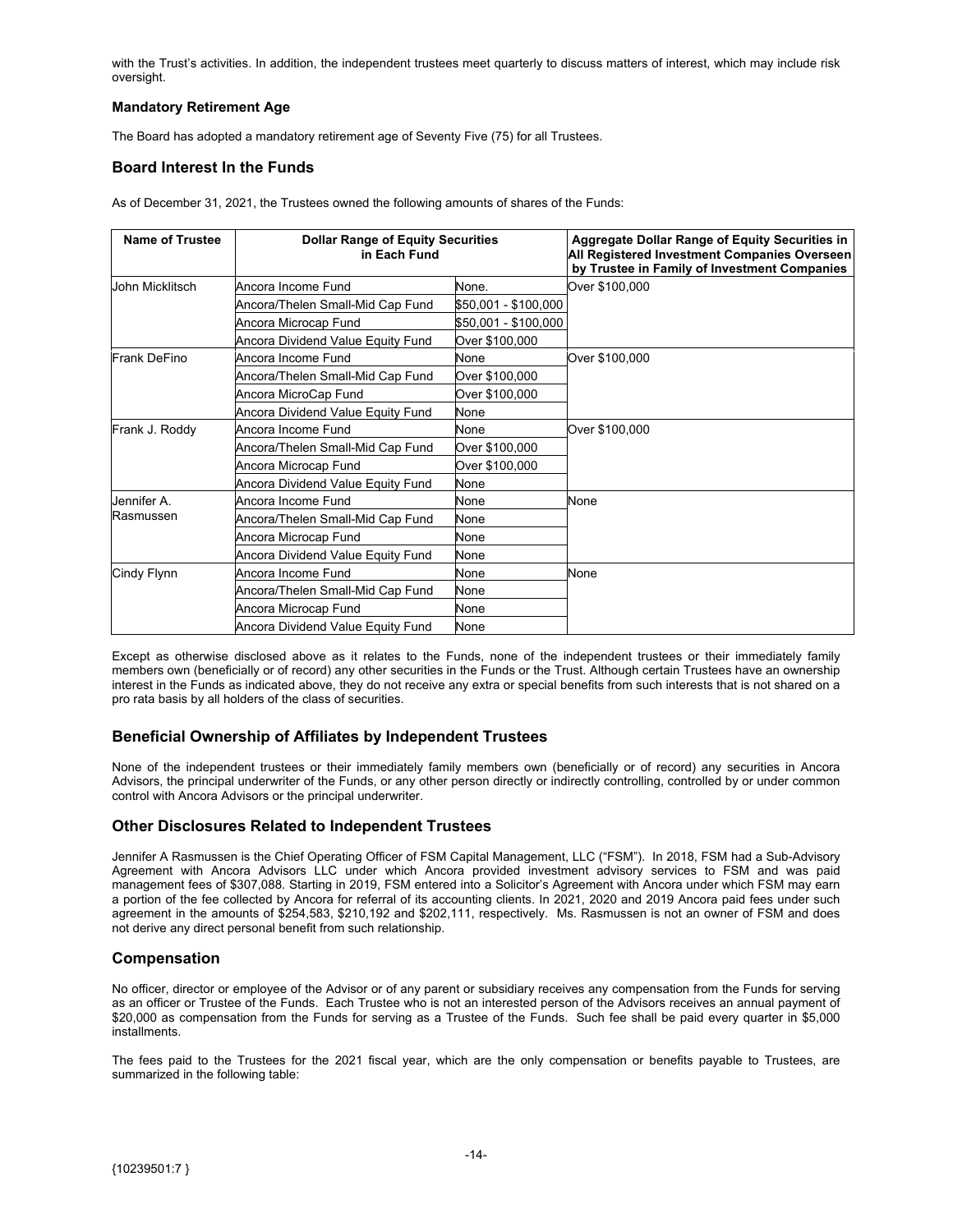| Name of Person, Position       | Aggregate<br><b>Compensation from</b><br>the Funds | <b>Pension or</b><br><b>Retirement Benefits</b><br><b>Accrued as Part of</b><br><b>Fund Expenses</b> | <b>Estimated Annual  </b><br><b>Benefits Upon</b><br><b>Retirement</b> | <b>Total Compensation</b><br><b>from the Funds Paid</b><br>to Directors |
|--------------------------------|----------------------------------------------------|------------------------------------------------------------------------------------------------------|------------------------------------------------------------------------|-------------------------------------------------------------------------|
| Frank DeFino, Trustee          | \$20,000                                           | \$0                                                                                                  | \$0                                                                    | \$20,000                                                                |
| Frank J. Roddy, Trustee        | \$20,000                                           | \$0                                                                                                  | \$0                                                                    | \$20,000                                                                |
| Jennifer A. Rasmussen, Trustee | \$20,000                                           | \$0                                                                                                  | \$0                                                                    | \$20,000                                                                |
| Cindy Flynn, Trustee           | \$20,000                                           | \$0                                                                                                  | \$0                                                                    | \$20,000                                                                |

#### **Code of Ethics**

Each of the Trust and Ancora Advisors has adopted a code of ethics pursuant to Rule 17j-1 under the 1940 Act. Each code permits personnel subject to the code to invest in securities that may be purchased or held by the Funds.

#### **Proxy Voting Policy**

The Board of Trustees of the Funds has adopted a proxy voting policy (the "Proxy Voting Policy"). The Proxy Voting Policy is attached as Appendix A to this SAI. Information regarding how the Funds voted proxies relating to portfolio securities during the most recent 12-month period ending June 30 is available (1) without charge, upon request, by calling the Ancora Funds at 1-866- 626-2672 or on the Ancora Funds' internet site at www.ancora.net, and (2) on the SEC's internet site at www.sec.gov.

#### **Principal Holders of Securities**

#### *Ancora Income Fund*

As of April 1, 2022, the following persons were known to be the beneficial owners of more than 5% of the outstanding shares of the following classes of shares of Ancora Income Fund:

#### **Class I Shares**

| Name and Address                                                                          | Percentage of Ownership |
|-------------------------------------------------------------------------------------------|-------------------------|
| CHARLES SCHWAB & CO. INC.<br>SPECIAL CUSTODY A/C FBO CUSTOMERS<br>SAN FRANCISCO, CA 94105 | 30 71%                  |
| MATRIX TRUST COMPANY<br>717 17TH STREET, STE 1300<br><b>DENVER, CO 80202</b>              | 581%                    |

As of April 1, 2022, officers and Trustees as a group beneficially owned 8,172 Class I shares of Ancora Income Fund, constituting less than 1% of the outstanding Class I shares of the Fund.

#### *Ancora/Thelen Small-Mid Cap Fund*

As of April 1, 2022, the following persons were known to be the beneficial owners of more than 5% of the outstanding shares of the following classes of shares of Ancora/Thelen Small-Mid Cap Fund:

#### **Class I Shares**

| Name and Address                                                                           | Percentage of Ownership |
|--------------------------------------------------------------------------------------------|-------------------------|
| DANIEL G THELEN<br>7930 DIXIE HWY<br><b>CLARKSTON MI 48346-1151</b>                        | 5.98%                   |
| CHARLES SCHWAB & CO. INC.<br>SPECIAL CUSTODY A/C FBO CUSTOMERS<br>SAN FRANCISCO . CA 94105 | 5.71%                   |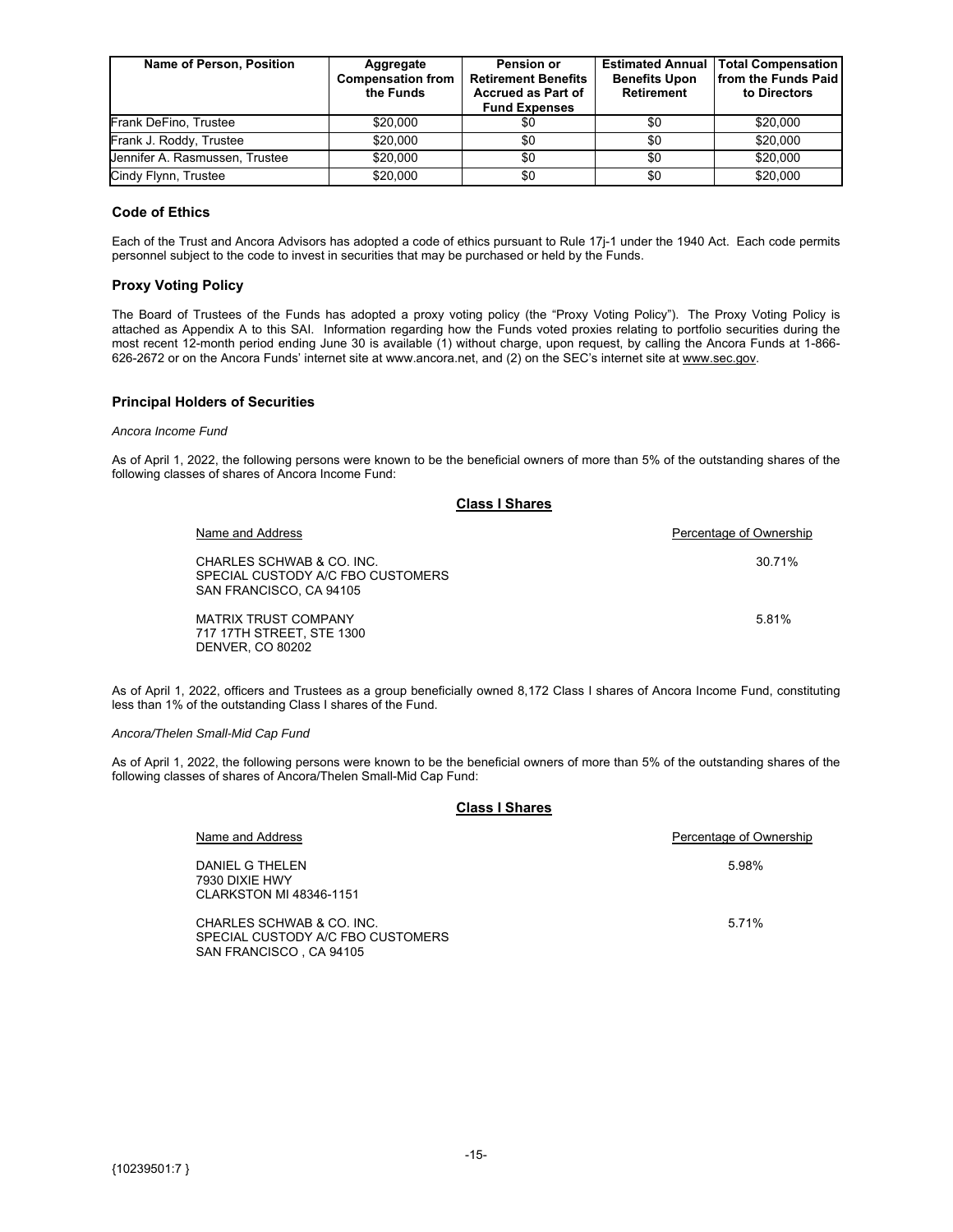| Name and Address                                                                  | Percentage of Ownership |
|-----------------------------------------------------------------------------------|-------------------------|
| DANIEL G THELEN<br>7930 DIXIE HWY<br><b>CLARKSTON MI 48346-1151</b>               | 27.09%                  |
| <b>RELIANCE TRUST COMPANY</b><br>3300 N.E. EXPRESSWAY<br>ATLANTA, GA 30341        | 27.05%                  |
| <b>KFY BANK NA</b><br><b>127 PUBLIC SQUARE</b><br>CLEVELAND, OH 44101-4871        | 12.57%                  |
| FIFTH THIRD BANK<br>5001 KINGSLEY DRIVE<br>CINCINNATI, OH 45263                   | 12.26%                  |
| MORGAN STANLEY SMITH BARNEY LLC<br>1 NEW YORK PLAZA 12TH FL<br>NEW YORK, NY 10004 | 9.46%                   |
| JOHN HANCOCK TRUST COMPANY, LLC<br><b>690 CANTON STREET</b><br>WESTWOOD, MA 02090 | 6.79%                   |

As of April 1, 2022, all officers and Trustees as a group beneficially owned 166,908 Class I shares of Ancora/Thelen Small-Mid Cap Fund, constituting 2.6% of the outstanding Class I shares of the Fund.

#### *Ancora MicroCap Fund*

As of April 1, 2022, the following persons were known to be the beneficial owners of more than 5% of the outstanding shares of the following classes of shares of Ancora MicroCap Fund:

#### **Class I Shares**

| Name and Address                                                                          | Percentage of Ownership |
|-------------------------------------------------------------------------------------------|-------------------------|
| CHARLES SCHWAB & CO. INC.<br>SPECIAL CUSTODY A/C FBO CUSTOMERS<br>SAN FRANCISCO, CA 94105 | 20.59%                  |
| <b>MATRIX CAPITAL</b><br>717 17TH STREET, STE 1300<br><b>DENVER, CO 80202</b>             | 7.49%                   |
| <b>PATRICIA RODDY</b><br>2904B PALM BLVD<br>ISLE OF PALMS, SC 29451                       | 5.30%                   |

As of April 1, 2022, all officers and Trustees as a group beneficially owned 100,525 Class I shares of Ancora MicroCap Fund, constituting 10.1% of the outstanding Class I shares of the Fund.

#### *Ancora Dividend Value Equity Fund*

As of April 1, 2022, the following persons were known to be the beneficial owners of more than 5% of the outstanding shares of the following classes of shares of Ancora Dividend Value Equity Fund:

### **Class I Shares**

| Name and Address                                                                          | Percentage of Ownership |
|-------------------------------------------------------------------------------------------|-------------------------|
| CHARLES SCHWAB & CO. INC.<br>SPECIAL CUSTODY A/C FBO CUSTOMERS<br>SAN FRANCISCO, CA 94105 | 29.63%                  |
| <b>MATRIX CAPITAL</b><br>717 17TH STREET, STE 1300<br><b>DENVER, CO 80202</b>             | 5.58%                   |

As of April 1, 2022, all officers and Trustees as a group beneficially owned 7,650 Class I shares of Ancora Dividend Value Equity Fund, constituting less than 1% of the outstanding Class I shares of the Fund.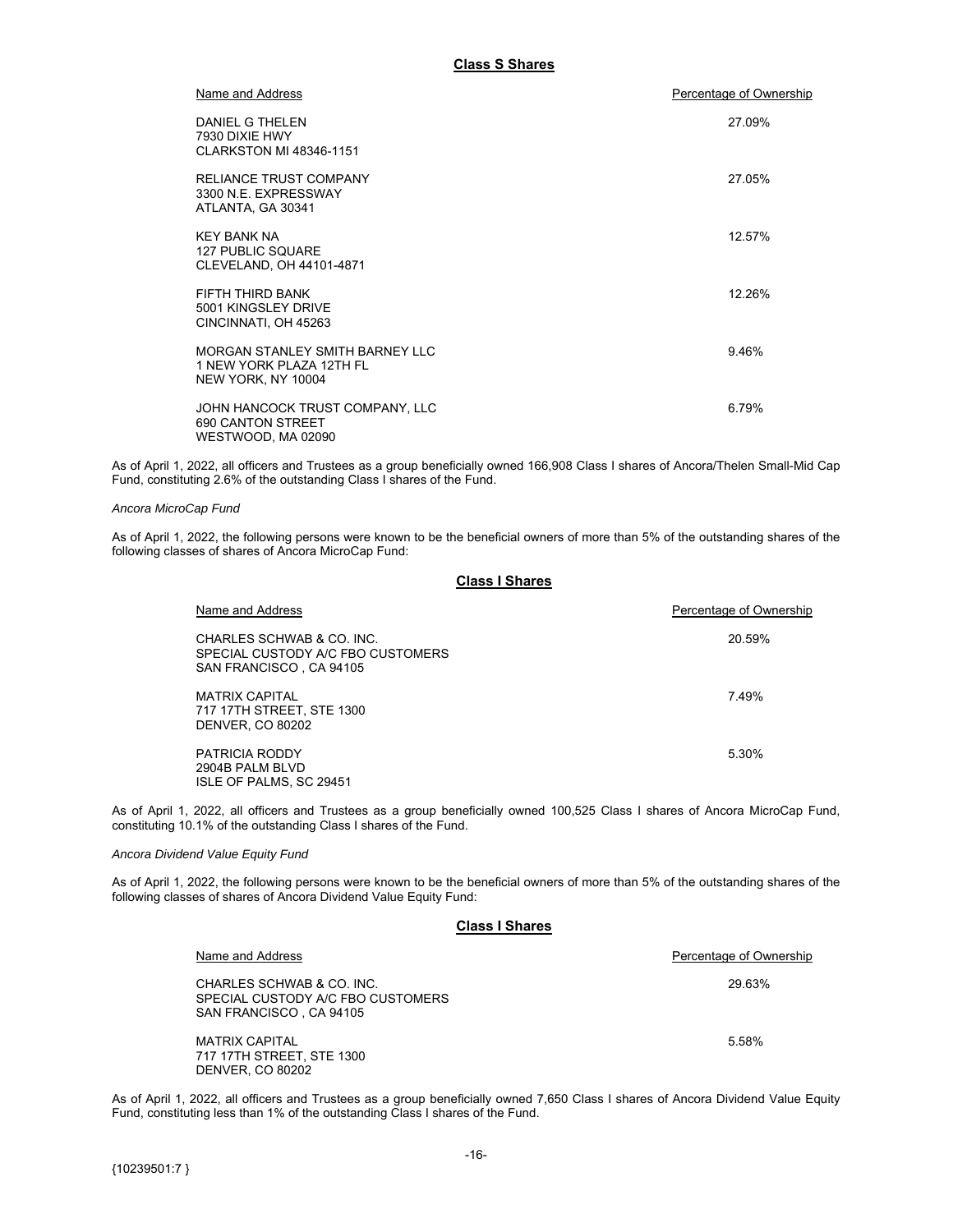# <span id="page-17-0"></span>**INVESTMENT ADVISORY AND OTHER SERVICES**

#### **Investment Advisor**

The advisor for each of the Funds is Ancora Advisors LLC (the "Advisor"). Ancora Advisors LLC is a wholly owned subsidiary of Focus Operating, LLC, which is a wholly owned subsidiary of Focus LLC. Focus Financial Partners Inc. ("Focus Inc.") is the sole managing member of Focus LLC and is a public company traded on the NASDAQ Global Select Market. Focus Inc. owns approximately three-quarters of the economic interests in Focus LLC.

The Advisor is managed by certain principals ("Ancora Advisors, LLC Principals"), pursuant to a management agreement between Terza Partners, LLC and the Advisor. Ancora Advisors, LLC Principals serve as officers and leaders of the Advisor and, in that capacity, are responsible for the management supervision and oversight of the Advisor.

Bradley Zucker is both a director and officer of the Advisor and an officer of the Funds. Joseph M. Spidalieri is both an officer of the Advisor and an officer of the Funds. John Micklitsch is an executive and director of the Advisor and a trustee of the Funds.

Each Fund since its inception has retained as its investment advisor the Advisor, located at 6060 Parkland Blvd., Suite 200, Cleveland, Ohio 44124, an investment advisor established in 2003. The Ancora Income Fund, the Ancora Microcap Fund, the Ancora/Thelen Small-Mid Cap Fund and the Ancora Dividend Value Equity Fund are referred to collectively as the "Funds" and individually as the "Fund."

As compensation for the Advisor's services rendered to the Funds, each of the Funds pays a fee, computed and paid monthly, at an annual rate of 1.00% of such Fund's average daily net assets, except that the Ancora Dividend Value Equity Fund pays a fee, computed and paid monthly, at an annual rate of 0.75% of such Fund's average daily net assets and Ancora Income Fund pays a fee, computed and paid monthly, at an annual rate of 0.50% of such Fund's daily net assets.

Each Advisor has contractually agreed to waive fees to the extent necessary to limit the Fund's total annual fund operating expenses (excluding dividend expenses relating to short sales, interest, taxes, brokerage commissions, and the cost of "Acquired Fund Fees and Expenses," if any) to the amounts set forth below. Fee waivers are calculated and applied at least monthly, based on each Fund's average net assets during such month. These fee waivers are expected to continue indefinitely but shall remain in effect until at least October 1, 2023 (subject to termination prior to such date only by a vote of the Trustees of the Fund if they deem the termination to be beneficial to the Fund shareholders). The terms of each Advisor's waiver agreement provide that the Advisor is entitled to recover such waived amounts waived within the same fiscal year in which the Advisor reduced its fee. No recoupment will occur except to the extent that the Fund's operating expenses, together with the amount recovered, do not exceed the applicable expense limitation amount. The Advisors are not obligated to reimburse the Fund for amounts in excess of the fee waiver.

| Fund                              | Limit on Total Operating Expenses |
|-----------------------------------|-----------------------------------|
| Ancora Income Fund<br>Class I     | 1.285%                            |
| Class S                           | 1.00%                             |
| Ancora/Thelen Small-Mid Cap Fund  |                                   |
| Class I                           | 1.39%                             |
| Class S                           | 1.00%                             |
| Ancora MicroCap Fund              |                                   |
| Class I                           | 1.60%                             |
| Class S                           | 1.00%                             |
| Ancora Dividend Value Equity Fund |                                   |
| Class I                           | 1.00%                             |
| Class S                           | 0.75%                             |

For 2021, 2020, and 2019, respectively, the Advisor waived management fees of \$0, \$60,509 and \$78,762 for Ancora Income Fund. For 2021, 2020, and 2019, respectively, the Advisor waived management fees of \$36,266, \$43,981 and \$22,103 for the Ancora MicroCap Fund. For 2021, 2020, and 2019, respectively, the Advisor waived management fees of \$127,484, \$100,935 and \$91,079 for the Ancora/Thelen Small-Mid Cap Fund. For 2021, 2020 and 2019, respectively, the Advisor waived management fees of \$68,234, \$76,529 and \$45,994 for the Ancora Dividend Value Equity Fund. For 2021, 2020, 2019, respectively, the following amounts of management fees were paid by the Funds to Ancora Advisors: Ancora Income Fund, \$136,379, \$211,156 and \$314,930; Ancora/Thelen Small-Mid Cap Fund, \$1,719,037, \$1,185,411 and \$1,265,346; Ancora MicroCap Fund, \$144,743, \$119,173 and \$191,706. For 2021, 2020 and 2019, the following amount of management fees was paid by Ancora Dividend Value Equity Fund: \$245,286, \$172,849 and \$86,267.

Subject to the supervision and direction of the Funds' Board of Trustees, the Advisor, as an investment adviser, manages each Fund's assets in accordance with the stated policies of such Fund. The Advisor makes investment decisions for the Funds and places the purchase and sale orders for portfolio transactions.

Other expenses are borne by the Funds and include administration fees, brokerage fees and commissions, fees of Trustees not affiliated with the Advisor, expenses of registration of the Funds and of the shares of the Funds with the Securities and Exchange Commission (the "SEC") and the various states, charges of the custodian, dividend and transfer agent, outside auditing and legal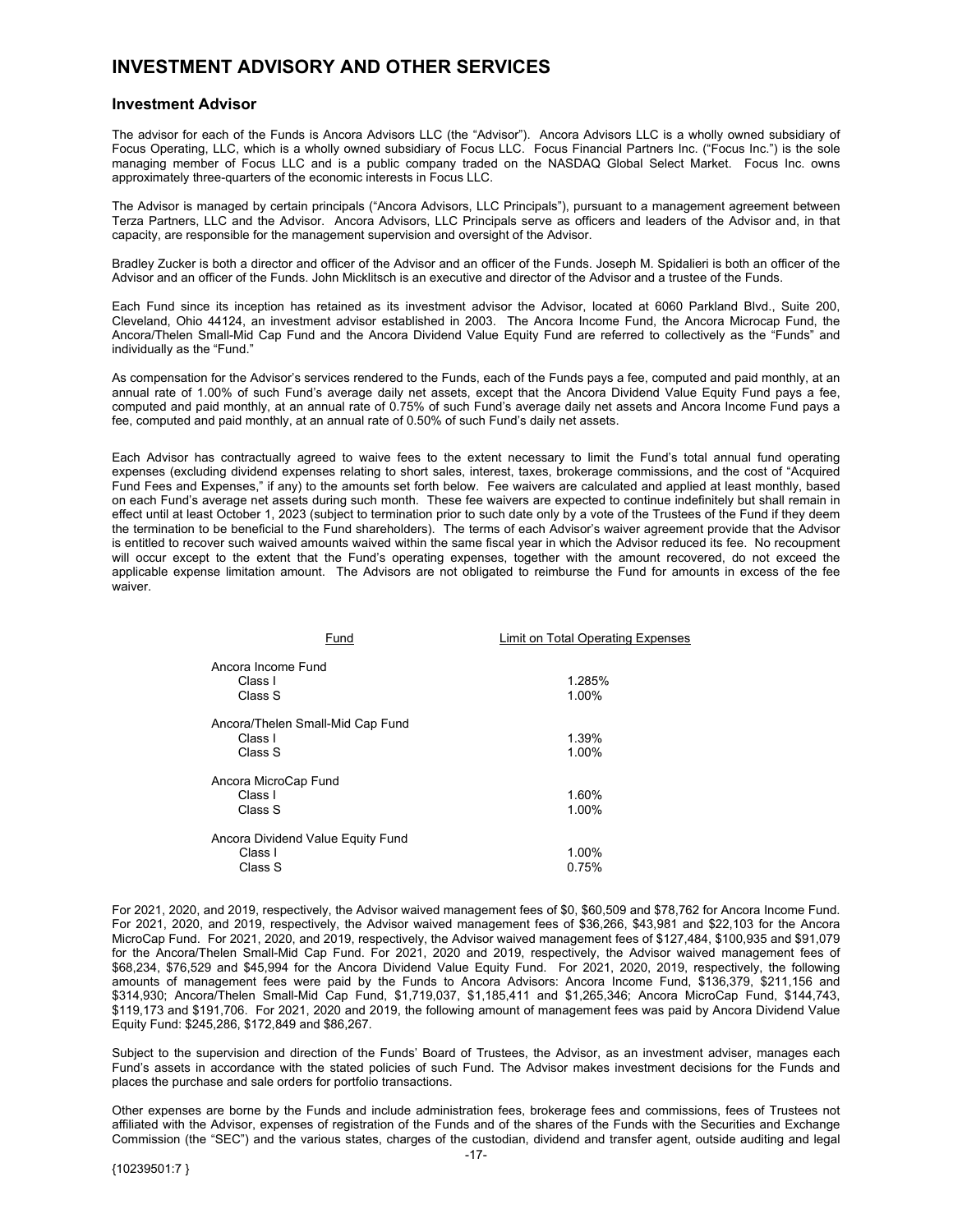<span id="page-18-0"></span>expenses, liability insurance premiums on property or personnel (including officers and trustees), maintenance of business trust existence, any taxes payable by the Funds, interest payments relating to Fund borrowings, costs of preparing, printing and mailing registration statements, prospectuses, periodic reports and other documents furnished to shareholders and regulatory authorities, costs of printing share certificates, portfolio pricing services and meetings of the Funds and costs incurred pursuant to each Fund's Distribution and Shareholder Servicing Plan described below.

#### **Other Service Providers**

The Funds have entered into an Administration Agreement with Ancora Group, LLC, an affiliate of Ancora Advisors in replacement of The Ancora Group, Inc., also an affiliate of Ancora Advisors. Pursuant to this Agreement, each of the Funds pays an administration fee equal to 0.10% of average net assets of such Fund monthly. Under the Administration Agreement, Ancora Group, LLC assists in maintaining office facilities, furnishing clerical services, preparing and filing documents with the Securities Exchange Commission, coordinates the filing of tax returns, assists with the preparation of the Funds' Annual and Semi-Annual Reports to shareholders, monitors the Funds' expense accruals and pays all expenses, monitors the Funds' Subchapter M status, maintains the Funds' fidelity bond, monitors each Fund's compliance with such Fund's policies and limitations as set forth in the Prospectus and Statement of Additional Information and generally assists in the Funds' operations. For 2021, 2020 and 2019, respectively, the Funds paid the following amounts to The Ancora Group, Inc. and/or Ancora Group, LLC: Ancora Income Fund, \$27,276, \$23,492 and \$31,493; Ancora/Thelen Small-Mid Cap Fund, \$171,904. \$118,541 and \$126,535; Ancora MicroCap Fund, \$14,474, \$11,917 and \$19,171, For 2021, 2020 and 2019, respectively, Ancora Dividend Value Equity Fund paid \$32,705, \$23,047 and \$11,502.

The Funds have entered into an Agreement with Mutual Shareholder Services, LLC (the "Transfer Agent"), located at 8000 Town Centre Drive, Suite 400, Broadview Heights, Ohio 44147. The Transfer Agent has agreed to act as the Funds' transfer, redemption and dividend disbursing agent. For its transfer agency services, the Transfer Agent is paid fees based upon the number of transactions, with a minimum monthly fee of \$775 per month. The Funds also retain the Transfer Agent to act as the Funds' fund accountant. An affiliate of the Transfer Agent also receives \$540 per month, per Fund, in accounting software fees. For its services as fund accountant, Mutual Shareholder Services, LLC receives the following annual fees in respect of each Fund: \$21,000 if the value of the Fund is under \$25,000,000 (subject to discount if the value of the Fund is under \$10,000,000); \$30,500 if the value of the Fund is between \$25,000,000 and \$50,000,000; \$36,250 if the value of the Fund is between \$50,000,000 and \$75,000,000; \$42,000 if the value of the Fund is between \$75,000,000 and \$100,000,000; \$47,750 if the value of the Fund is between \$100,000,000 and \$125,000,000; \$53,500 if the value of the Fund is between \$125,000,000 and \$150,000,000; and \$59,250 if the value of the Fund is in excess of \$150,000,000.

The Funds have entered into a Shareholder Services Agreement with Ancora Group, LLC under which the Funds pay Ancora Group, LLC a fee equal to 0.01% of average net assets of the Class I Shares of each fund.

U.S. Bank N.A., 425 Walnut Street, M.L. CN-WN-06TC, Cincinnati, Ohio 45202, serves as each Fund's custodian. As custodian, U.S. Bank maintains custody of each of the Funds' cash and portfolio securities.

Cohen & Company, Ltd., independent registered public accounting firm, located at 1350 Euclid Avenue, Suite 800, Cleveland, Ohio 44115, has been selected as the Independent Registered Public Accounting Firm for the Funds. In such capacity, Cohen & Company, Ltd. periodically reviews the accounting and financial records of each of the Funds and audits each of the Funds' financial **statements** 

# **PORTFOLIO MANAGERS**

#### **Other Accounts Managed**

Kevin Gale is portfolio manager of the Ancora Income Fund and is responsible for the day-to-day management of such Fund together with Mr. Bernard. As of December 31, 2021, Mr. Gale was primarily responsible for the day-to-day management of the following accounts other than such Fund:

|                                  | Number of Accounts | Total Assets Managed |
|----------------------------------|--------------------|----------------------|
| Registered investment companies  |                    | \$0                  |
| Other pooled investment vehicles |                    | \$0                  |
| Other accounts                   | 24'                | \$2,276,485,443      |

\*None of these accounts has fees based on performance. Fees on all accounts are based on a percentage of assets under management.

Michael Santelli is, and has been since 2017, portfolio manager of Ancora MicroCap Fund and is responsible for the day-to-day management of such Fund. As of December 31, 2021, Mr. Santelli was primarily responsible for the day-to-day management of the portfolios of the following accounts other than the Funds:

|                                  | Number of Accounts | Total Assets Managed |
|----------------------------------|--------------------|----------------------|
| Registered investment companies  |                    | \$0                  |
| Other pooled investment vehicles |                    | \$11.493.364         |
| Other accounts                   | 448*               | \$375.441.447        |

\*Two of these accounts, having total assets of \$11,493,364, have fees based on performance. Fees on all other accounts are based on a percentage of assets under management.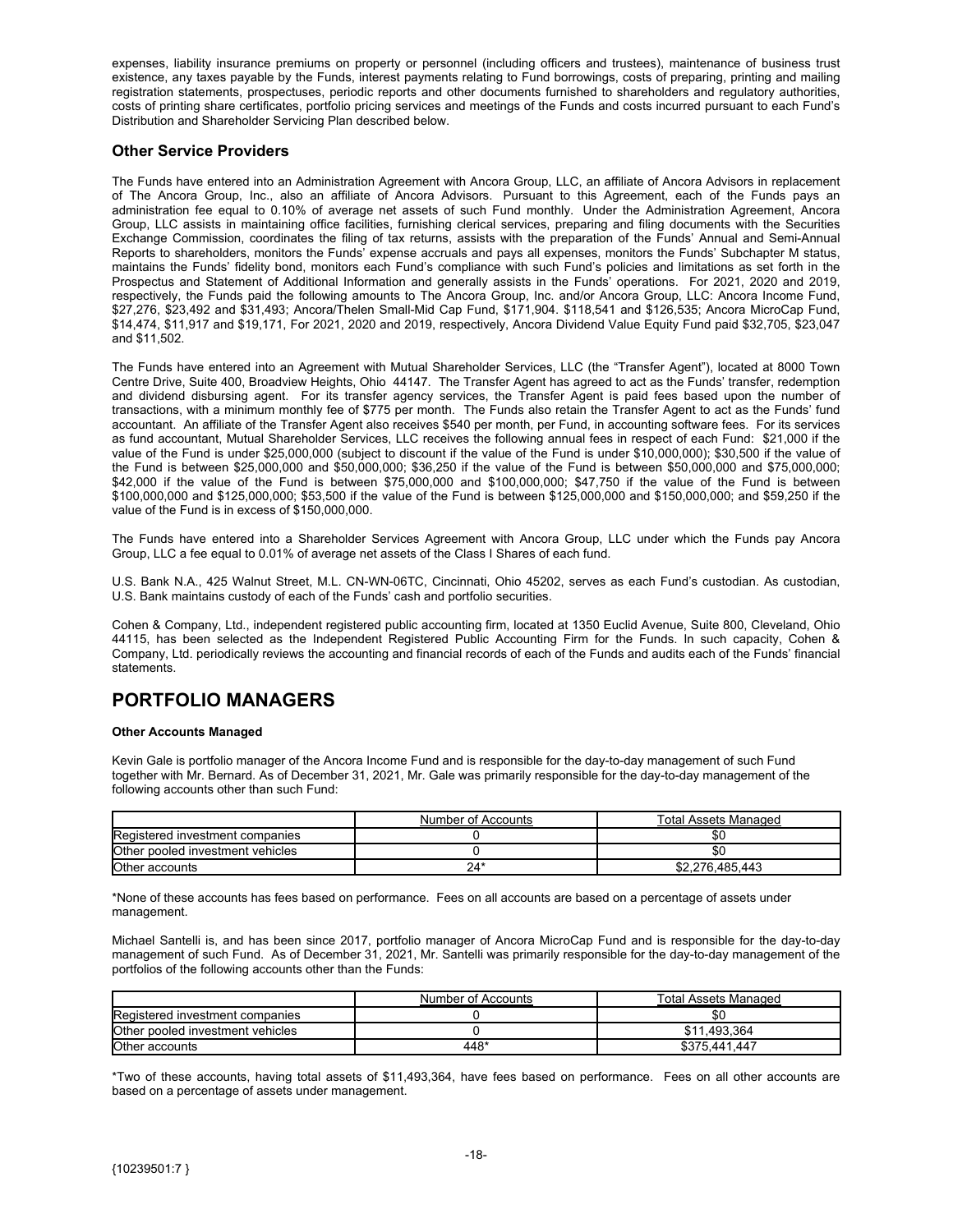<span id="page-19-0"></span>Matt Scullen, CFA, is a portfolio manager of the Ancora Microcap Fund and is responsible for the day-to-day management of such Fund together with Michael Santelli. As of December 31, 2021, Mr. Scullen was primarily responsible for the day-to-day management of the following accounts other than such Fund:

|                                  | Number of Accounts | Total Assets Managed |
|----------------------------------|--------------------|----------------------|
| Registered investment companies  |                    | \$C                  |
| Other pooled investment vehicles |                    | \$0                  |
| Other accounts                   |                    | \$2.153.105          |

\*None of these accounts has fees based on performance. Fees on all accounts are based on a percentage of assets under management.

Dan Thelen is, and has been 2013, the portfolio manager of Ancora/Thelen Small-Mid Cap Fund and is responsible for the day-today management of such Fund. As of December 31, 2021, Mr. Thelen was primarily responsible for the day-to-day management of the following accounts other than such Fund:

|                                  | Number of Accounts | <b>Total Assets Managed</b> |
|----------------------------------|--------------------|-----------------------------|
| Registered investment companies  |                    | \$155,591.469               |
| Other pooled investment vehicles |                    | \$430.056.371               |
| Other accounts                   |                    | \$699.109.398               |

\*One of these accounts, having total assets of \$74,733,871, has fees based on performance. Fees on all other accounts are based on a percentage of assets under management.

Sonia Mintun, a portfolio manager with the Advisor since 2008, is lead portfolio manager of the Ancora Dividend Value Equity Fund. Ms. Mintun is responsible for the day-to-day management of such Fund together with Mr. Sowerby and Mr. Kennedy. As of December 31, 2021, Ms. Mintun was primarily responsible for the day-to-day management of the following accounts other than such Fund:

|                                  | Number of Accounts | <b>Total Assets Managed</b> |
|----------------------------------|--------------------|-----------------------------|
| Registered investment companies  |                    | უი                          |
| Other pooled investment vehicles |                    |                             |
| Other accounts                   | $329*$             | \$764,975,016               |

\*None of these accounts has fees based on performance. Fees on all accounts are based on a percentage of assets under management.

David Sowerby, a portfolio manager with the Advisor since 2017, is a portfolio manager of the Ancora Dividend Value Equity Fund. Mr. Sowerby is responsible for the day-to-day management of such Fund together with Ms. Mintun and Mr. Kennedy. As of December 31, 2021, Mr. Sowerby was primarily responsible for the day-to-day management of the following accounts other than such Fund:

|                                  | Number of Accounts | <b>Total Assets Managed</b> |
|----------------------------------|--------------------|-----------------------------|
| Registered investment companies  |                    | SC.                         |
| Other pooled investment vehicles |                    |                             |
| Other accounts                   | 124*               | \$430.346.723               |

\*None of these accounts has fees based on performance. Fees on all accounts are based on a percentage of assets under management.

Tom Kennedy, a portfolio manager with the Advisor since 2008, is a portfolio manager of the Ancora Dividend Value Equity Fund. Mr. Kennedy is responsible for the day-to-day management of such Fund together with Ms. Mintun and Mr. Sowerby. As of December 31, 2021, Mr. Kennedy was primarily responsible for the day-to-day management of the following accounts other than such Fund:

|                                  | Number of Accounts | <b>Total Assets Managed</b> |
|----------------------------------|--------------------|-----------------------------|
| Registered investment companies  |                    |                             |
| Other pooled investment vehicles |                    | -SC                         |
| Other accounts                   | 1005*              | \$764.975.016               |

\*None of these accounts has fees based on performance. Fees on all accounts are based on a percentage of assets under management.

Conflicts of interest may arise in connection with the Portfolio Manager's management of investments of the Fund and of other accounts managed by the Portfolio Manager. Specifically, conflicts of interest may arise in connection with the allocation of investment opportunities between the Fund and other accounts managed by the Portfolio Manager. If such conflict of interest occurs, each Advisor's policy is that the Fund has priority over such other accounts.

#### **Compensation**

Kevin Gale, Matt Scullen, Michael Santelli, Dan Thelen, Sonia Mintun, David Sowerby and Tom Kennedy are paid an overall compensation amount for all services they perform for the Advisor. None of the portfolio managers receives any specific compensation for acting as a portfolio manager for the Funds.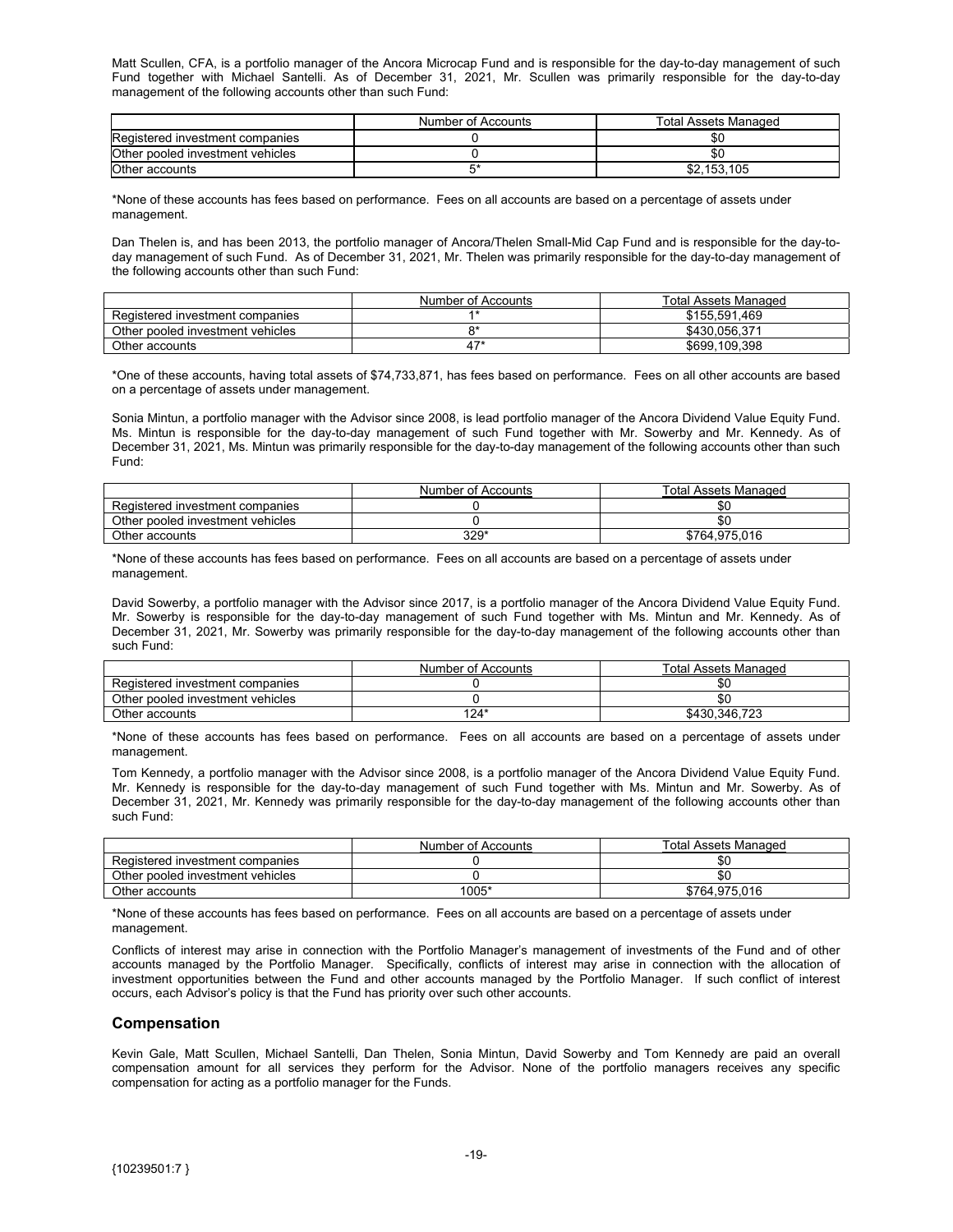#### <span id="page-20-0"></span>**Ownership of Shares**

As of December 31, 2021, Kevin Gale owned shares of (i) Ancora Income Fund having a dollar value between \$1.00 and \$10.000, (ii) Ancora MicroCap Fund having a dollar value between \$1.00 and \$10,000, and (iii) Ancora Dividend Value Fund having a dollar value between \$10,001 and \$50,000. As of December 31, 2020, Michael Santelli beneficially owned shares of Ancora MicroCap Fund having a dollar value between \$500,001 and \$1,000,000. As of December 31, 2021, Matt Scullen beneficially owned shares of Ancora Microcap Fund having a dollar value between \$50,000 and \$100,000. As of December 31, 2020, Daniel Thelen beneficially owned shares of (i) Ancora/Thelen Small-Mid Cap Fund having a dollar value of over \$1,000,000, and (ii) Ancora Microcap Fund having a dollar value between \$50,000 and \$100,000. As of December 31, 2021, Sonia Mintun beneficially owned shares of (i) Ancora/Thelen Small-Mid Cap Fund having a dollar value between \$100,001 and \$500,000, and (ii) Ancora Dividend Value Equity Fund having a dollar value between \$500,001 and \$1,000,000. As of December 31, 2021, David Sowerby beneficially owned shares of (i) Ancora/Thelen Small-Mid Cap Fund having a dollar value between \$500,001 and \$1,000,000, and (ii) Ancora Dividend Value Equity Fund having a dollar value between \$500,001 and \$1,000,000. As of December 31, 2021, Tom Kennedy beneficially owned shares of Ancora Dividend Value Equity Fund having a dollar value between \$100,001 and \$500,000.

# **PORTFOLIO HOLDINGS DISCLOSURE POLICY**

Generally, the Funds disclose their portfolio holdings only (i) in annual and semi-annual reports to shareholders, (ii) in Form N-Q filings made within 60 days after the end of the first and third fiscal quarters with the Securities and Exchange Commission and (iii) on the Funds' internet site www.ancora.net approximately 10 days after the end of each fiscal quarter, which information is current as of the end of such fiscal quarter. Such portfolio holdings information may then be disclosed to any person no earlier than one day after the day on which the information is posted on Ancora Funds' internet site.

In addition to portfolio holdings disclosure made to the public, designated executive officers of the Funds authorize the disclosure of portfolio holdings information prior to the date of public disclosure to affiliates of the fund and to third party service providers who require the portfolio holdings information for legitimate business and fund oversight purposes. The Funds have ongoing relationships with the following service providers to provide portfolio holdings information as frequent as on a daily basis: the Funds' distributor, accounting and transfer agent, custodian, legal counsel, EDGAR filing service, independent public accounting firm, and printer. Also, on occasion the Funds disclose one or more individual holdings to pricing or valuation services for assistance in considering the valuation of the relevant holdings.

The Funds do not believe that disclosure of portfolio holdings information as described in the preceding paragraph creates any conflict between the interests of Fund shareholders and the interests of the Advisor (or its affiliates). Any potential conflicts of interest which do arise will be resolved by the Board of Trustees in the best interests of Fund shareholders. The entities to whom each Fund provides portfolio holdings information, either by explicit agreement or by virtue of their respective duties to each Fund, are required to maintain the confidentiality of the information disclosed and refrain from trading on such information. Neither the Funds nor the Advisor (or its affiliates) receives any compensation in connection with any disclosure of portfolio holdings information.

These policies and procedures will be reviewed by the Board of Trustees on an annual basis, for adequacy and effectiveness, in connection with the Funds' compliance program under Rule 38a-1 under the Investment Company Act. In addition, the Chairman will make a quarterly report to the Board of Trustees regarding compliance with these policies and procedures.

# **BROKERAGE ALLOCATION**

Decisions to buy and sell securities for the Funds are made by the Advisor subject to the overall supervision and review by the Funds' Trustees. Portfolio security transactions for the Funds are effected by or under the supervision of the Advisors.

Transactions on stock exchanges involve the payment of negotiated brokerage commissions. There is generally no stated commission in the case of securities traded in the over-the-counter markets, but the price of those securities includes an undisclosed commission or markup. The cost of securities purchased from underwriters includes an underwriting commission or concession, and the prices at which securities are purchased from and sold to dealers include a dealer's markup or markdown. In executing portfolio transactions and selecting brokers and dealers, it is the Funds' policy to seek the best overall terms available.

The Funds' Board of Trustees periodically reviews the commissions paid by the Funds to determine if the commissions paid over representative periods of time were reasonable in relation to the benefits inuring to the Funds. It is possible that certain of the services received will primarily benefit one or more other accounts for which investment discretion is exercised. Conversely, the Funds may be the primary beneficiaries of services received as a result of portfolio transactions effected for other accounts. The Advisor's fee under the Management Agreement is not reduced by reason of the Advisor's receiving such brokerage and research services.

Under the Act, with respect to transactions effected on a securities exchange, a mutual fund may not pay brokerage commissions to an affiliate which exceed the usual and customary broker's commissions. A commission is deemed as not exceeding the usual and customary broker's commission if (i) the commission is reasonable and fair compared to the commission received by other brokers in connection with comparable transactions involving similar securities being purchased or sold during a comparable period of time and (ii) the Board of Trustees, including a majority of the Trustees who are not interested persons of the mutual fund, have adopted procedures reasonably designed to provide that such commission is consistent with the above-described standard, review these procedures annually for their continuing appropriateness and determine quarterly that all commissions paid during the preceding quarter were in compliance with these procedures.

During 2021, 2020 and 2019, respectively, the aggregate amounts of brokerage commissions paid by each Fund were: Ancora Income Fund, \$10,046, \$31,343 and \$42,407; Ancora/Thelen Small-Mid Cap Fund, \$247,201, \$165,095 and \$190,267; Ancora MicroCap Fund, \$20,530, \$20,650 and \$31,283. During 2021, 2020 and 2019, respectively, Ancora Dividend Value Equity Fund paid brokerage commissions of \$1,893, \$4,529 and \$5,979.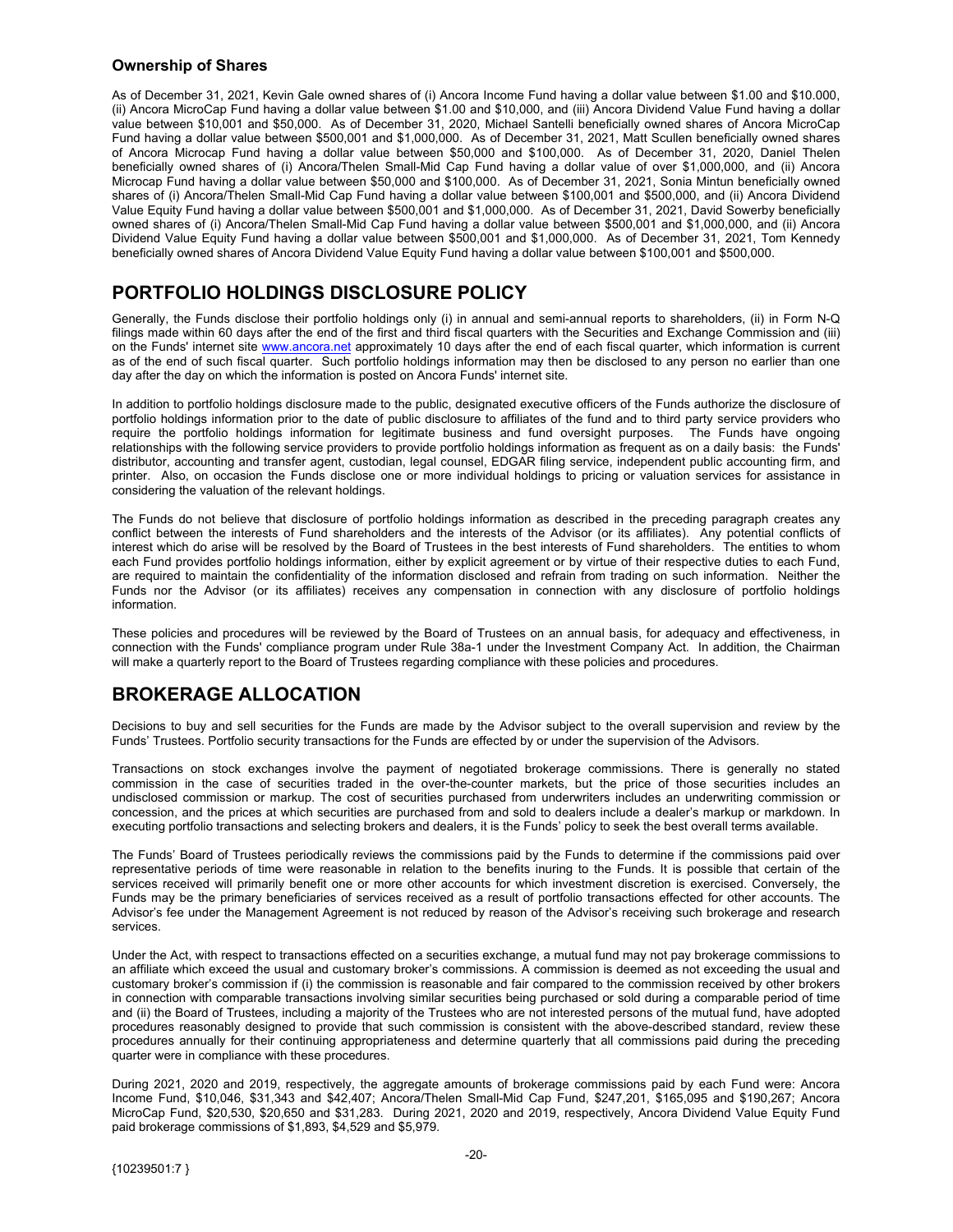<span id="page-21-0"></span>Even though investment decisions for the Funds are made independently from those of the other accounts managed by the Advisor, investments of the kind made by the Funds may also be made by those other accounts. When the Funds and one or more accounts managed by the Advisor are prepared to invest in, or desire to dispose of, the same security, available investments or opportunities for sales will be allocated in a manner believed by the applicable Advisor to be equitable. In some cases, this procedure may adversely affect the price paid or received by the Funds or the size of the position obtained for or disposed of by the Funds.

# **CAPITAL STOCK AND OTHER SECURITIES**

The Declaration of Trust provides for an unlimited number of authorized shares of beneficial interest representing interests in separate series of securities, and it permits the Trust to offer classes of each such series. Shares of each of the Funds are divided into Class I shares and Class S shares. Each share of a Fund represents an equal proportionate interest in such Fund with other shares of the same class, and is entitled to such dividends and distributions out of the income earned on the assets belonging to such Fund as are declared at the discretion of the Trustees.

Shareholders are entitled to one vote per share (with proportional voting for fractional shares) on such matters as shareholders are entitled to vote. Shareholders vote in the aggregate and not by class on all matters except that (i) shares shall be voted by individual class when required by the 1940 Act or when the Trustees have determined that the matter affects only the interests of a particular class, and (ii) only the holders of Investor Shares will be entitled to vote on matters submitted to shareholder vote with regard to the Distribution Plan applicable to such class. Whenever the approval of a majority of the outstanding shares of a Fund is required in connection with shareholder approval of an investment advisory contract, changes in the investment objective and policies or the investment restrictions, or approval of a distribution expense plan, a "majority" shall mean the vote of (i) 67% or more of the shares of such Fund present at a meeting, if the holders of more than 50% of the outstanding shares of such Fund are present in person or by proxy, or (ii) more than 50% of the outstanding shares of such Fund, whichever is less.

Upon issuance and sale in accordance with the terms of the Prospectus, each share will be fully paid and non-assessable. Shares of the Fund have no preemptive or subscription rights. The Declaration of Trust also provides that shareholders shall not be subject to any personal liability for the acts or obligations of the Fund and that every agreement, obligation or instrument entered into or executed by the Fund shall contain a provision to the effect that the shareholders are not personally liable thereunder.

Shareholders of each Fund may convert their shares into another class of shares of the same Fund upon the satisfaction of any then-applicable eligibility requirements.

# **PURCHASE, REDEMPTION AND PRICING OF SHARES**

The information pertaining to the purchase and redemption of the Fund's shares appearing in the Prospectus under the captions "Purchasing Your Shares" and "Selling (Redeeming) Your Shares" is hereby incorporated by reference.

The price paid for shares of a certain class of a Fund is the net asset value per share of such class next determined after receipt by the Transfer Agent of properly identified purchase funds, except that the price for shares purchased by telephone is the net asset value per share next determined after receipt of telephone instructions. Net asset value per share is computed for each class of a Fund as of the close of business (currently 4:00 P.M., New York time) each day the New York Stock Exchange is open for trading.

For purposes of pricing sales and redemptions, net asset value per share of a class of a Fund is calculated by determining the value of the class's proportional interest in the assets of such Fund, less (i) such class's proportional share of general liabilities and (ii) the liabilities allocable only to such class; and dividing such amount by the number of shares of such class outstanding.

Each of the Funds offers Class I shares and Class S shares. No class has a front-end sales charge.

#### **Class I Shares**

Class I shares are available for purchase by clients of financial intermediaries who charge such clients an ongoing fee for advisory, investment, consulting or related services. Such clients may include individuals, corporations, endowments and foundations.

Class I shares are also available for purchase by family offices and their clients. A family office is a company that provides certain financial and other services to a high net worth family or families.

Class I shares also are available for purchase by the following categories of investors:

- employer-sponsored retirement plans, except SEPs, SAR-SEPs, SIMPLE IRAs and KEOGH plans;
- bank or broker-affiliated trust departments investing funds over which they exercise exclusive discretionary investment authority and that are held in a fiduciary, agency, advisory, custodial or similar capacity;
- advisory accounts of the Advisor and its affiliates, including other Ancora Funds whose investment policies permit investments in other investment companies;
- current and former trustees of any Ancora Fund, and their immediate family members ("immediate family member" are defined as spouses or domestic partners, parents, children, grandparents, grandchildren, parents-in-law, sons-in-law and daughters-in-law, siblings, a sibling's spouse and spouse's siblings);
- officers, directors and former directors of Ancora Group, LLC and its affiliates, and their immediate family members;
- full-time and retired employees of Ancora Group, LLC and its affiliates, and their immediate family members; and
- any person who, for at least the last 90 days, has been an officer, director or employee of any financial intermediary, and their immediate family members.

Any shares purchased by investors falling within any of the last four categories listed above must be acquired for investment purposes and on the condition that they will not be transferred or resold except through redemption by a Fund.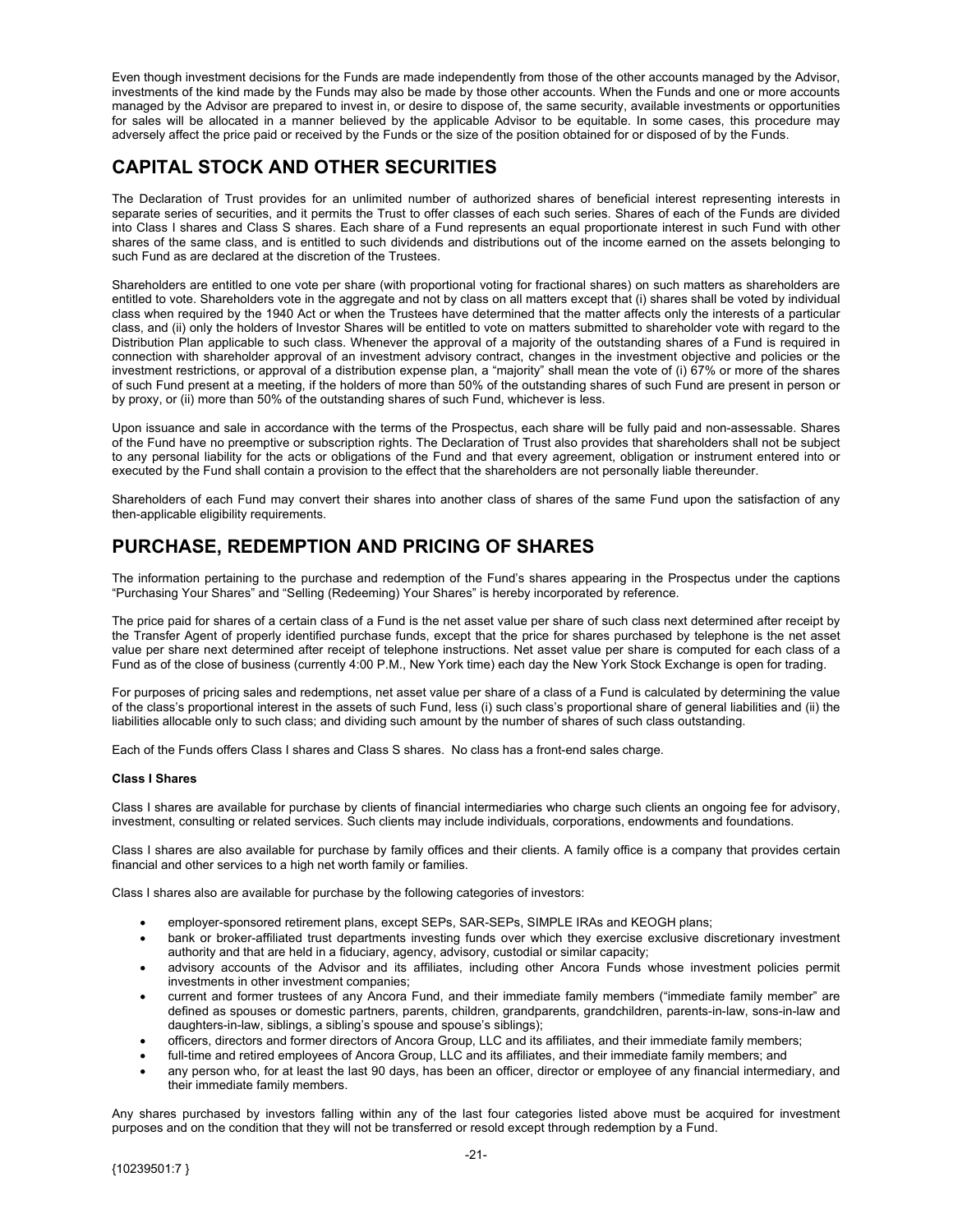<span id="page-22-0"></span>Holders of Class I shares may purchase additional Class I shares using dividends and capital gains distributions on their shares.

Class I shares are subject to an annual service fee of .01% of the average daily net assets of the applicable Fund to compensate financial intermediaries for providing you with ongoing account services.

#### **Class S Shares**

The ordinary minimum investment amount for Class S shares is \$1,500,000. However, Class S shares of each Fund may be purchased by investors who do not meet the \$1,500,000 minimum investment amount if such investors participate in certain financial intermediary platforms, including but not limited to mutual fund wrap fee programs, bank trust platforms, retirement platforms, asset allocation platforms, managed account programs, and other discretionary or nondiscretionary fee-based investment advisory programs, each of which has committed to aggregate investments in such Fund in excess of \$250,000,000 (or such lesser amount permitted by the Trust with respect to such platform).

Class I shares are subject to an annual service fee of .01% of the average daily net assets of the applicable Fund to compensate financial intermediaries for providing you with ongoing account services. Class S shares are not subject to a distribution or service fee and, consequently, holders of Class S shares may not receive the same types or levels of services from financial intermediaries. In choosing between Class I shares and Class S shares, you should weigh the benefits of the services to be provided by financial intermediaries against the annual service fee imposed upon the Class I shares.

### **TAXATION**

The Trust intends to qualify each year as a "regulated investment company" under the requirements of Subchapter M of the Internal Revenue Code of 1986, as amended (the "Code"). Qualification as a regulated investment company will result in the Trust paying no taxes on net income and net realized capital gains distributed to shareholders. If these requirements are not met, the Trust will not receive special tax treatment and will pay federal income tax, thus reducing the total return of each of the Funds.

Statements as to the tax status of each shareholder's dividends and distributions will be mailed annually by the Funds' transfer agent. Shareholders are urged to consult their own tax advisers regarding specific questions as to Federal, state or local taxes.

### **DISTRIBUTOR**

Shares of the Funds are offered continuously on a best-efforts basis by the Distributor, Arbor Court Capital, LLC, 8000 Town Centre Drive, Broadview Heights, Ohio 44147. Pursuant to the Distribution Agreement between the Funds and the Distributor, the Distributor has agreed to hold itself available to receive orders, satisfactory to the Distributor, for the purchase of shares of the Funds, to accept such orders on behalf of the Funds as of the time of receipt of such orders and to transmit such orders to the Funds' Transfer Agent as promptly as practicable.

The Distribution Agreement provides that the Distributor shall arrange to sell the Funds' Shares as agent for the Funds and may enter into agreements with registered broker-dealers as it may select to arrange for the sale of such shares. The Distributor is not obligated to sell any certain number of shares.

### **PERFORMANCE**

From time to time, the Funds may advertise performance data represented by a cumulative total return or an average annual total return. Total returns are based on the overall or percentage change in value of a hypothetical investment in a Fund and assume all of such Fund's dividends and capital gain distributions are reinvested. A cumulative total return reflects a Fund's performance over a stated period of time. An average annual total return reflects the hypothetical annually compounded return that would have produced the same cumulative total return if a Fund's performance had been constant over the entire period. Because average annual returns tend to smooth out variations in a Fund's returns, it should be recognized that they are not the same as actual yearby-year results.

Performance may be compared to well-known indices such as the Dow Jones Industrial Average or alternative investments such as Treasury Bills. Also, the Funds may include published editorial comments compiled by independent organizations such as Lipper Analytical Services or Morningstar, Inc. All performance information is historical in nature and is not intended to represent or guarantee future results. The value of Fund shares when redeemed may be more or less than their original cost.

### **FINANCIAL STATEMENTS**

The financial statements in the December 31, 2021 Annual Report of the Funds are incorporated in this Statement of Additional Information by reference. The financial statements in the Annual Report have been audited by Cohen & Company, Ltd., Independent Registered Public Accounting Firm, whose report thereon appears in the Annual Report. You can obtain additional copies of the Annual Report at no charge by writing or telephoning the Fund at the address or number on the front page of this Statement of Additional Information or by visiting the Ancora Funds' internet site at www.ancora.net.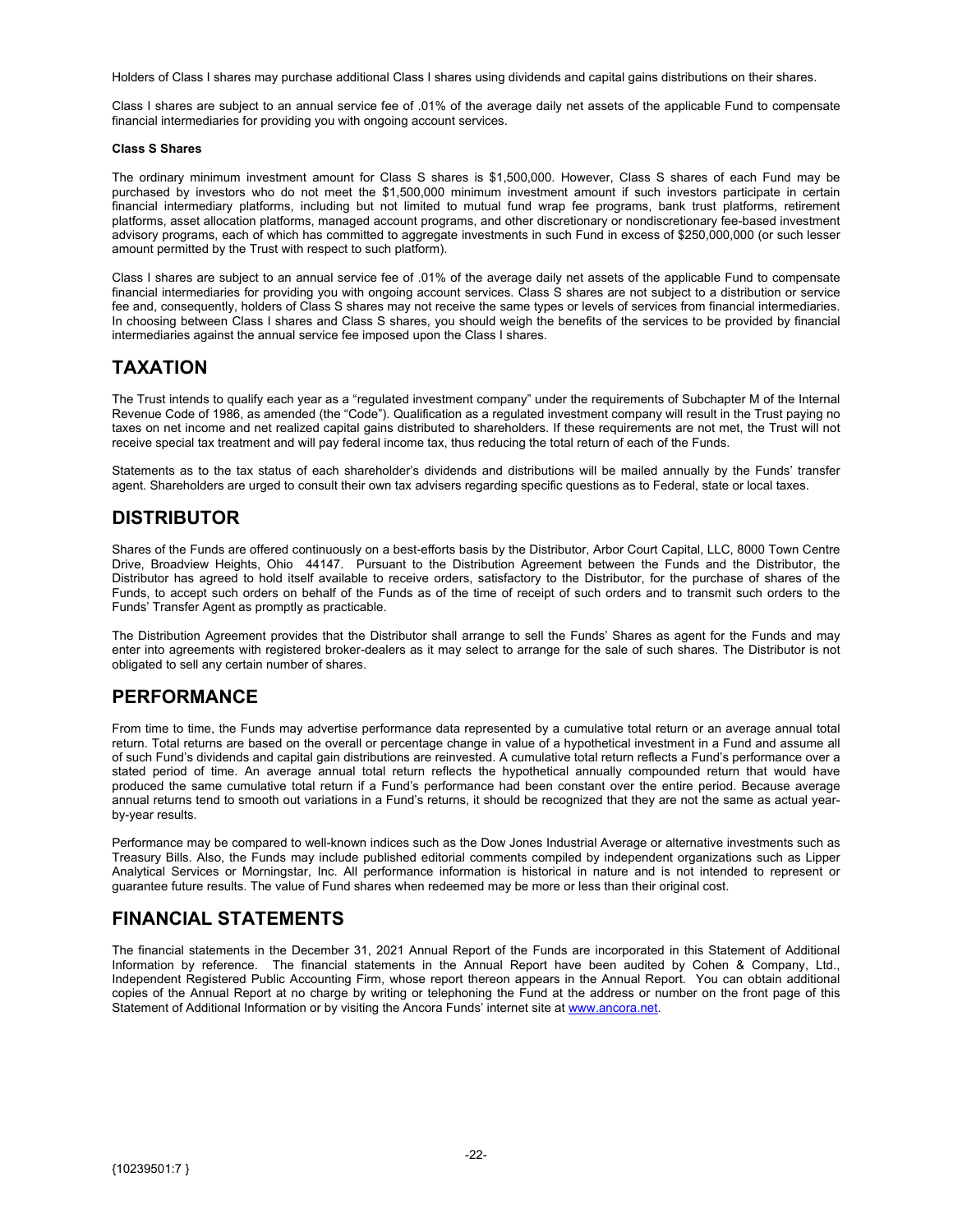### **APPENDIX A PROXY VOTING POLICY Ancora Funds**

#### **PROXY VOTING**

#### <span id="page-23-0"></span>**Background**

Proxy voting is an important right of shareholders and reasonable care and diligence must be undertaken to ensure that such rights are properly and timely exercised. Rule 30b1-4 under the Company Act requires mutual funds to file with the SEC an annual record of proxies voted by a fund on Form N-PX. Form N-PX must be filed each year no later than August 31 and must contain a fund's proxy voting record for the most recent twelve-month period ending June 30.

The Trust considers proxies assets of shareholders that must be voted with diligence, care, and loyalty. The Trust has retained ISS Governance Services ("ISS") to provide a proxy voting system for casting votes, reporting (i.e., Form N-PX filings), and for the retention of proxy statements and votes cast. The Trust will generally utilize ISS's voting guidelines and recommendations when casting votes. However, the Trust may also override such guidelines and recommendations on a case by case basis if it believes the change to be in its shareholders' best interests.

#### **Conflicts of Interests**

If the Trust detects a material conflict of interest in connection with a proxy solicitation, the Trust will abide by the following procedures:

- A Portfolio Manager will describe the proxy vote under consideration and identify the perceived conflict of interest. The Portfolio Manager will also propose the course of action that the Portfolio Manager believes is in the shareholders' best interests.
- The Portfolio Manager will inform the CCO why the Portfolio Manager believes that this course of action is most appropriate.
- The CCO will review any documentation associated with the proxy vote and evaluate the Portfolio Manager's proposal. The CCO may wish to consider, among other things:
	- o A vote's likely short-term and long-term
	- o impact on the Issuer;
	- o Whether the Issuer has responded to the subject of the proxy vote in some other manner;
	- o Whether the issues raised by the proxy vote would be better handled by some other action by the government or the Issuer;
	- o Whether implementation of the proxy proposal appears likely to achieve the proposal's stated objectives; and
	- o Whether the Portfolio Manager's proposal appears consistent with shareholders' best interests.
- After taking a reasonable amount of time to consider the Portfolio Manager's proposal, the CCO will make a recommendation regarding the proxy vote. Operations will record each individual's recommendation, and will then vote the proxy accordingly. If the CCO and Portfolio Manager are unable to reach a unanimous decision regarding the proxy vote, the Trust will defer to the recommendation of ISS. Operations will retain documentation of ISS's recommendation and will vote shareholders' proxies in accordance with that recommendation.
- The Trust will not neglect its proxy voting responsibilities, but the Trust may abstain from voting if it deems that abstaining is in its shareholders' best interests. For example, the Trust may be unable to vote securities that have been lent by the custodian. Also, proxy voting in certain countries involves "share blocking," which limits the Trust's ability to sell the affected security during a blocking period that can last for several weeks. The Trust believes that the potential consequences of being unable to sell a security usually outweigh the benefits of participating in a proxy vote, so the Trust generally abstains from voting when share blocking is required. Operations will prepare and maintain memoranda describing the rationale for any instance in which the Trust does not vote a proxy.

Any attempt to influence the proxy voting process by issuers or others not identified in these policies and procedures should be promptly reported to the CCO. Similarly, any shareholder's attempt to influence proxy voting with respect to other securities should be promptly reported to the CCO.

The Trust has adopted this voting policy which we believe is reasonably designed to ensure that we vote proxies in the best interests of each Fund and its shareholders, consistently with stated investment objectives.

The Trust uses what it believes are reasonable efforts to identify circumstances in which there is a conflict of interest in voting proxies between the interests of Fund shareholders, on the one hand, and those of the Advisor or any affiliated person of the Advisor, on the other hand.

Where there is no relevant, consistent stated investment objective, The Trust votes proxies relating to the following substantive matters as described with respect to each matter listed in the ISS Voting Guidelines. Where a proxy proposal is presented which is not listed in the ISS Voting Guidelines, the Trust will vote in accordance with the most similar applicable policy which is stated below, or on a case-by-case basis.

#### **Form N-PX**

The Advisor is responsible for ensuring that appropriate documentation and controls for voting and reporting of proxy votes is maintained in order to file Form N-PX. The Advisor shall work with the Administrator in filing the Form N-PX with the SEC.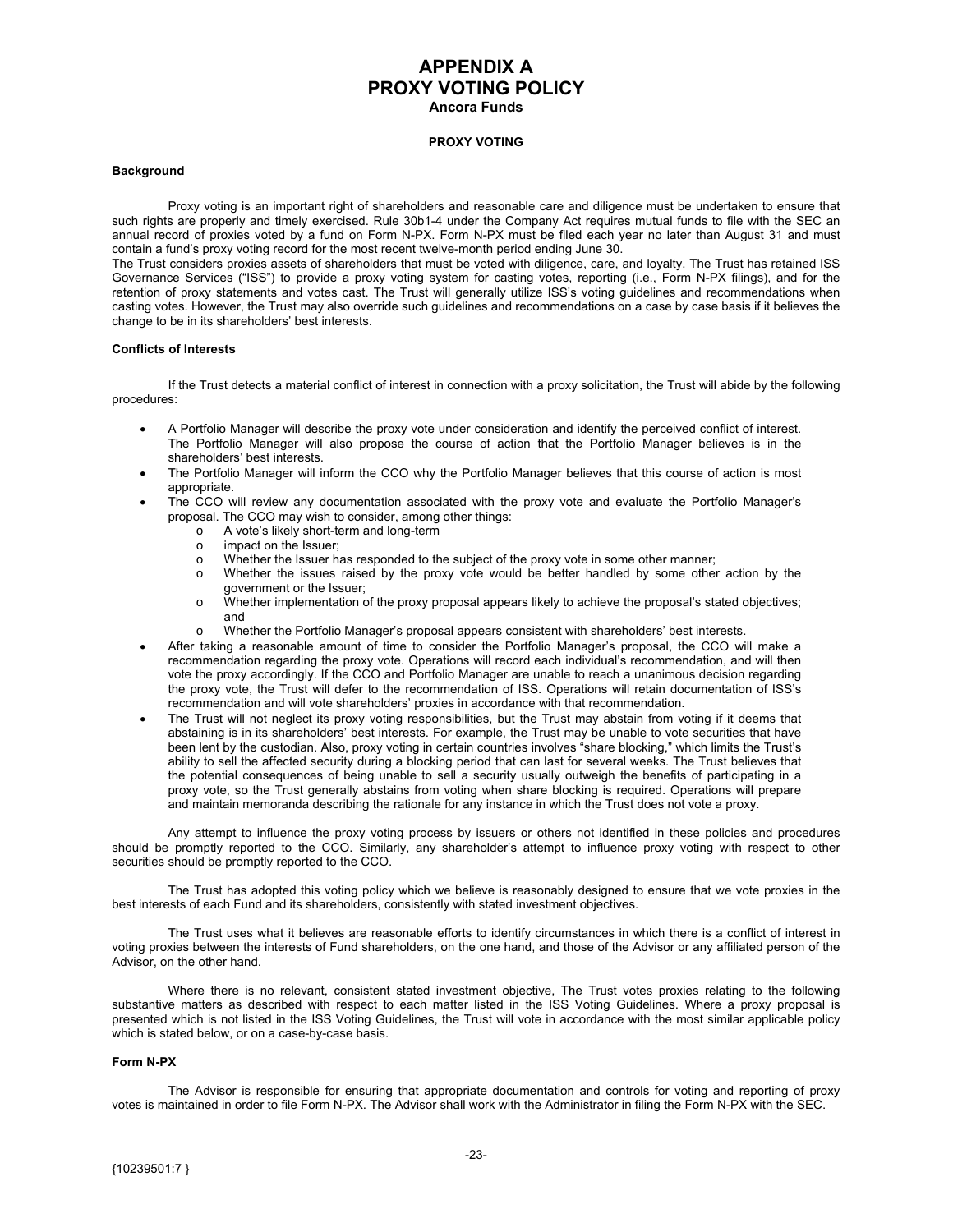In addition to the Form N-PX filing, the Funds must also state in its disclosure documents (in its SAI and shareholder reports) that information regarding how the Fund voted proxies relating to portfolio securities during the most recent 12-month period ended June 30 is available (1) without charge, upon request, by calling a specified toll-free (or collect) telephone number; or through the Trust's website at a specified Internet address; or both; and (2) on the SEC's website at http://www.sec.gov. Such disclosure must also include procedures used when a vote presents a conflict between the interests of Fund shareholders, on the one hand, and those of the Advisor or any affiliated person of the Fund or the Advisor, on the other; and a description of the proxy voting guidelines used by the Advisor to vote proxies relating to portfolio securities.

If a Fund discloses that the Fund's proxy voting record is available by calling a toll-free (or collect) telephone number, and the Fund (or financial intermediary through which shares of the Fund may be purchased or sold) receives a request for this information, the Fund (or financial intermediary) must send the information disclosed in the Fund's most recently filed report on Form N-PX, within three business days of receipt of the request, by first-class mail or other means designed to ensure equally prompt delivery.

If a Fund discloses that the Fund's proxy voting record is available on or through its website, the Fund must make available free of charge the information disclosed in the Fund's most recently filed report on Form N-PX on or through its website as soon as reasonably practicable after filing the report with the SEC. The information disclosed in the Fund's most recently filed report on Form N-PX must remain available on or through the Fund's website for as long as the Fund remains subject to the requirements of Rule 30b1-4 and discloses that the Fund's proxy voting record is available on or through its website.

#### **Reports to the Board**

The Advisors shall annually review the Fund's registration statement to ensure that disclosures in the registration statement adequately and accurately describe the Advisor's proxy voting policy and procedures. Updated policies and procedures for the voting of proxies shall be provided to the Board upon any material change and in any event, no less frequently than annually.

#### **Recordkeeping**

 The Funds rely upon the Advisors and respective Fund Administrator to prepare and make filings on Form N-PX. The Advisor shall assist the Administrator by providing information regarding any proxy votes made for the Funds within the most recent 12-month period ending June 30. The Advisor shall retain records of any such votes with sufficient information to make annual Form N-PX filings.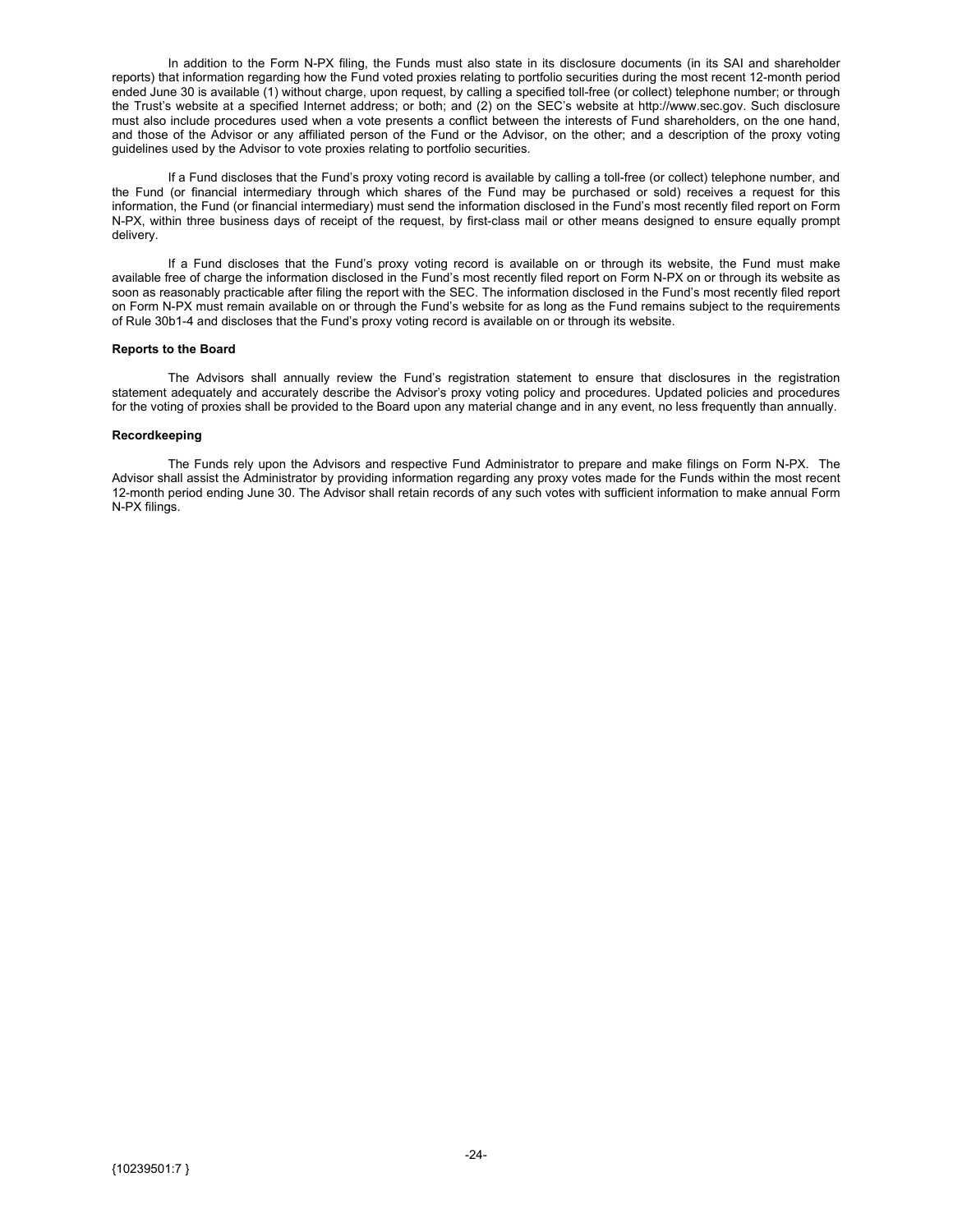### **PART C OTHER INFORMATION**

#### <span id="page-25-0"></span>**Item 28. Exhibits**

| <b>Exhibit Number</b> | Description                                    |
|-----------------------|------------------------------------------------|
| A                     | Declaration of Trust <sup>1</sup>              |
| $B-1$                 | By-Laws <sup>1</sup>                           |
| $B-2$                 | Amendment to By-Laws <sup>4</sup>              |
| $\mathsf{C}$          | None                                           |
| $D-1$                 | <b>Investment Advisory Agreement</b>           |
| $D-2$                 | Interim Investment Advisory Agreement          |
| e1                    | Distribution Agreement <sup>3</sup>            |
| f                     | None                                           |
| g                     | Custody Agreement <sup>6</sup>                 |
| h1                    | <b>Administration Agreement</b>                |
| h <sub>2</sub>        | Transfer Agent Agreement <sup>3</sup>          |
| h <sub>3</sub>        | Accounting Services Agreement <sup>3</sup>     |
| h4                    | 2021 Fee Waiver Agreement                      |
| h5                    | 2021 Shareholder Services Agreement            |
| i                     | Opinion and Consent <sup>6</sup>               |
| j<br>k                | <b>Consent of Independent Auditors</b>         |
|                       | None                                           |
|                       | Subscription Agreement <sup>6</sup>            |
| m                     | None                                           |
| n                     | Fifth Amended Multiple Class Plan <sup>5</sup> |
| $p-1$                 | Code of Ethics of the Funds                    |
| p-2                   | Code of Ethics of the Advisor <sup>2</sup>     |

1 <sup>1</sup> Incorporated by reference to the corresponding exhibit to the Registration Statement filed August 25, 2003.<br><sup>2</sup> Incorporated by reference to the corresponding exhibit to the Post-Effective Amendment No. 1 to the Regis

- Incorporated by reference to the corresponding exhibit to the Post-Effective Amendment No. 1 to the Registration Statement filed March 2, 2005.
- March 2, 2005. 3 Incorporated by reference to the corresponding exhibit to the Post-Effective Amendment No. 3 to the Registration Statement filed
- April 28, 2006.<br>4 Incorporated by reference to the corresponding exhibit to the Post-Effective Amendment No. 4 to the Registration Statement filed
- April 27, 2007.<br><sup>5</sup> Incorporated by reference to the corresponding exhibit to the Post-Effective Amendment No. 23 to the Registration Statement
- filed February 1, 2019.<br><sup>6</sup> Incorporated by referencee to the corresponding exhibit to the Pre-Effective Amendment No. 3 to the Registration Statement filed November 26, 2003.

### **Item 29. Persons Controlled by or Under Common Control with Registrant.**

Not applicable.

#### **Item 30. Indemnification**

Reference is made to Article VIII of the Registrant's Declaration of Trust filed as Exhibit a. The application of these provisions is limited by Article 10 of the Registrant's By-laws filed as Exhibit b and by the following undertaking set forth in the rules promulgated by the Securities and Exchange Commission: Insofar as indemnification for liabilities arising under the Securities Act of 1933 may be permitted to trustees, officers and controlling persons of the registrant pursuant to the foregoing provisions, or otherwise, the registrant has been advised that in the opinion of the Securities and Exchange Commission such indemnification is against public policy as expressed in such Act and is, therefore, unenforceable. In the event that a claim for indemnification against such liabilities (other than the payment by the registrant of expenses incurred or paid by a trustee, officer or controlling person of the registrant in the successful defense of any action, suit or proceeding) is asserted by such trustee, officer or controlling person in connection with the securities being registered, the registrant will, unless in the opinion of its counsel the matter has been settled by controlling precedent, submit to a court of appropriate jurisdiction the question whether such indemnification by it is against public policy as expressed in such Act and will be governed by the final adjudication of such issue.

### **Item 31. Business and Other Connections of the Investment Advisors.**

Ancora Advisors LLC, a registered investment advisor, is a wholly-owned subsidiary of Ancora Group, LLC Ancora Advisors LLC and Ancora Group, LLC share a principal place of business at 6060 Parkland Blvd., Mayfield Heights, Ohio 44124.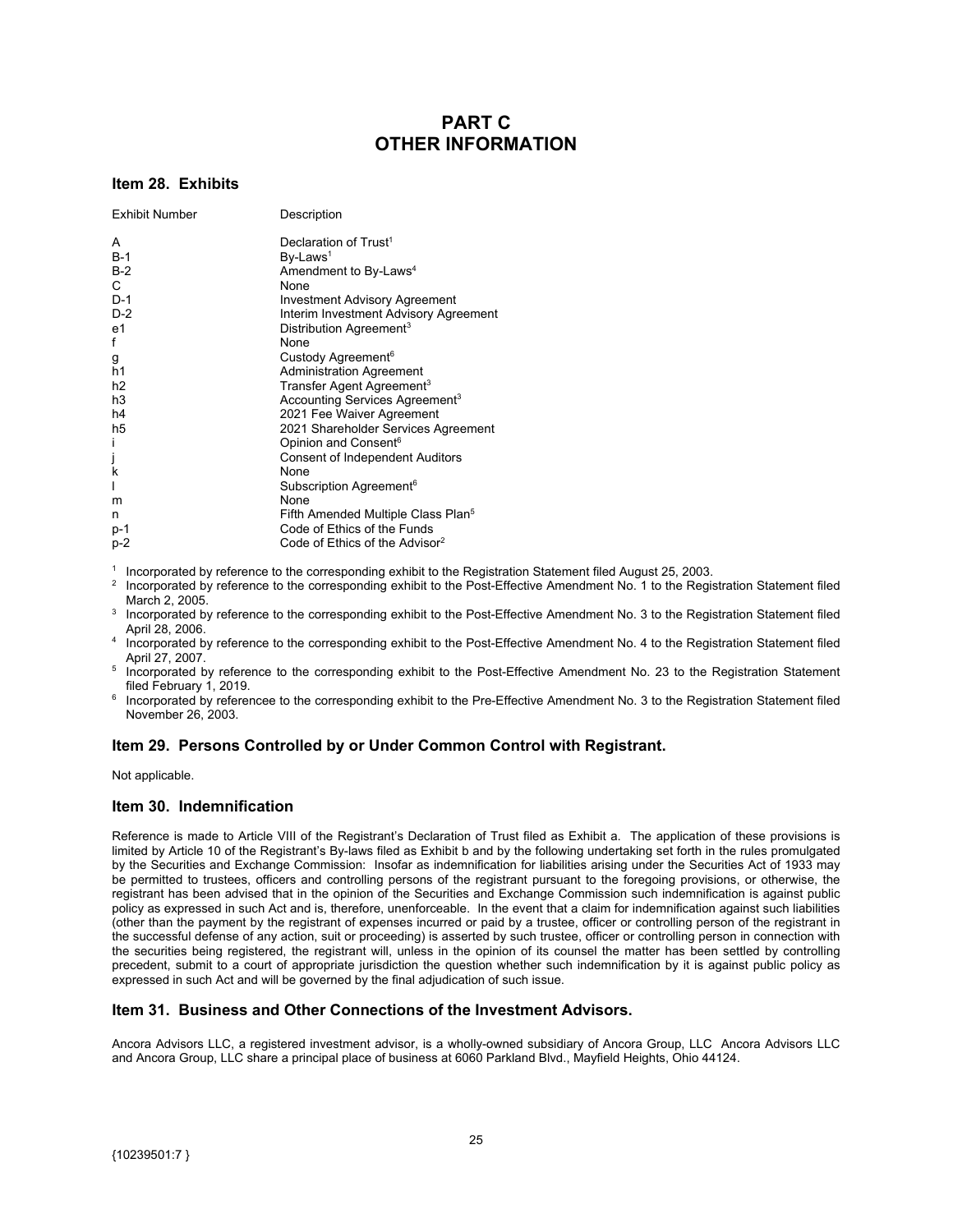<span id="page-26-0"></span>The table below lists the names, addresses and any other business, profession, vocation or employment of a substantial nature of each director, officer or partner of Ancora Advisors:

| <b>Name and Address</b>                         | <b>Principal Occupation(s)</b>                                                                     |
|-------------------------------------------------|----------------------------------------------------------------------------------------------------|
| Frederick D. DiSanto                            | Chairman and Chief Executive Officer of Terza Partners LLC.                                        |
| 6060 Parkland Blvd., Suite                      | Chairman and Chief Executive Officer of Ancora Advisors LLC since 2006.                            |
| 200, Mayfield Heights, Ohio                     | Chairman and Chief Executive Officer of Ancora Group, LLC since 2010.                              |
| 44124                                           | Chairman and Chief Executive Officer of Ancora Holdings Inc. since 2015.                           |
|                                                 | Member of the Executive Committee of the Ancora entities since 2006.                               |
| Bradley A. Zucker<br>6060 Parkland Blvd., Suite | Chief Administrative Officer of Ancora Holdings Group, LLC and The Ancora<br>Group LLC since 2021. |
| 200, Mayfield Heights, Ohio                     | Chief Administrative Officer of Ancora Holdings, Inc. 2020 to 2021.                                |
| 44124                                           | Chief Financial Officer of Ancora Advisors LLC from 2003 to 2020.                                  |
|                                                 | Chief Financial Officer of The Ancora Group Inc. from 2010 to 2020.                                |
|                                                 | Chief Financial Officer of Ancora Holdings Inc. from 2015 to 2020.                                 |
|                                                 | Chief Financial Officer and Director of Ancora Securities, Inc. from 2001 to 2012.                 |
|                                                 | Chief Financial Officer of Ancora Capital Inc. from 2002 to 2012.                                  |
|                                                 | Member of the Executive Committee for the Ancora entities until 2016.                              |
| Joseph M. Spidalieri                            | Chief Operating Officer of Terza Partners LLC, Ancora Holdings Group, LLC and                      |
| 6060 Parkland Blvd., Suite                      | The Ancora Group LLC since 2021.                                                                   |
| 200, Mayfield Heights, Ohio                     | Chief Operating Officer of Ancora Holdings Inc. 2017 to 2021.                                      |
| 44124                                           | Chief Operating Officer of Ancora Advisors LLC since 2017.                                         |
|                                                 | Chief Compliance Officer of Ancora Advisors LLC until 2017.                                        |
|                                                 | Chief Compliance Officer of The Ancora Group Inc. 2011 to 2017.                                    |
|                                                 | Chief Compliance Officer of Ancora Holdings Inc. 2015 to 2017.                                     |
|                                                 | Director of Compliance of Ancora Securities Inc. and Ancora Capital Inc. from                      |
|                                                 | 2011 to 2012.                                                                                      |
| John P. Micklitsch                              | Chief Investment Officer of Terza Partners LLC, Ancora Holdings Group, LLC                         |
| 6060 Parkland Blvd., Suite                      | and The Ancora Group LLC since 2021.                                                               |
| 200, Mayfield Heights, Ohio                     | Chief Investment Officer of Ancora Advisors LLC since 2011.                                        |
| 44214                                           | Chief Investment Officer of Ancora Group, Inc. 2011 to 2021.                                       |
|                                                 | Chief Investment Officer of Ancora Holdings Inc. 2015 to 2021.                                     |
|                                                 | Member of the Executive Committee of the Ancora entities since 2010.                               |

### **Item 32. Principal Underwriters.**

(a) Arbor Court Capital, LLC, the principal underwriter to the Funds, also acts as principal underwriter for the following investment companies: AINN Fund, Archer Investment Series Trust, Berkshire Focus Fund, Clark Fork Trust, Collaborative Investment Series Trust, DSS AmericaFirst Quantitative Funds, Footprints Discover Value Fund, Frank Funds, Monteagle Funds, MP63 Fund, Inc., Neiman Funds, Parvin Hedged Equity Solari World Fund, PFS Fund Trust, Ranger Funds Investment Trust, WP Trust.

(b) Arbor Court Capital, LLC ("Arbor Court") is registered with Securities and Exchange Commission as a broker-dealer and is a member of the Financial Industry Regulatory Authority, Inc. The principal business address of Arbor Court is 8000 Town Centre Drive, Broadview Heights, Ohio. To the best of Registrant's knowledge, the following are the members and officers of Arbor Court:

| Name                 | Positions and Offices with Underwriter            | Positions and Offices with the Fund |
|----------------------|---------------------------------------------------|-------------------------------------|
| Gregory B. Getts     | President, Member, Financial Principal and<br>CFO | None                                |
| David W. Kuhr        | <b>Chief Compliance Officer</b>                   | None                                |
| Steven A. Milcinovic | <b>Chief Operating Officer</b>                    | None                                |

#### **Item 33. Location of Accounts and Records.**

All accounts, books and documents required to be maintained by the Registrant pursuant to Section 31(a) of the Investment Company Act of 1940 and Rules 31a-1 through 31a-3 thereunder are maintained at the office of the Registrant 6060 Parkland Blvd., Mayfield Heights, Ohio 44124, or at the offices of Arbor Court Capital, LLC, 8000 Town Centre Drive, Broadview Heights, Ohio 44147., except that all records relating to the activities of the Funds' custodian are maintained at the office of the custodian, U.S. Bank N.A., 425 Walnut Street, M.L. CN-WN-06TC, Cincinnati, Ohio 45202.

#### **Item 34. Management Services.**

Not Applicable.

#### **Item 35. Undertakings.**

Not Applicable.

{10239501:7 }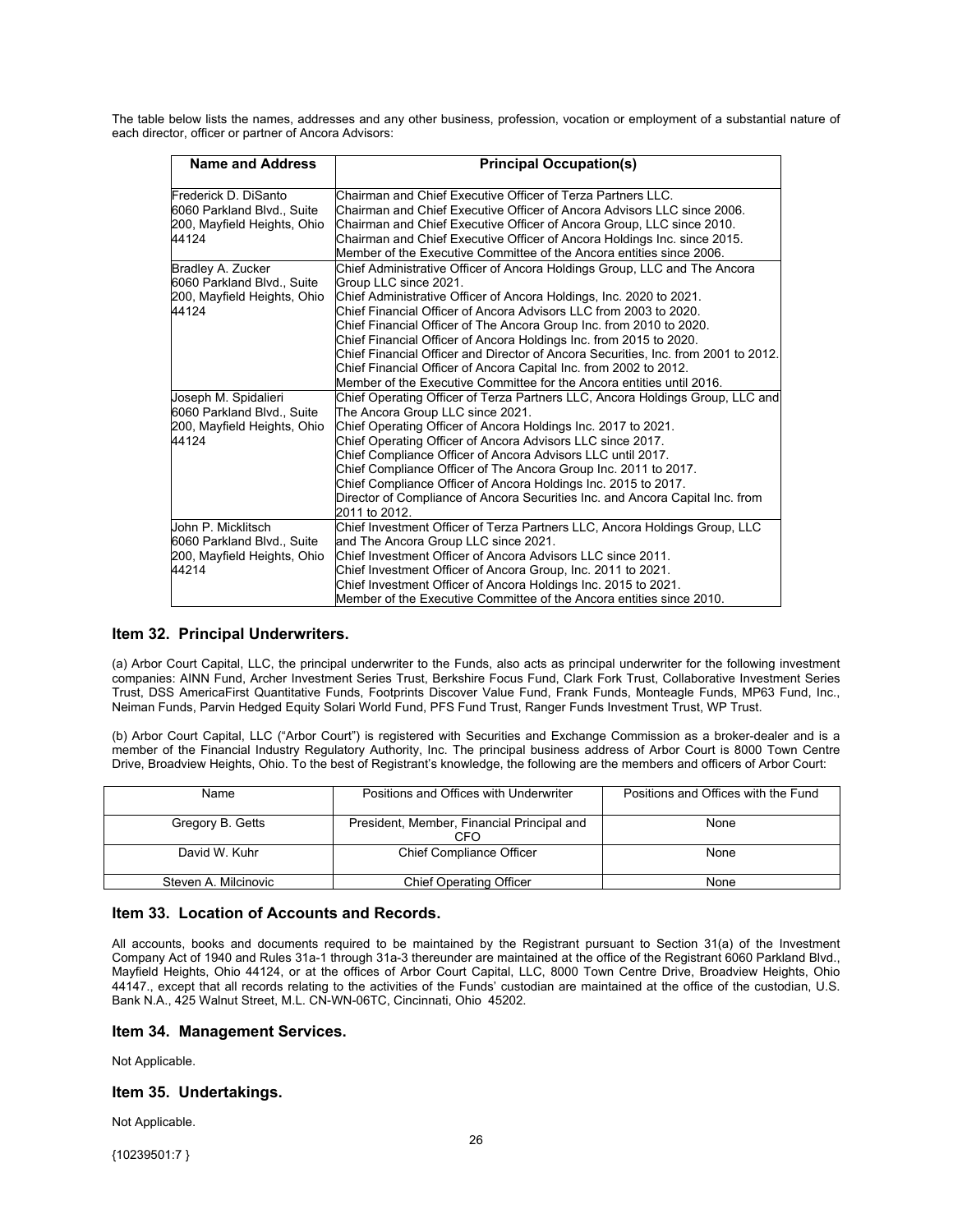# <span id="page-27-0"></span>**SIGNATURES**

Pursuant to the requirements of the Securities Act of 1933 and the Investment Company Act of 1940, the Registrant certifies that it meets all requirements of effectiveness of registration statement under Rule 485(b) under the Securities Act and has duly caused this Amendment to be signed on its behalf by the undersigned, thereunto duly authorized, in the City of Cleveland, State of Ohio, on April 29, 2022.

# **ANCORA TRUST**

| By: | /s/ Bradley A. Zucker |  |
|-----|-----------------------|--|
|     |                       |  |

Name: Bradley A. Zucker

Its: President, Treasurer and Secretary of Ancora Trust

Pursuant to the requirements of the Securities Act of 1933, this Amendment has been signed below by the following persons in the capacities and on the dates indicated.

| <b>Signature</b>                                   | <b>Title</b> | <b>Date</b>    |
|----------------------------------------------------|--------------|----------------|
| /s/ Frank DeFino<br>Frank DeFino                   | Trustee      | April 29, 2022 |
| /s/ Cindy Flynn<br>Cindy Flynn                     | Trustee      | April 29, 2022 |
| /s/ John Micklitsch<br>John Micklitsch             | Trustee      | April 29, 2022 |
| /s/ Jennifer A. Rasmussen<br>Jennifer A. Rasmussen | Trustee      | April 29, 2022 |
| /s/ Frank J. Roddy<br>Frank J. Roddy               | Trustee      | April 29, 2022 |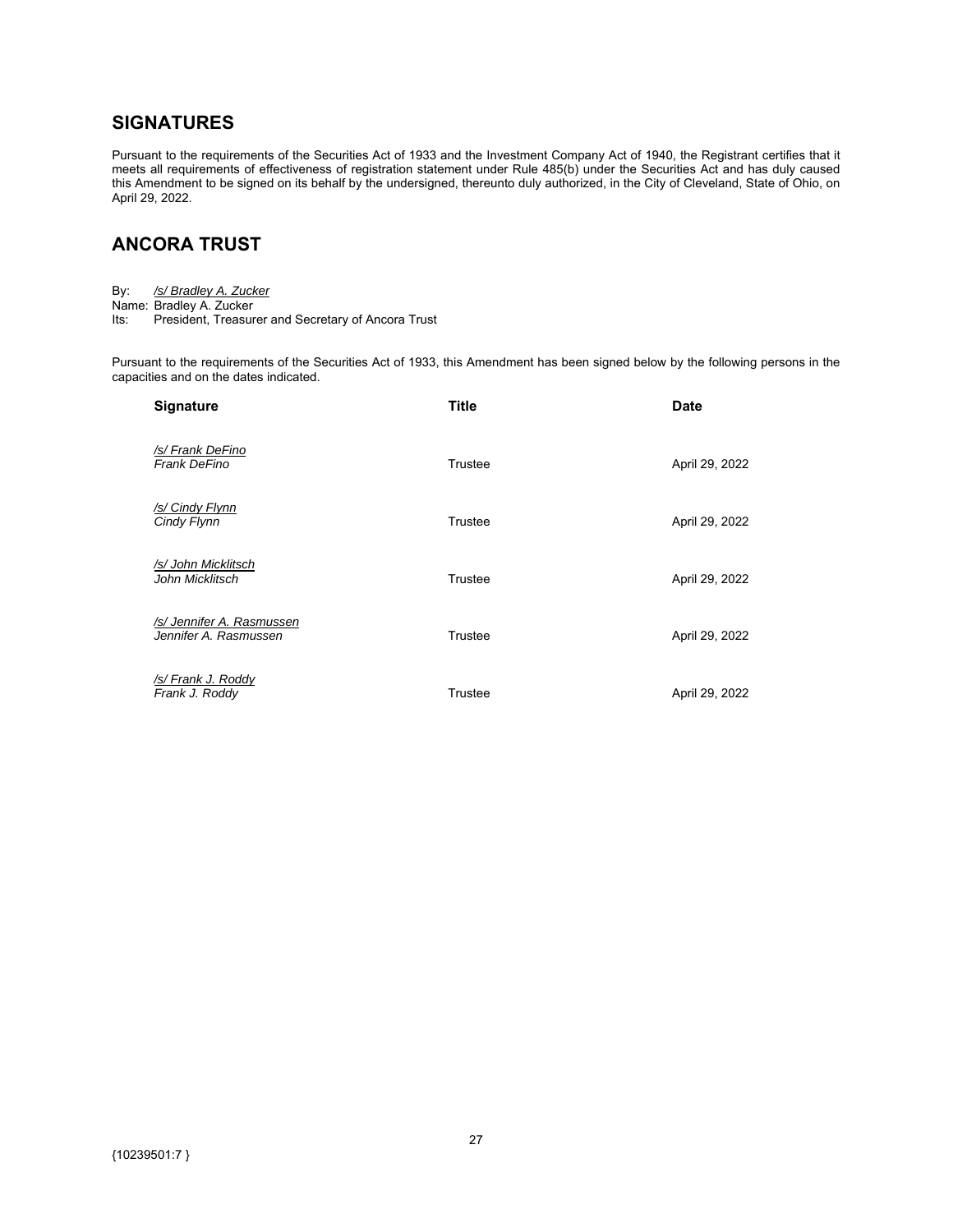# **EXHIBIT D-1**

### INVESTMENT ADVISORY AGREEMENT

<span id="page-28-0"></span>THIS 2021 INVESTMENT ADVISORY AGREEMENT ("Agreement") is made and entered into the 1<sup>st</sup> day of October, 2021, by and between Ancora Trust (the "Trust") and Ancora Advisors LLC (the "Investment Advisor"). Each of the Trust and the Investment Advisor may be referred to herein as a "Party" or collectively as the "Parties."

### RECITALS:

WHEREAS, the Investment Advisor is registered as an investment adviser under the Investment Advisors Act of 1940, as amended, and is engaged in the business of supplying investment advice and investment management services, as an independent contractor; and

WHEREAS, the Trust desires to retain the Investment Advisor to render investment advice and investment management services to the Funds as described in Exhibit A (the "Funds") pursuant to terms and provisions of this Agreement, and the Investment Advisor is willing to furnish such advice and services; and

WHEREAS, the Trust and Investment Advisor previously have entered into investment advisory agreements on behalf of the Funds with compensation identical to that stated in this Agreement.

NOW, THEREFORE, in consideration of the mutual premises and covenants set forth herein, the Trust and the Investment Advisor agree as follows:

1. Appointment of Investment Advisor.

Effective upon the Effective Date (as defined in Section 5 below), the Trust hereby employs the Investment Advisor to act as investment advisor for the funds listed on Exhibit A and such other investment funds as the Trust may from time to time create (each, a "Fund" and collectively, the "Funds"). The Investment Advisor shall regularly provide each of the Funds with continuing investment advice and management for such Fund's portfolio consistent with such Fund's investment objective, policies and restrictions as provided for in the Funds' Prospectus and Statement of Additional Information, determine what securities shall be purchased, held and sold for a Fund, and determine what portion of a Fund's assets shall be held uninvested, subject always to the provisions of the Declaration of Trust, the Investment Company Act of 1940, as amended (the "1940 Act"), the Internal Revenue Code of 1986 and each Fund's investment objective, policies and restrictions, and subject, further, to such policies and instructions as the Board of Trustees from time to time may establish.

2. Fees.

 ${10239501:7}$ The Investment Advisor shall receive, as compensation for its services, a fee, accrued daily and payable monthly, at an annual rate of 1.00% of the net assets of each of the Funds, except that (i) in the case of the Ancora Dividend Value Equity Fund such fee shall be equal to an annual rate of 0.75% of the net assets of such Fund and (ii) in the case of Ancora Income Fund such fee shall be equal to an annual rate of 0.50% of the net assets of such Fund. Daily net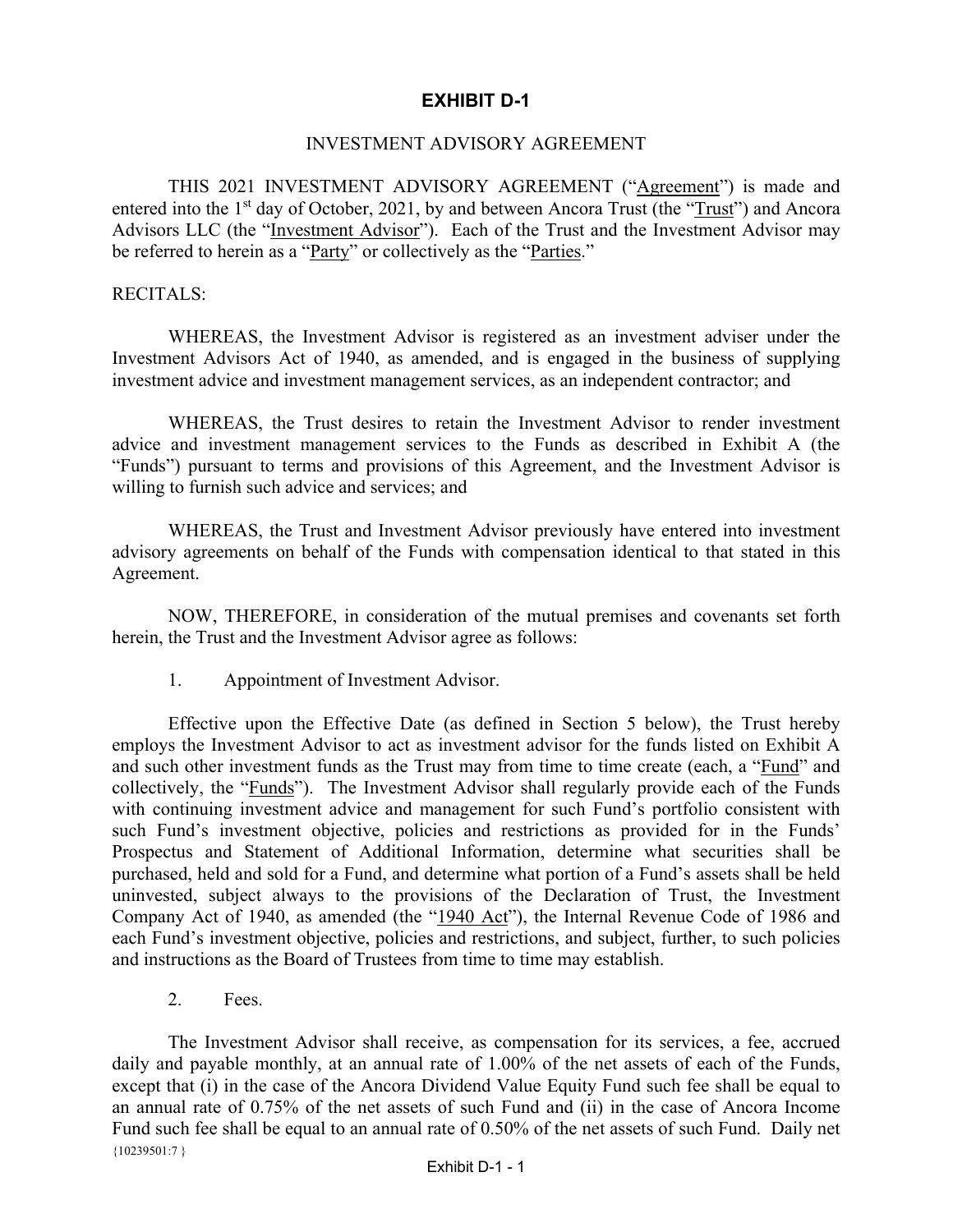assets for each Fund shall be determined pursuant to the applicable provisions of the Declaration of Trust. On days for which the value of a Fund's net assets is not determined, the fee shall be accrued on the most recently determined net assets adjusted for subsequent daily income and expense accruals.

3. Brokerage.

(a) The Investment Advisor shall purchase securities or other assets from or through and sell securities or other assets to or through such persons, brokers or dealers as the Investment Advisor shall deem appropriate in order to carry out the policy with respect to portfolio transactions as set forth in the Funds' Prospectus and Statement of Additional Information or as the Board of Trustees may direct from time to time. In providing the Funds with investment management and supervision, it is recognized that the Investment Advisor will seek the most favorable price and execution, and, consistent with such policy, may give consideration to the research, statistical and other services furnished by brokers or dealers to the Investment Advisor, as the case may be, for its use, to the general attitude of brokers or dealers toward investment companies and their support of them, and to such other considerations as the Board of Trustees may direct or authorize from time to time.

(b) Notwithstanding the above, it is understood that it is desirable for the Funds that the Investment Advisor have access to supplemental investment and market research and security and economic analysis provided by brokers who execute brokerage transactions at a higher cost to the Fund than may result when allocating brokerage to other brokers on the basis of seeking the most favorable price and execution. Therefore, the Investment Advisor is authorized to place orders for the purchase and sale of securities for the Funds with such brokers, subject to review by the Board of Trustees from time to time with respect to the extent and continuation of this practice. It is understood that the services provided by such brokers may be useful to the Investment Advisor in connection with its services to other clients as well as the Funds.

(c) The placing of purchase and sale orders may be carried out by the Investment Advisor or any wholly-owned subsidiary of the Investment Advisor.

4. Payment to Others.

Nothing herein shall prohibit the Board of Trustees from approving the payment by the Funds of additional compensation to others for consulting services, supplemental research and security and economic analysis.

5. Term.

 ${10239501:7}$ This Agreement shall be effective as to each Fund upon the approval of this Agreement by the vote of a majority of the outstanding voting securities (as defined in the 1940 Act) of such Fund ("Effective Date"). This Agreement shall continue in effect for a period more than two years from such Effective Date only so long as its continuance is approved at least annually by (i) the Board of Trustees, or (ii) with respect to any Fund, the vote of a majority of the outstanding voting securities of such Fund; provided that in any event the continuance is also approved by a majority of the Board of Trustees who are not "interested persons" (as defined in the 1940 Act) of the Trust or the Investment Advisor by votes cast in person at a meeting called for the purpose of voting such approval.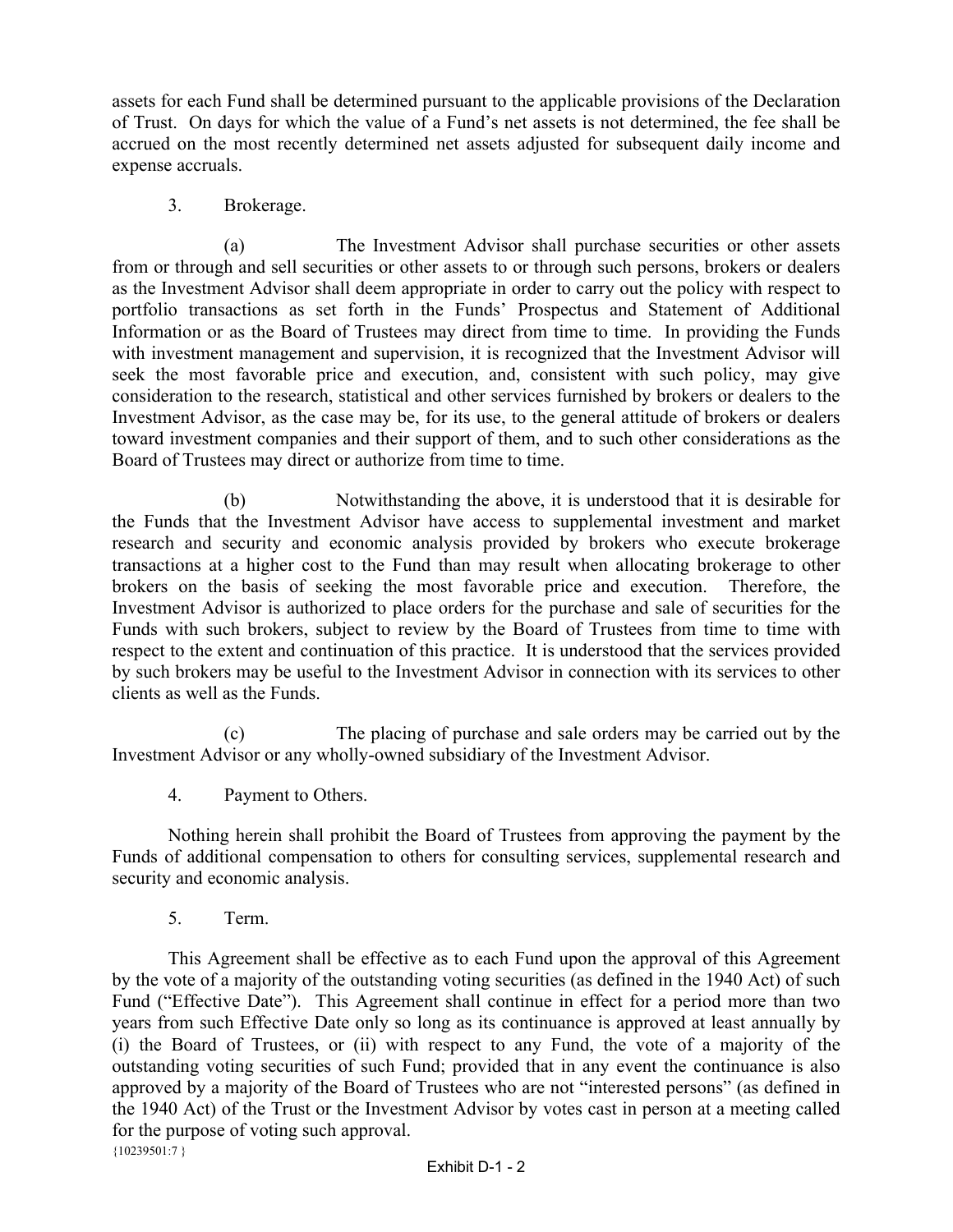### 6. Termination.

This Agreement is terminable without penalty (i) on 60 days' notice by the Board of Trustees or, with respect to any Fund, by vote of a majority of the outstanding voting securities of such Fund, or (ii) on not less than 90 days' notice by the Investment Advisor. This Agreement will terminate automatically in the event of its assignment (as defined in the 1940 Act).

7. Use of Names.

A Fund may use the names "Ancora" and "Thelen" only so long as this Agreement or any extension, renewal or amendment thereof remains in effect as to such Fund and with the permission of the Investment Advisor.

8. Investment Advisor's Liability.

The Investment Advisor shall not be liable for any errors of judgment or mistakes of law or for any loss suffered by any of the Funds in connection with matters to which this Agreement relates, except for any loss resulting from Investment Advisor's willful misfeasance, bad faith or gross negligence in the performance of its duties or Investment Advisor's reckless disregard of its obligations and duties under this Agreement.

9. Nonpublic Information.

Nonpublic personal financial information relating to consumers or customers of the Funds provided by, or at the direction of the Funds to the Investment Advisor, or collected or retained by the Investment Advisor to perform its duties as investment advisor shall be considered confidential information. The Investment Advisor shall not disclose or otherwise use nonpublic personal financial information relating to present or former shareholders of the Funds other than for the purposes for which that information was disclosed to the Investment Advisor, including use under an exception in Sections 248.14 or 248.15 of Securities and Exchange Commission Regulation S-P in the ordinary course of business to carry out those purposes. The Investment Advisor shall have in place and maintain physical, electronic and procedural safeguards reasonably designed to protect the security, confidentiality and integrity of, and to prevent unauthorized access to or use of records and information relating to consumers of the Funds. The Trust represents to the Investment Advisor that it has adopted a statement of its privacy policies and practices as required by Securities and Exchange Commission Regulation S-P and agrees to provide the Investment Advisor with a copy of that statement annually.

10. Notice of Declaration of Trust.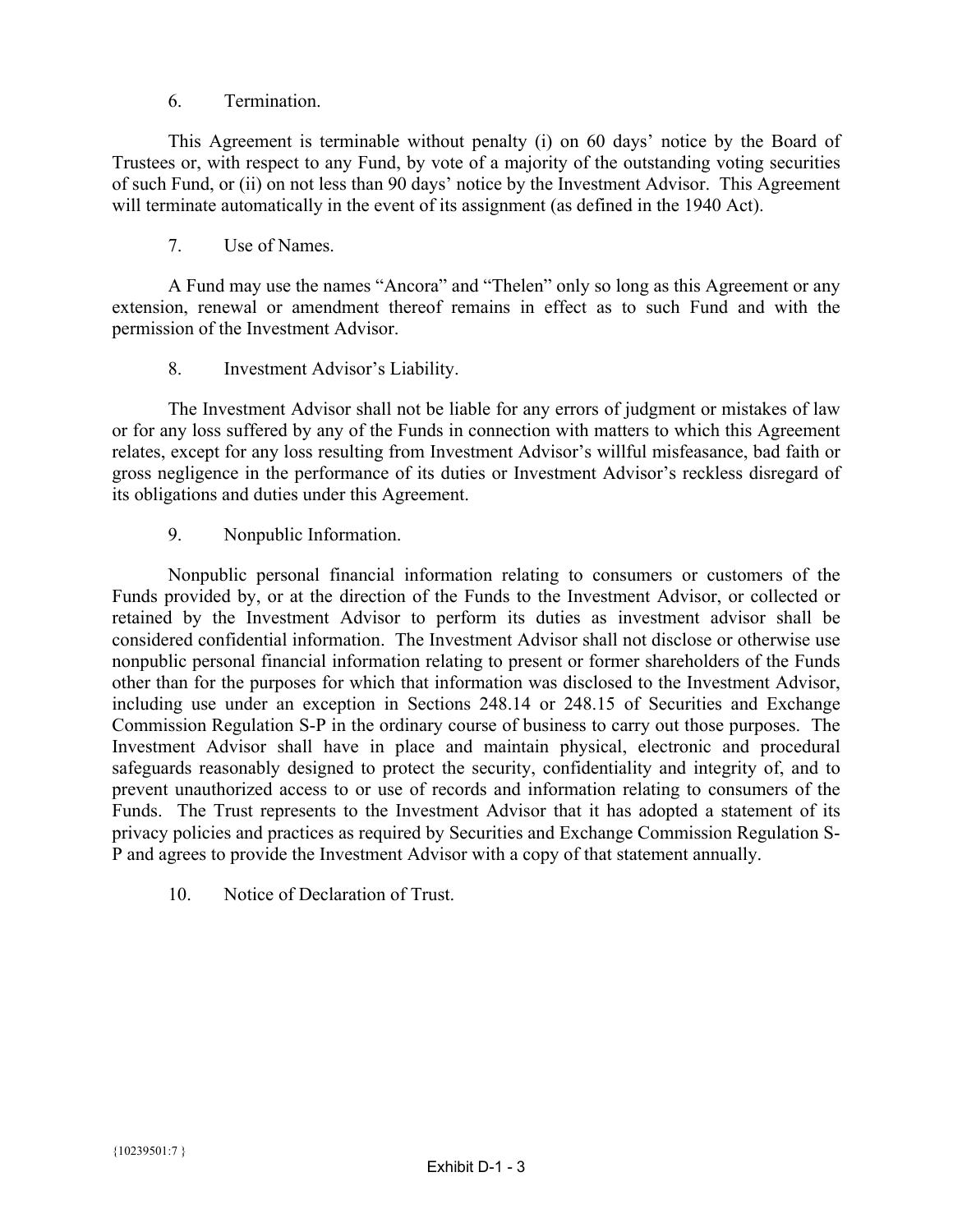This Agreement is made by the Trust pursuant to authority granted to the Board of Trustees, and the obligations created hereby are not binding on any of the Trustees or shareholders of the Funds individually, but bind only the property of the Trust; provided, however, the liabilities, obligations and expenses incurred hereunder with respect to a particular Fund shall be enforceable against the assets and property of such Fund only, and not against the assets or property of any other Fund.

### **ANCORA TRUST**

By: The contract of the contract of the contract of the contract of the contract of the contract of the contract of the contract of the contract of the contract of the contract of the contract of the contract of the contra

Bradley A. Zucker, President

### **ANCORA ADVISORS LLC**

By: l

l

Frederick D. DiSanto, Chairman and Chief Executive Officer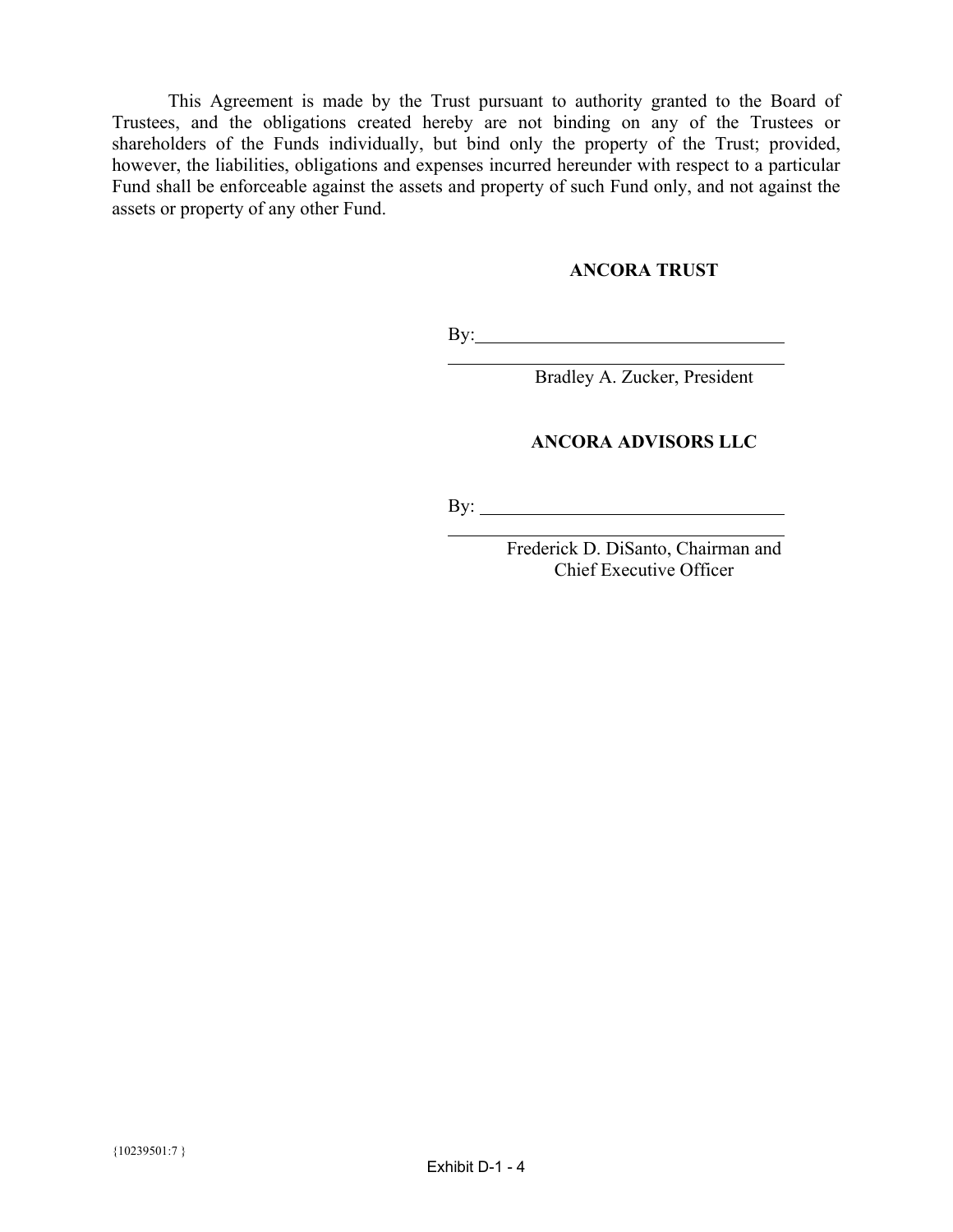# **EXHIBIT A**

Ancora Income Fund Ancora MicroCap Fund Ancora/Thelen Small-Mid Cap Fund Ancora Dividend Value Equity Fund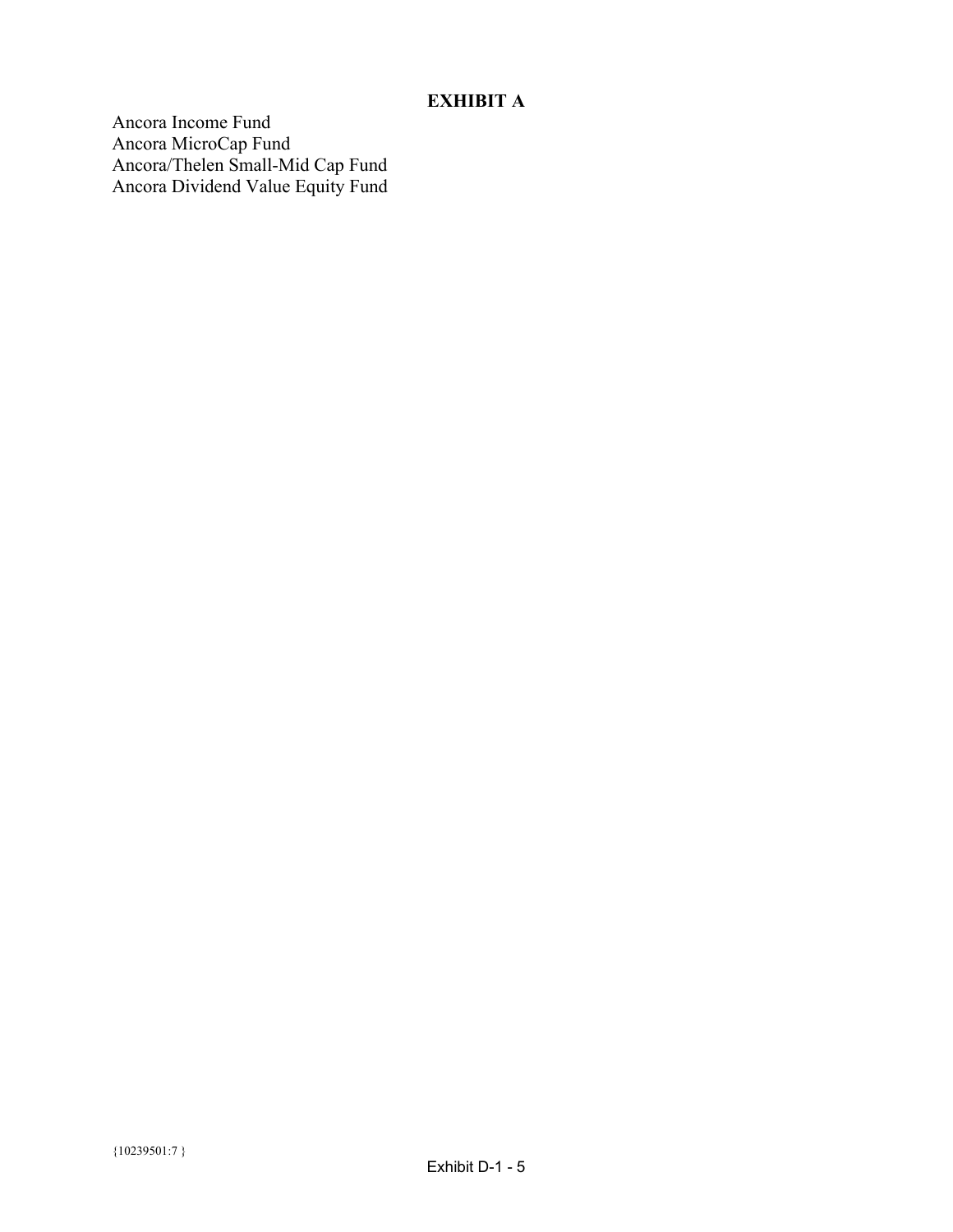# **EXHIBIT D-2**

### **INTERIM INVESTMENT ADVISORY AGREEMENT**

<span id="page-33-0"></span>THIS INTERIM INVESTMENT ADVISORY AGREEMENT ("Agreement") is made and entered into the 1st day of October, 2021, by and between Ancora Trust (the "Trust") and Ancora Advisors LLC (the "Investment Advisor"). Each of the Trust and the Investment Advisor may be referred to herein as a "Party" or collectively as the "Parties."

### RECITALS:

WHEREAS, the Trust is an open-end management investment company registered under the Investment Company Act of 1940, as amended (the "1940 Act"); and

WHEREAS, the Trust previously retained the Investment Advisor to provide investment management services to the Funds pursuant to the Management Agreement dated November 1, 2006, as amended through October 1, 2020 (the "Prior Advisory Agreement"); and

WHEREAS, the Prior Advisory Agreement, by its terms, and in accordance with certain provisions of the 1940 Act, terminated upon its assignment; and

WHEREAS, on the date hereof the Investment Advisor was acquired by a wholly-owned subsidiary of Focus Financial Partners, LLC (the "Transaction"); and

WHEREAS, the Transaction resulted in the automatic termination of the Prior Advisory Agreement, pursuant to Section 15(a)(4) of the 1940 Act; and

WHEREAS, Rule 15a-4 under the 1940 Act provides a temporary exemption allowing an adviser to serve for a period of up to 150 days after termination of the Prior Advisory Agreement (the "150-day Period") basis under an agreement that shareholders have not approved, notwithstanding the automatic termination of or failure to renew the advisory agreement, provided the Trust's board approves such interim agreement; and

WHEREAS, the Fees to be paid under the Agreement as described below are identical to those paid under the Prior Advisory Agreement; and

WHEREAS, the Investment Advisor is registered as an investment adviser under the Investment Advisors Act of 1940, as amended, and is engaged in the business of supplying investment advice and investment management, as an independent contractor; and

WHEREAS, the Trust desires to retain Investment Advisor to continue to render investment management services to the Funds on an interim basis pursuant to Rule 15a-4 under the 1940 Act to allow the Funds' shareholders an opportunity to approve a new definitive investment advisory agreement between the Trust, on behalf of the Funds and the Investment Advisor (the "New Definitive Agreement"), and the Investment Advisor is willing to provide the services hereunder.

NOW, THEREFORE, in consideration of the mutual premises and covenants set forth herein, the Trust and the Investment Advisor agree as follows:

1. Appointment of Investment Advisor.

{10239501:7 } The Trust hereby employs the Investment Advisor to act as investment adviser for the funds listed on Exhibit A and such other investment funds as the Trust may from time to time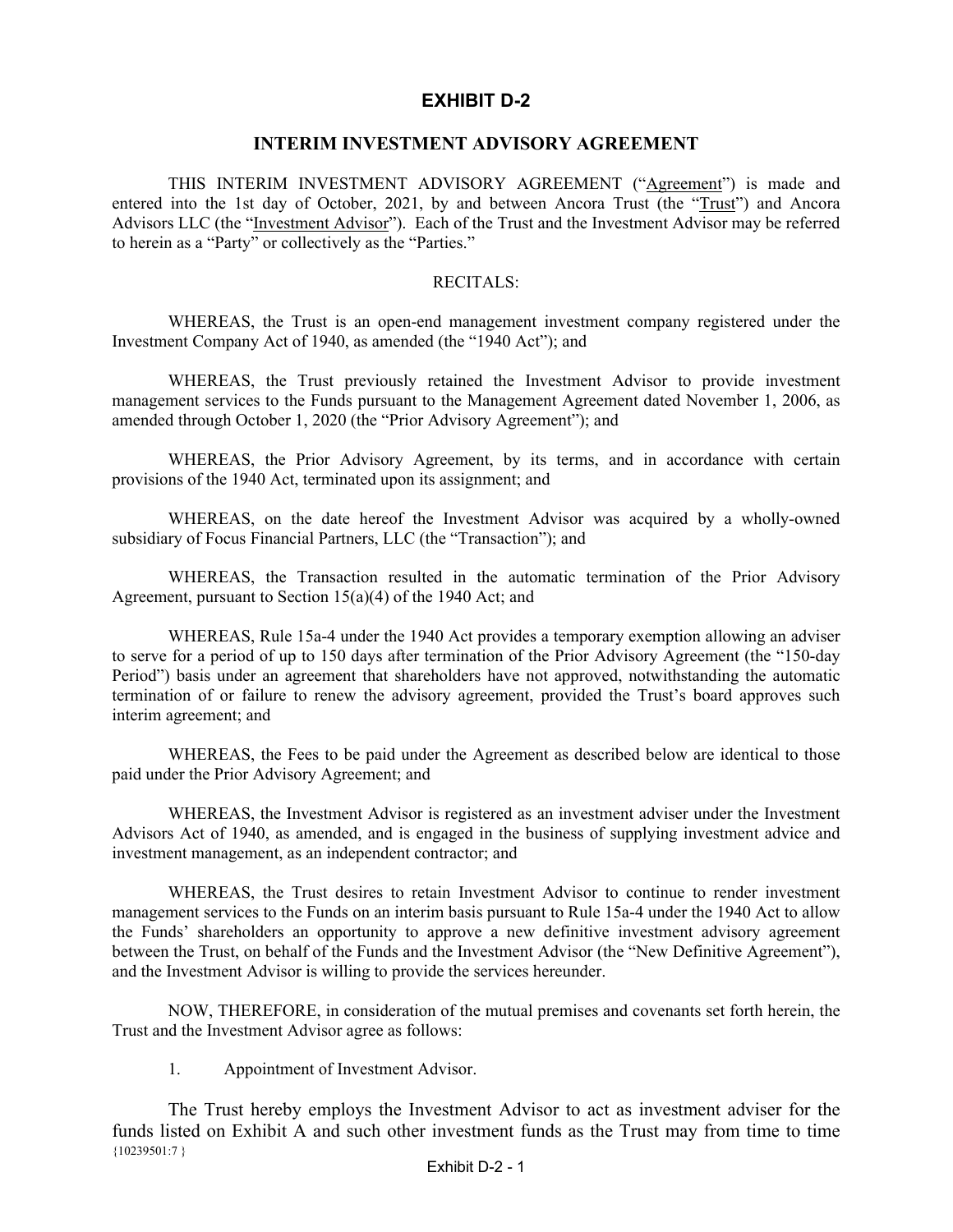create (each, a "Fund" and collectively, the "Funds"). The Investment Advisor shall regularly provide each of the Funds with continuing investment advice and management for such Fund's portfolio consistent with such Fund's investment objective, policies and restrictions as provided for in the Funds' Prospectus and Statement of Additional Information, determine what securities shall be purchased, held and sold for a Fund, and determine what portion of a Fund's assets shall be held uninvested, subject always to the provisions of the Declaration of Trust, the Investment Company Act of 1940, as amended (the "1940 Act"), the Internal Revenue Code of 1986 and each Fund's investment objective, policies and restrictions, and subject, further, to such policies and instructions as the Board of Trustees from time to time may establish.

2. Fees.

(a) Subject to the conditions of Section 2(b) below, the Investment Advisor shall receive, as compensation for its services, a fee, accrued daily and payable monthly, at an annual rate of 1.00% of the net assets of each of the Funds, except that (i) in the case of the Ancora Dividend Value Equity Fund such fee shall be equal to an annual rate of 0.75% of the net assets of such Fund and (ii) in the case of Ancora Income Fund such fee shall be equal to an annual rate of 0.50% of the net assets of such Fund.

(b) The fees payable under Section 2(a) shall be subject to the following conditions:

(i) the compensation earned under this Agreement will be held in an interest-bearing escrow account (the "Escrow Account") with each Fund's custodian (the "Escrow Agent");

(ii) if a majority of each Fund's outstanding voting securities, as defined in the 1940 Act, approve the New Definitive Agreement within the 150-day period, the amount in the Escrow Account (including interest earned) will be paid to the Investment Advisor;

(iii) if a majority of each Funds' outstanding voting securities, as defined in the 1940 Act, do not approve the New Definitive Agreement, then the Investment Advisor will be paid, out of the Escrow Account, the lesser of:

 (A) any costs incurred in performing the interim contract (plus interest earned on that amount while in escrow); or

(B) the total amount in the Escrow Account (plus interest earned).

(iv) if any amounts become payable to the Investment Advisor pursuant to clause (ii) or clause (iii) above, a duly authorized officer of the Trust shall promptly give written instructions to the Escrow Agent directing that such amounts be paid.

(c) Daily net assets for each Fund shall be determined pursuant to the applicable provisions of the Declaration of Trust. On days for which the value of a Fund's net assets is not determined, the fee shall be accrued on the most recently determined net assets adjusted for subsequent daily income and expense accruals.

3. Brokerage.

 ${10239501:7}$ (a) The Investment Advisor shall purchase securities or other assets from or through and sell securities or other assets to or through such persons, brokers or dealers as the Investment Advisor shall deem appropriate in order to carry out the policy with respect to portfolio transactions as set forth in the Funds' Prospectus and Statement of Additional Information or as the Board of Trustees may direct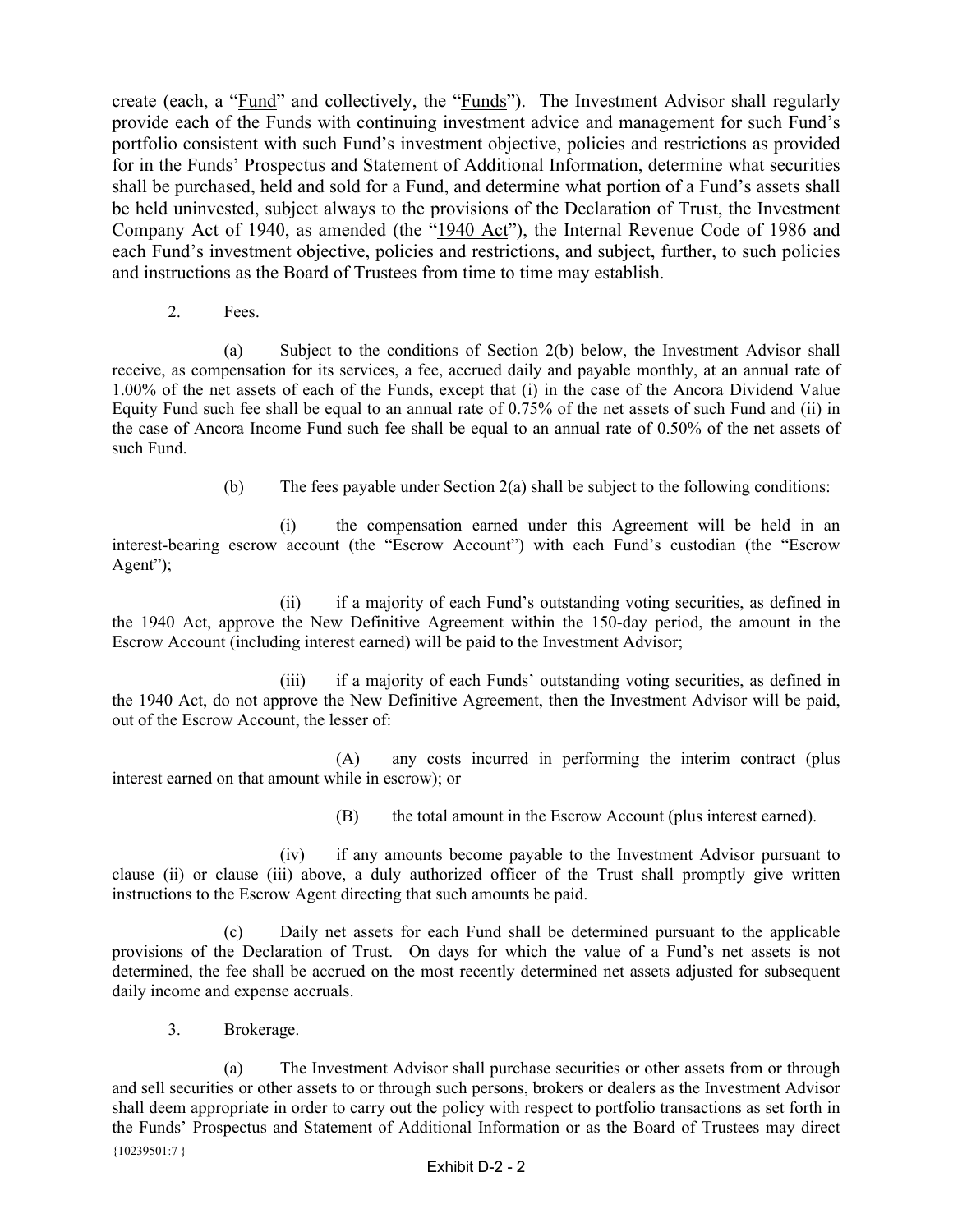from time to time. In providing the Funds with investment management and supervision, it is recognized that the Investment Advisor will seek the most favorable price and execution, and, consistent with such policy, may give consideration to the research, statistical and other services furnished by brokers or dealers to the Investment Advisor, as the case may be, for its use, to the general attitude of brokers or dealers toward investment companies and their support of them, and to such other considerations as the Board of Trustees may direct or authorize from time to time.

(b) Notwithstanding the above, it is understood that it is desirable for the Funds that the Investment Advisor have access to supplemental investment and market research and security and economic analysis provided by brokers who execute brokerage transactions at a higher cost to the Fund than may result when allocating brokerage to other brokers on the basis of seeking the most favorable price and execution. Therefore, the Investment Advisor is authorized to place orders for the purchase and sale of securities for the Funds with such brokers, subject to review by the Board of Trustees from time to time with respect to the extent and continuation of this practice. It is understood that the services provided by such brokers may be useful to the Investment Advisor in connection with its services to other clients as well as the Funds.

(c) The placing of purchase and sale orders may be carried out by the Investment Advisor or any wholly-owned subsidiary of the Investment Advisor.

4. Payment to Others.

Nothing herein shall prohibit the Board of Trustees from approving the payment by the Funds of additional compensation to others for consulting services, supplemental research and security and economic analysis.

5. Term.

This Agreement shall become effective as to each Fund as of the date of this Agreement and shall remain in effect, unless terminated sooner pursuant to the terms set forth in Section 6 hereof, until the earlier of: (a) 150 days from the date first above written and (b) the date on which the New Definitive Agreement is approved by a majority of the outstanding voting securities of each Fund, as defined in the 1940 Act.

6. Termination.

This Agreement may be terminated at any time, without the payment of any penalty, by the Trust's Board of Trustees, by the vote of a majority of the outstanding voting securities of the Trust or, with respect to any one or more of the Funds, by the vote of a majority of the outstanding voting securities of such Fund or Funds, upon ten (10) days' prior written notice to the Investment Advisor or by the Investment Advisor upon sixty (60) days' prior written notice to the Trust. In the event this Agreement is terminated with respect to any Fund(s), this Agreement shall remain in full force and effect with respect to all other Funds listed on Exhibit A hereto, as the same may be amended. This Agreement will terminate automatically in the event of its assignment (as defined in the 1940 Act).

7. Use of Names.

A Fund may use the names "Ancora" and "Thelen" only so long as this Agreement or any extension, renewal or amendment thereof remains in effect as to such Fund and with the permission of the Investment Advisor.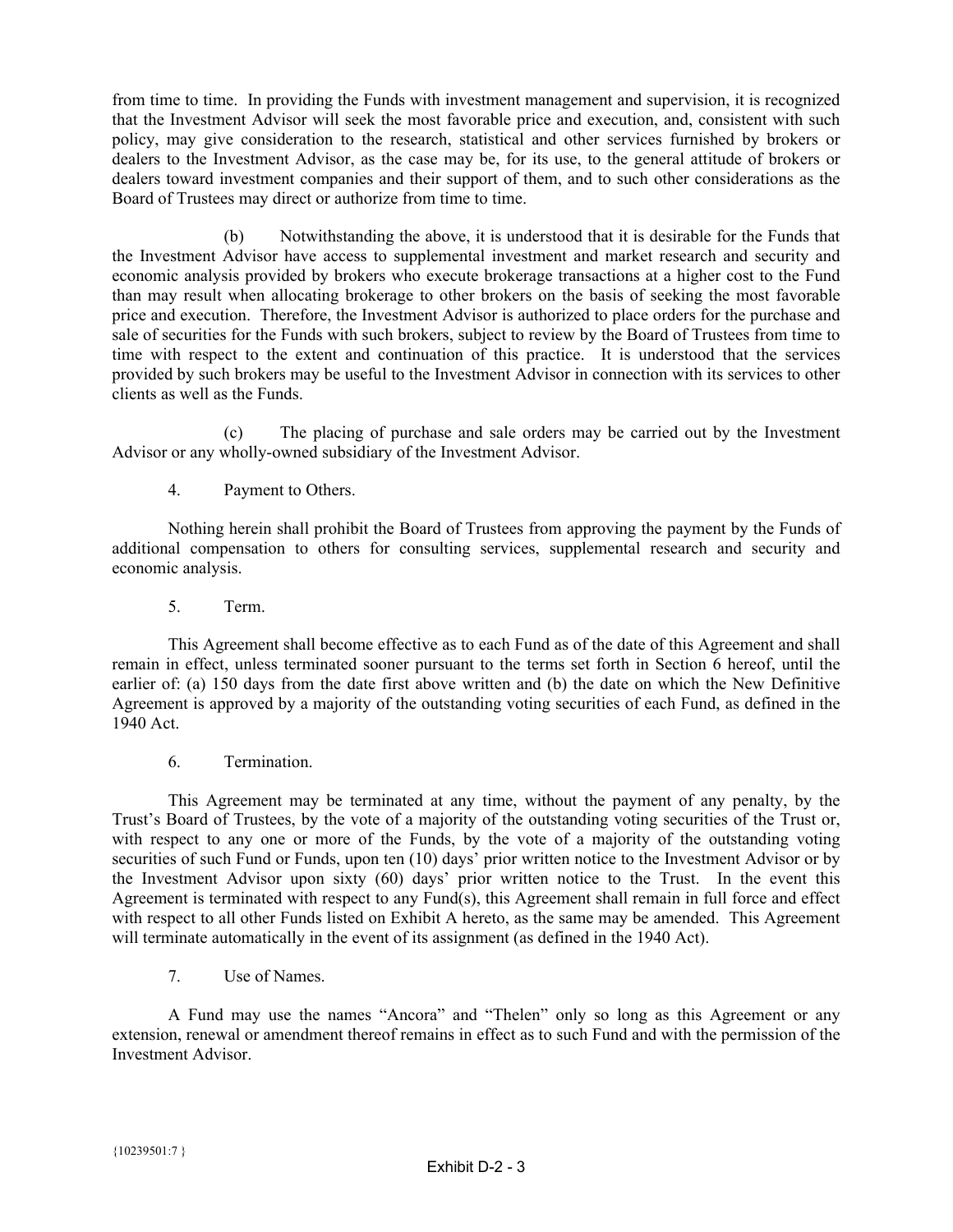8. Investment Advisor's Liability.

The Investment Advisor shall not be liable for any errors of judgment or mistakes of law or for any loss suffered by any of the Funds in connection with matters to which this Agreement relates, except for any loss resulting from Investment Advisor's willful misfeasance, bad faith or gross negligence in the performance of its duties or Investment Advisor's reckless disregard of its obligations and duties under this Agreement.

9. Nonpublic Information.

Nonpublic personal financial information relating to consumers or customers of the Funds provided by, or at the direction of the Funds to the Investment Advisor, or collected or retained by the Investment Advisor to perform its duties as investment adviser shall be considered confidential information. The Investment Advisor shall not disclose or otherwise use nonpublic personal financial information relating to present or former shareholders of the Funds other than for the purposes for which that information was disclosed to the Investment Advisor, including use under an exception in Sections 248.14 or 248.15 of Securities and Exchange Commission Regulation S-P in the ordinary course of business to carry out those purposes. The Investment Advisor shall have in place and maintain physical, electronic and procedural safeguards reasonably designed to protect the security, confidentiality and integrity of, and to prevent unauthorized access to or use of records and information relating to consumers of the Funds. The Trust represents to the Investment Advisor that it has adopted a statement of its privacy policies and practices as required by Securities and Exchange Commission Regulation S-P and agrees to provide the Investment Advisor with a copy of that statement annually.

10. Notice of Declaration of Trust.

This Agreement is made by the Trust pursuant to authority granted to the Board of Trustees, and the obligations created hereby are not binding on any of the Trustees or shareholders of the Funds individually, but bind only the property of the Trust; provided, however, the liabilities, obligations and expenses incurred hereunder with respect to a particular Fund shall be enforceable against the assets and property of such Fund only, and not against the assets or property of any other Fund.

### **ANCORA TRUST**

By:

Bradley A. Zucker, President

### **ANCORA ADVISORS LLC**

By:

l

l

Frederick D. DiSanto, Chairman and Chief Executive Officer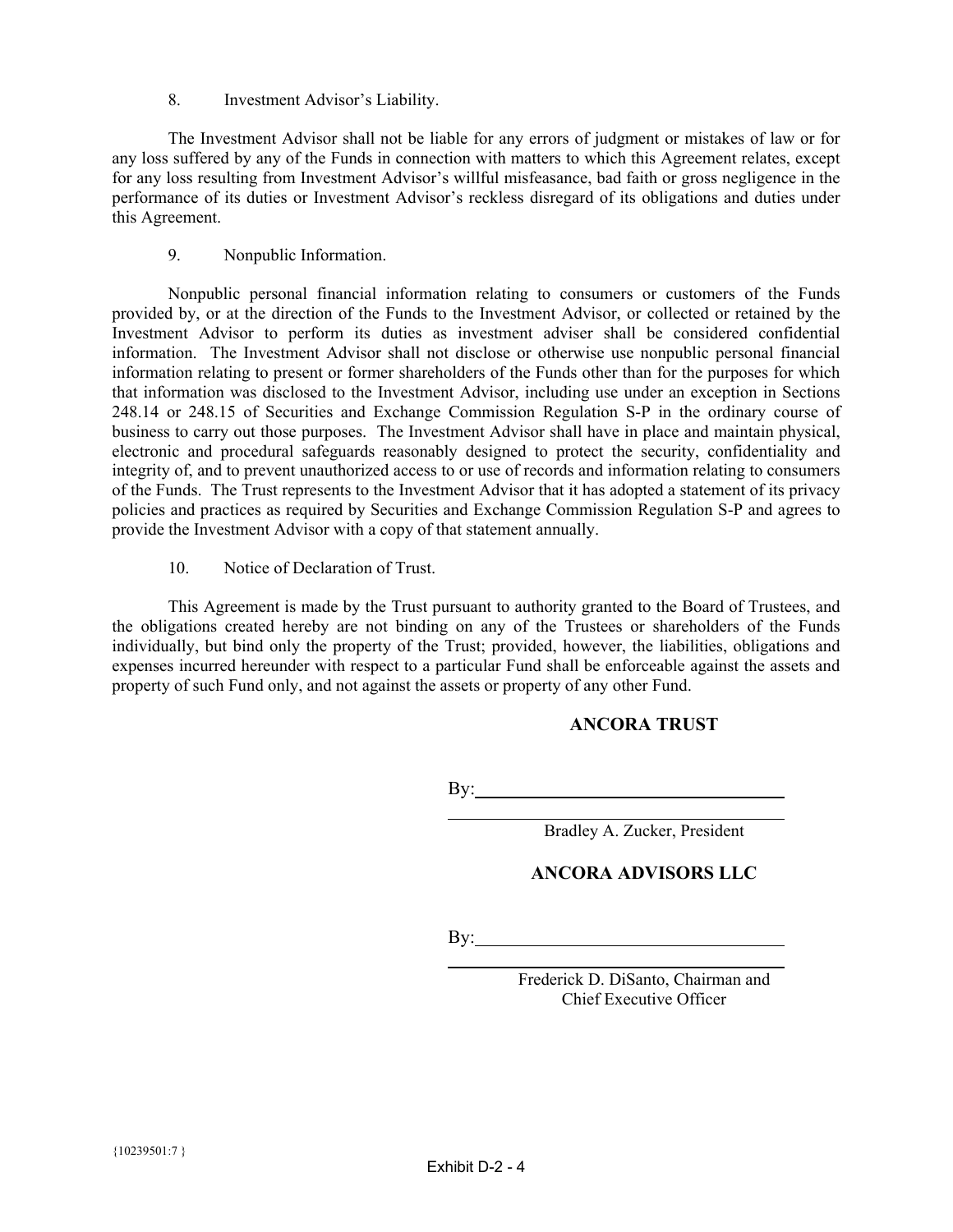# **EXHIBIT A**

Ancora Income Fund Ancora MicroCap Fund Ancora/Thelen Small-Mid Cap Fund Ancora Dividend Value Equity Fund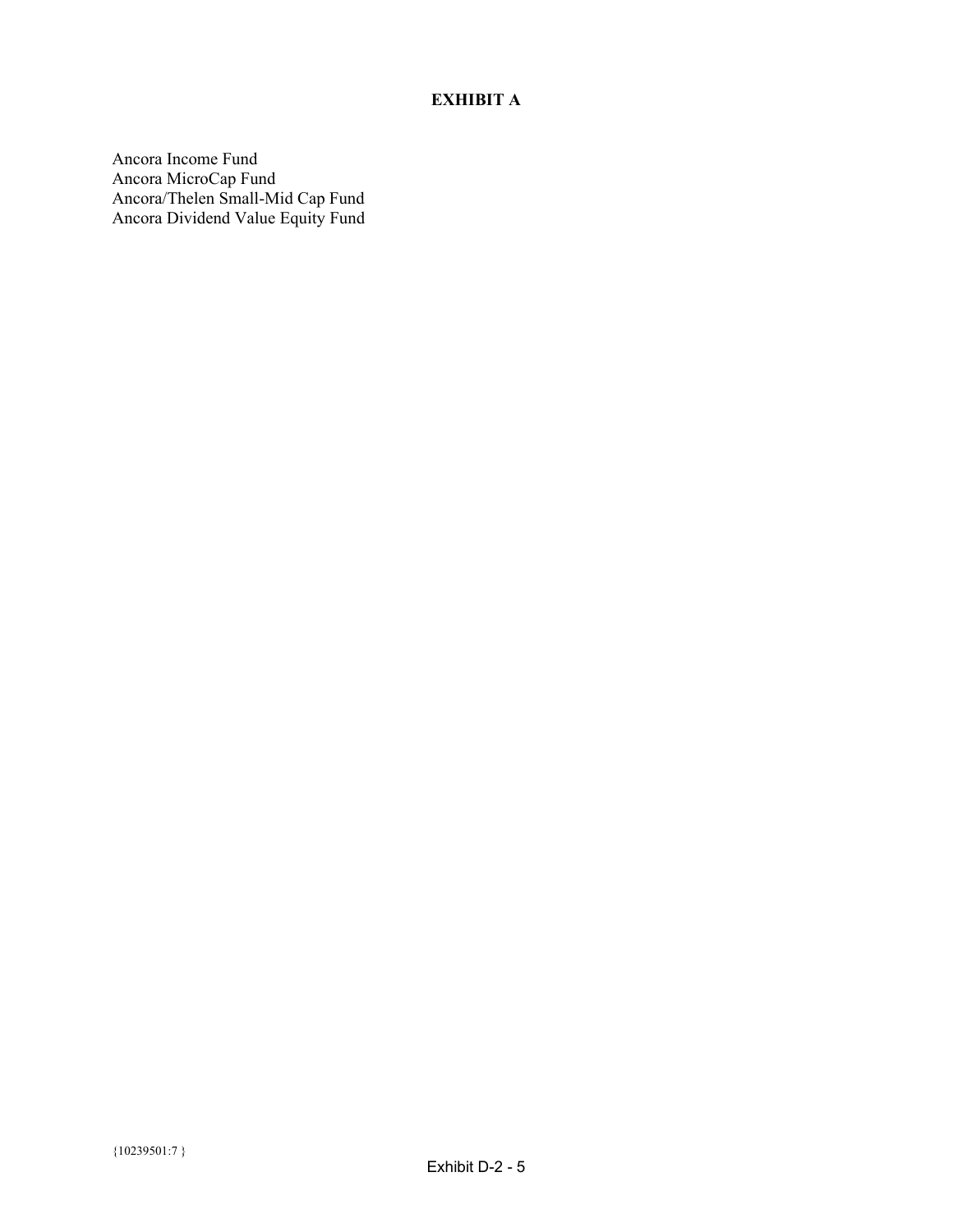## **EXHIBIT h1**

### **ADMINISTRATION AGREEMENT**

October 1, 2021

<span id="page-38-0"></span>Ancora Group LLC 6060 Parkland Blvd. Mayfield Heights, Ohio 44124

Dear Sirs:

Ancora Trust (the "Trust"), an Ohio business trust consisting of separate series of funds including Ancora Income Fund, Ancora/Thelen Small-Mid Cap Fund, Ancora MicroCap Fund and Ancora Dividend Value Equity Fund and any other fund that may in the future be created (each a "Fund" collectively the "Funds") and Ancora Group LLC ("Administrator") agree as follows:

Each of the Funds desires to employ its capital by investing and reinvesting the same in investments of the type and in accordance with the limitations specified in the Funds' Prospectus and Statement of Additional Information as from time to time in effect, copies of which have been or will be submitted to Administrator, and resolutions of the Funds' Board of Trustees (the "Board of Trustees"). The Trust desires to employ Administrator as its administrator for the Funds.

### 1. Services as Administrator.

Subject to the direction and control of the Board of Trustees, Administrator will: (a) assist in maintaining office facilities (which may be in the offices of Administrator or a corporate affiliate but shall be in such location as the Trust and Administrator shall reasonably determine); (b) furnish clerical services and stationery and office supplies; (c) compile data for, prepare and file with respect to the Funds timely notices to the Securities and Exchange Commission required pursuant to Rule 24f-2 under the Investment Company Act of 1940, as amended (the "1940 Act"), and Semi-Annual Reports on Form N-SAR; (d) coordinate execution and filing by the Funds' independent accountant of all federal and state tax returns and required tax filings other than those required to be made by the Funds' custodian; (e) assist to the extent requested by the Funds with the Funds' preparation of Annual and Semi-Annual Reports to the Funds' shareholders and Registration Statements for the Trust (on Form N-1A or any replacement therefor); (f) monitor the Funds' expense accruals and pay all expenses on proper authorization from each Fund; (g) on a monthly basis, monitor the Funds' status as a regulated investment company under Subchapter M of the Internal Revenue Code of 1986, as amended from time to time; (h) maintain the Funds' fidelity bond as required by the 1940 Act; (i) on a monthly basis, monitor compliance with the policies and limitations of the Funds as set forth in the Prospectus and Statement of Additional Information; and (j) generally assist in the Funds' operations;

In compliance with the requirements of Rule 31a-3 under the 1940 Act, Administrator hereby agrees that all records which it maintains for the Funds are the property of the Funds and further agrees to surrender promptly to the Funds any of such records upon the Funds' request. Administrator further agrees to preserve for the periods prescribed by Rule 31a-2 under the 1940 Act the records required to be maintained by Rule 31a-1 under the 1940 Act.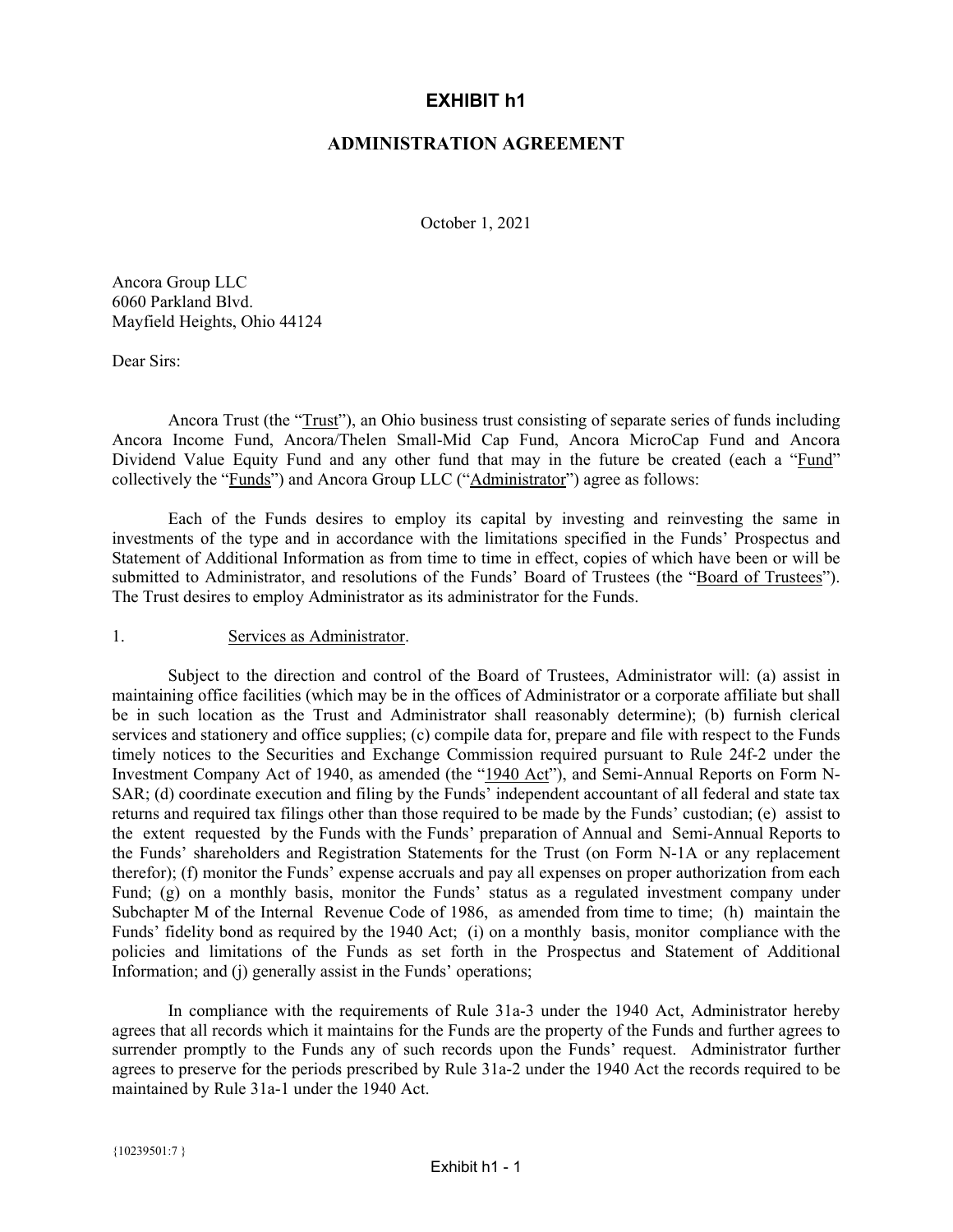### 2. Fees; Delegation; Expenses.

In consideration of services rendered pursuant to this Agreement, each of the Funds will pay Administrator a fee, accrued daily and payable monthly, at an annual rate of 0.10% of the average net assets of such Fund. The fee for any portion of a month shall be prorated according to the proportion that such portion bears to the full monthly period.

Administrator will from time to time employ or associate itself with such person or persons or organizations as Administrator may believe to be desirable in the performance of its duties. Such person or persons may be officers and employees who are employed by both Administrator and the Funds. The compensation of such person or persons or organizations shall be paid by Administrator and no obligation shall be incurred on behalf of the Funds in such respect.

Administrator will bear all expenses in connection with the performance of its services under this Agreement and all related agreements, except as otherwise provided herein. Administrator will not bear any of the costs of the Funds' personnel. Other expenses incurred in the operation of each of the Funds shall be borne by such Fund, including transfer agency and custodial expenses; fees of portfolios pricing services; fees of accountants and auditors; taxes; interest; Trustees' fees; brokerage fees and commissions; state "Blue Sky" qualification fees; advisory fees; insurance premiums; fidelity bond premiums; Fund and advisory related legal expenses; costs of maintenance of Fund existence; printing and delivery of materials in connection with meetings of the Board of Trustees; and SEC registration fees.

### 3. Proprietary and Confidential Information.

Administrator agrees on behalf of itself and its officers, directors, employees and agents, to treat confidentially and as proprietary information of the Funds, including, without limitation, all records and other information relative to the Funds and their shareholders, and not to use such records and information for any purpose other than performance of its responsibilities and duties hereunder, except after prior notification to and approval in writing by the Trust, which approval shall not be unreasonably withheld and may not be withheld where Administrator may be exposed to civil, regulatory or criminal proceedings for failure to comply, when requested to divulge such information by duly constituted authorities, or when so requested by the Trust.

### 4. Limitation of Liability.

Administrator shall not be liable for any error of judgment or mistake of law or for any loss suffered by the Funds in connection with the matters to which this Agreement relates, except for a loss resulting from willful misfeasance, bad faith or gross negligence on its part in the performance of its duties or from reckless disregard by it of its obligations and duties under this Agreement.

### 5. Term.

Either party may terminate this Agreement, without penalty, upon 60 days prior written notice to the other.

### 6. Privacy.

{10239501:7 } Nonpublic personal financial information relating to consumers or customers of the Funds provided by, or at the direction of the Funds to the Administrator, or collected or retained by the Administrator to perform its duties as administrator shall be considered confidential information. The Administrator shall not disclose or otherwise use nonpublic personal financial information relating to present or former shareholders of the Funds other than for the purposes for which that information was disclosed to the Administrator, including use under an exception in Sections 248.14 or 248.15 of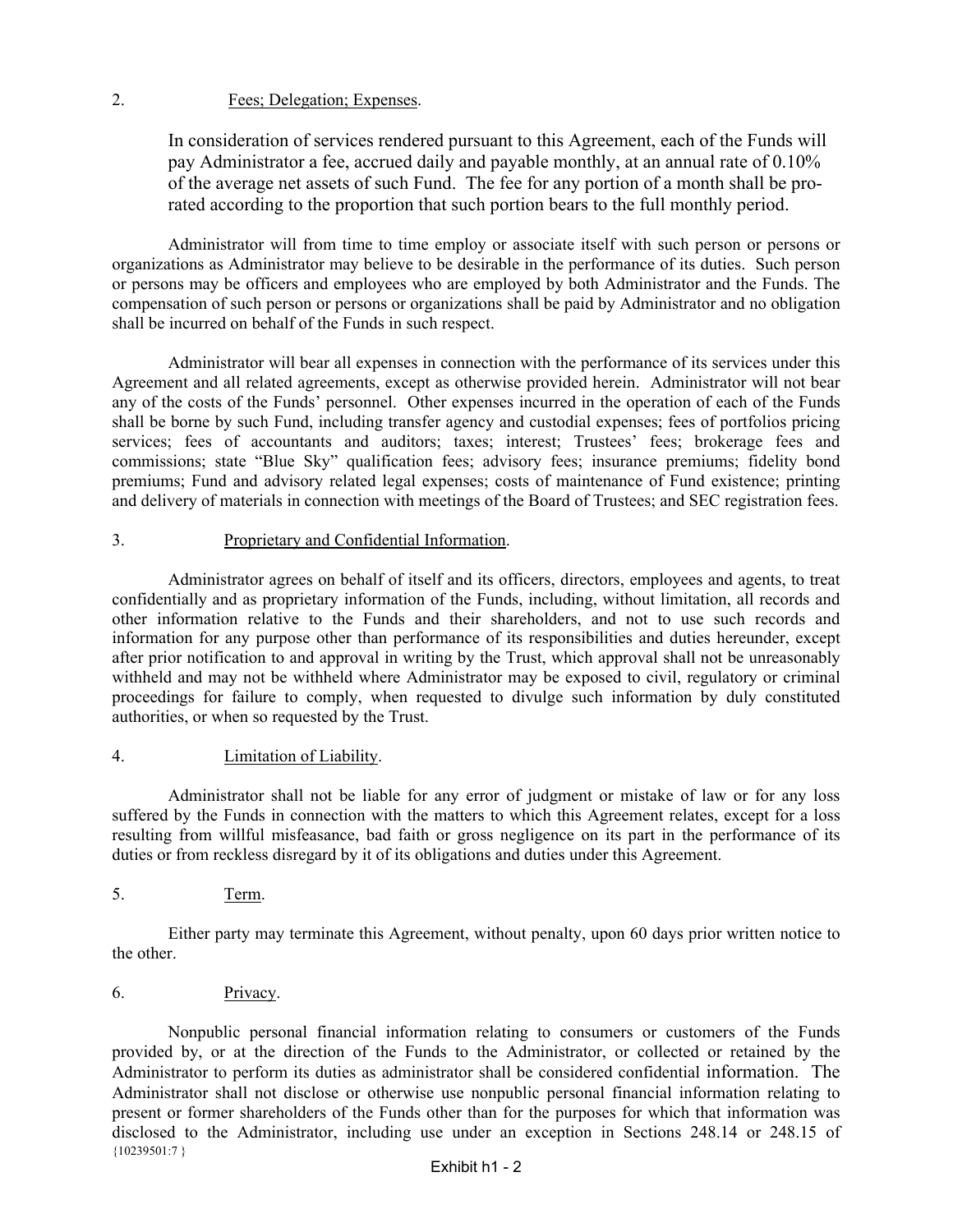Securities and Exchange Commission Regulation S-P in the ordinary course of business to carry out those purposes. The Administrator shall have in place and maintain physical, electronic and procedural safeguards reasonably designed to protect the security, confidentiality and integrity of, and to prevent unauthorized access to or use of records and information relating to consumers of the Funds. The Trust represents to the Administrator that it has adopted a statement of its privacy policies and practices as required by Securities and Exchange Commission Regulation S-P and agrees to provide the Administrator with a copy of that statement annually.

### 7. Governing Law.

This Agreement shall be governed by the laws of the State of Ohio to the extent federal law does not govern.

### 8. Other Provisions.

The Trust recognizes that from time to time directors, officers and employees of Administrator may serve as directors, officers and employees of other corporations or businesses (including other investment companies) and that Administrator or its affiliates may enter into administration or other agreements with such other corporations and funds.

This Administration Agreement is made by the Trust pursuant to authority granted to the Board of Trustees, and the obligations created hereby are not binding on any of the Trustees or shareholders of the Funds individually, but bind only the property of the Trust; provided, however, the liabilities, obligations and expenses incurred hereunder with respect to a particular Fund shall be enforceable against the assets and property of such Fund only, and not against the assets or property of any other Fund.

If the Trust establishes one or more additional series with respect to which it wishes to retain Administrator to serve as administrator hereunder, it will notify Administrator in writing. If Administrator is willing to render such services under this Agreement, it will so notify the Trust in writing, whereupon such series will become a "Fund" as defined hereunder and will be subject to the provisions of this Agreement to the same extent as the Funds named above, except to the extent that such provisions are modified with respect to such new Fund in writing by the Fund and Administrator.

If the foregoing is in accordance with your understanding, will you kindly so indicate by signing and returning to us the enclosed copy hereof.

> Very truly yours, ANCORA TRUST

| $\mathbf{By:}$ |  |  |
|----------------|--|--|
| Name:          |  |  |
| Title:         |  |  |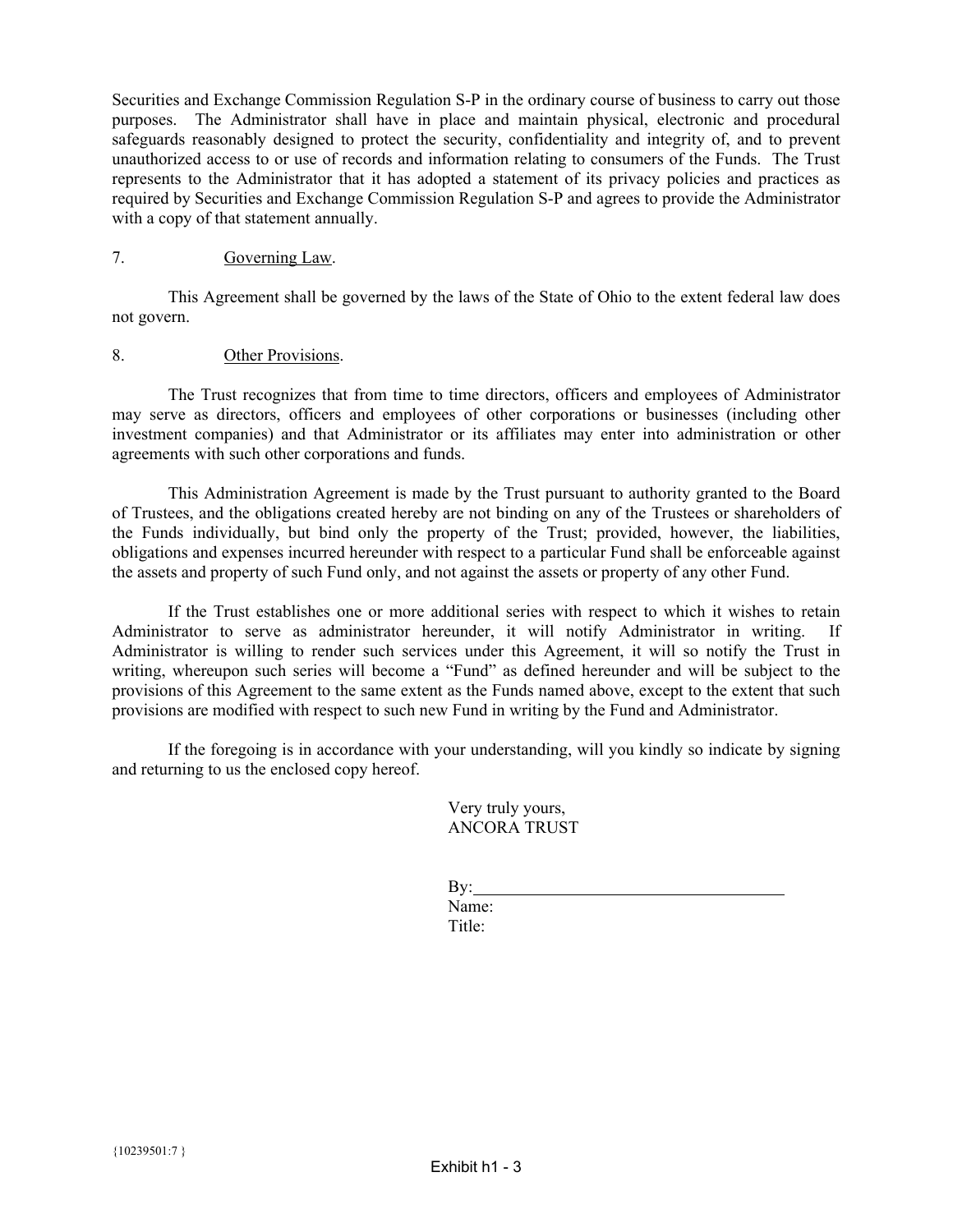Accepted:

ANCORA GROUP LLC

By:

Name: Title: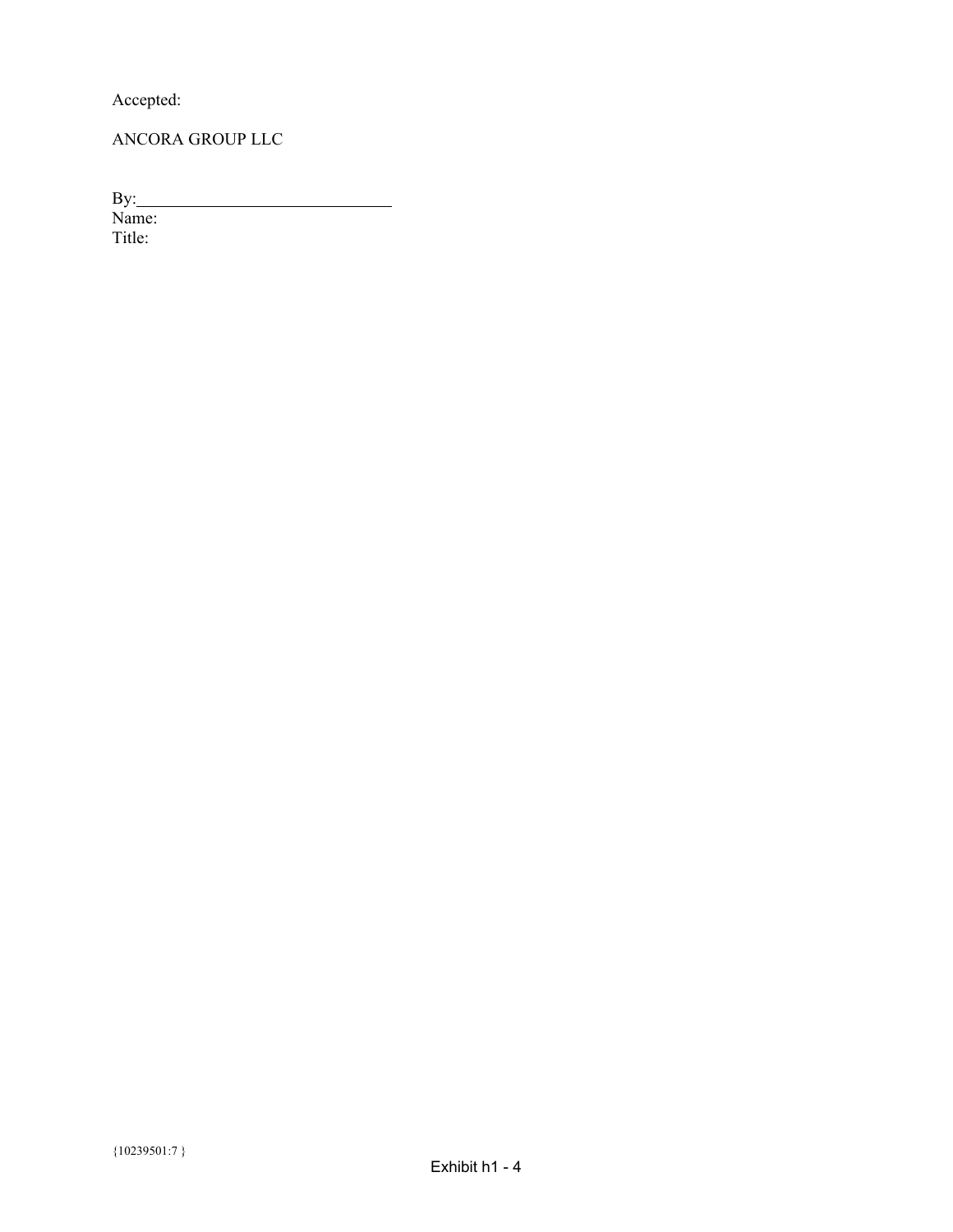# **EXHIBIT h4**

# **ANCORA TRUST**

# **2021 FEE WAIVER AGREEMENT**

<span id="page-42-0"></span> THIS 2021 FEE WAIVER AGREEMENT is made and entered into effective as of October 1, 2021 by and between Ancora Advisors LLC (the "Advisor") and Ancora Trust (the "Trust"), on behalf of certain series of the Trust set forth in Schedule A attached hereto (each a "Fund," and collectively, the "Funds").

 WHEREAS, the Trust is an Ohio business trust organized under a Declaration of Trust ("Declaration of Trust"), and is registered under the Investment Company Act of 1940, as amended (the "1940 Act"), as an open-end management company of the series type, and each Fund is a series of the Trust; and

 WHEREAS, the Trust and the Advisor have entered into (i) an Interim Investment Advisory Agreement (pursuant to Rule 15a-4 under the 1940 Act) and (ii) a new definitive Investment Advisory Agreement which shall be effective upon the approval thereof by the shareholders of the Funds (such agreements, "collectively, the Advisory Agreement"), pursuant to which the Advisor provides investment advisory and other management services to each series of the Trust for compensation based on the value of the average daily net assets of each series; and

 WHEREAS, the Trust and the Advisor have entered into this 2021 Fee Waiver Agreement (the "Agreement") in order to limit Fund Operating Expenses under both the Interim Advisory Agreement and definitive Investment Advisory Agreement, as defined below.

NOW THEREFORE, the parties agree as follows:

1. Expense Limitation.

1.1 Expense Limit. During the term of both the Interim Advisory Agreement and the definitive Investment Advisory Agreement, the Advisor shall waive or reduce its fees (but not below zero) to the extent necessary to limit the Funds' total annual operating expenses (excluding dividend expenses relating to short sales, interest, taxes, brokerage commissions and the cost of "Acquired Fund Fees and Expenses," if any) ("Fund Operating Expenses") to the amounts set forth in Schedule A. The Advisor's sole obligation under this Agreement shall be to waive or reduce fees as provided herein and the Advisor shall have no obligation hereunder to reimburse any other expenses of any of the Funds.

 1.2 Recoupment. The Advisor shall be entitled to recover such waived amounts within the same fiscal year in which the Advisor waived or reduced its fees. No recoupment will occur except to the extent that Fund Operating Expenses, together with the amount recovered, do not exceed both (i) the limit on operating expenses for the relevant Fund at the time such amounts were waived and (ii) the Fund's current expense limit as set forth in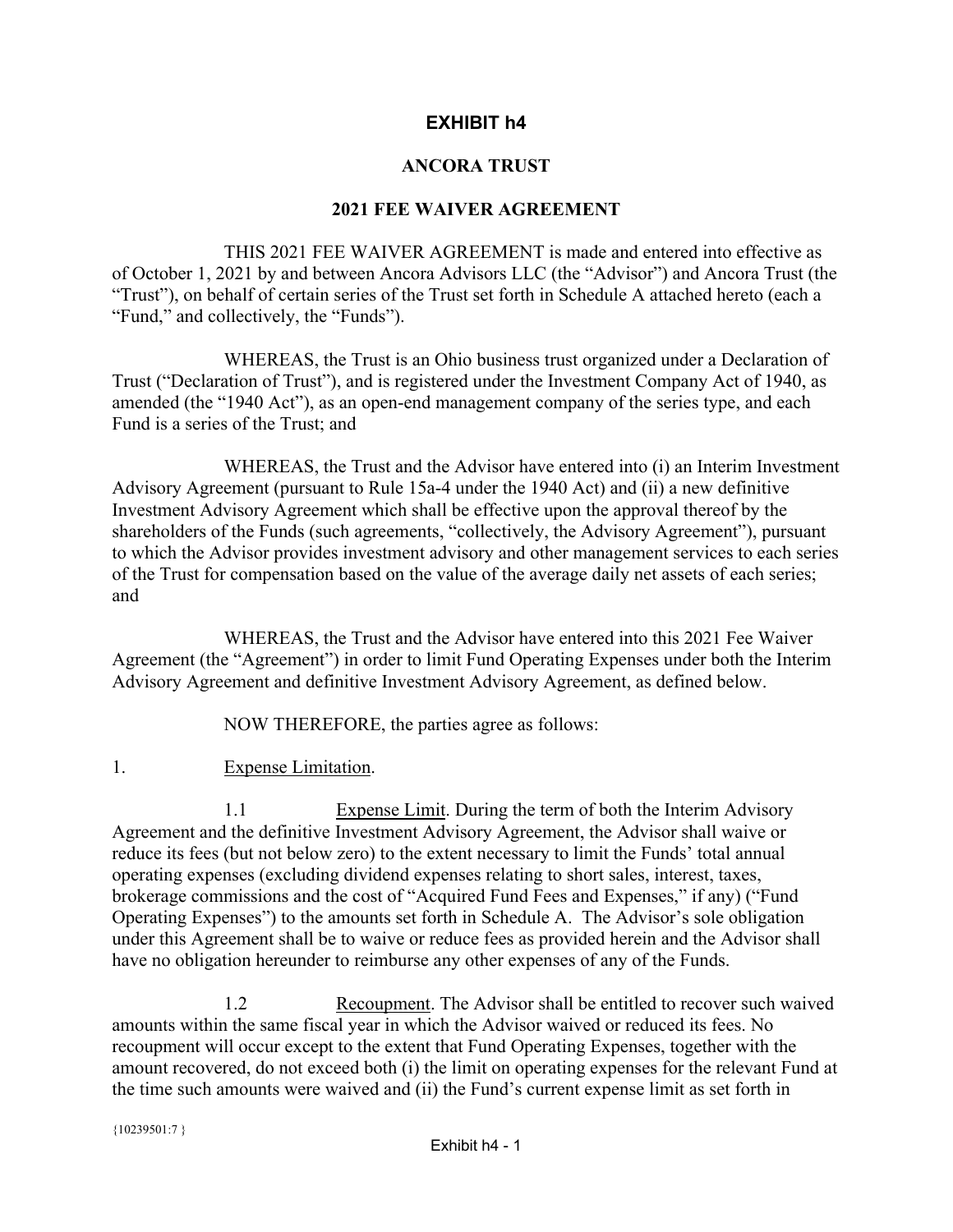Schedule A ("Operating Expense Limit"). Amounts reduced for periods prior to the effective date of this Agreement are not eligible for recoupment by the Advisor.

 1.3 Method of Computation. To determine the Advisor's liability with respect to waivers, at least once each month the Fund Operating Expenses for each Fund through such date shall be annualized. If, for any time period ending on such date a Fund's annualized Fund Operating Expenses exceed the Operating Expense Limit of such Fund, the Advisor shall waive or reduce its advisory fee for such period by an amount sufficient to reduce the annualized Fund Operating Expenses to an amount no higher than the Operating Expense Limit.

# 2. Term and Termination of Agreement.

 This Agreement shall terminate upon the expiration of the initial two-year term of the 2021 Investment Advisory Agreement, unless extended thereafter. The Board of Trustees of the Trust may vote to terminate this Agreement if they deem the termination to be beneficial to shareholders of a Fund. This Agreement may be extended, terminated, modified, or revised by the mutual agreement of the parties by amending Schedule A to this Agreement or otherwise as provided for in writing.

# 3. Miscellaneous.

 3.1 Captions. The captions in this Agreement are included for convenience of reference only and in no other way define or delineate any of the provisions hereof or otherwise affect their construction or effect.

 3.2 Interpretation. Nothing herein contained shall be deemed to require the Trust or the Funds to take any action contrary to the Trust's Declaration of Trust or Bylaws, or any applicable statutory or regulatory requirement to which it is subject or by which it is bound, or to relieve or deprive the Trust's Board of Trustees of its responsibility for and control of the conduct of the affairs of the Trust or the Funds.

 3.3 Definitions. Any question of interpretation of any term or provision of this Agreement, including but not limited to the advisory fee, the computations of net asset values, and the allocation of expenses, having a counterpart in or otherwise derived from the terms and provisions of the Advisory Agreement or the 1940 Act, shall have the same meaning as and be resolved by reference to such Advisory Agreement or the 1940 Act.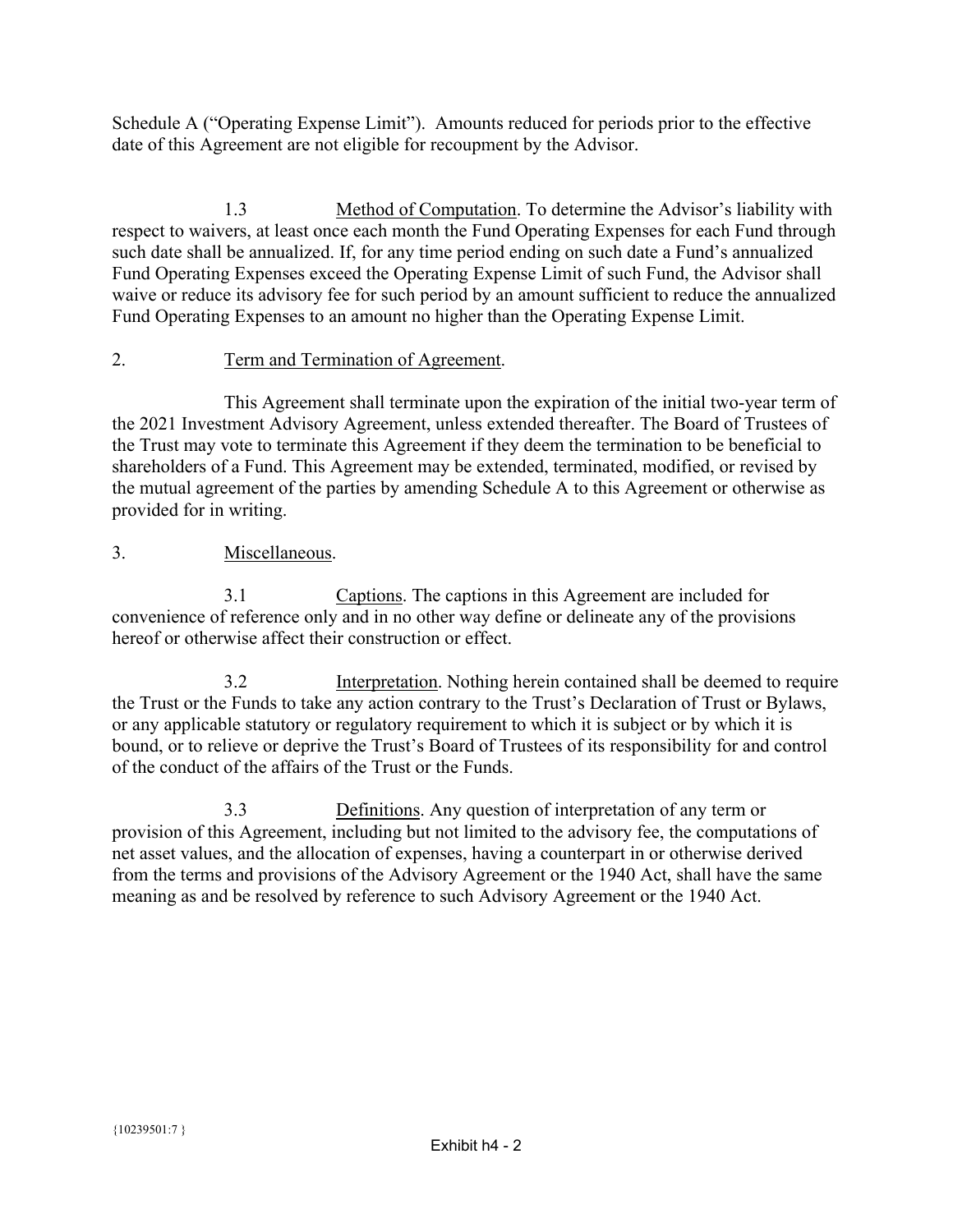IN WITNESS WHEREOF, the parties have caused this Agreement to be signed by their respective officers thereunto duly, as of the day and year first above written.

l

 $\overline{a}$ 

ANCORA TRUST

Bradley A. Zucker, President

ANCORA ADVISORS LLC

 Frederick D. DiSanto, Chairman and Chief Executive Officer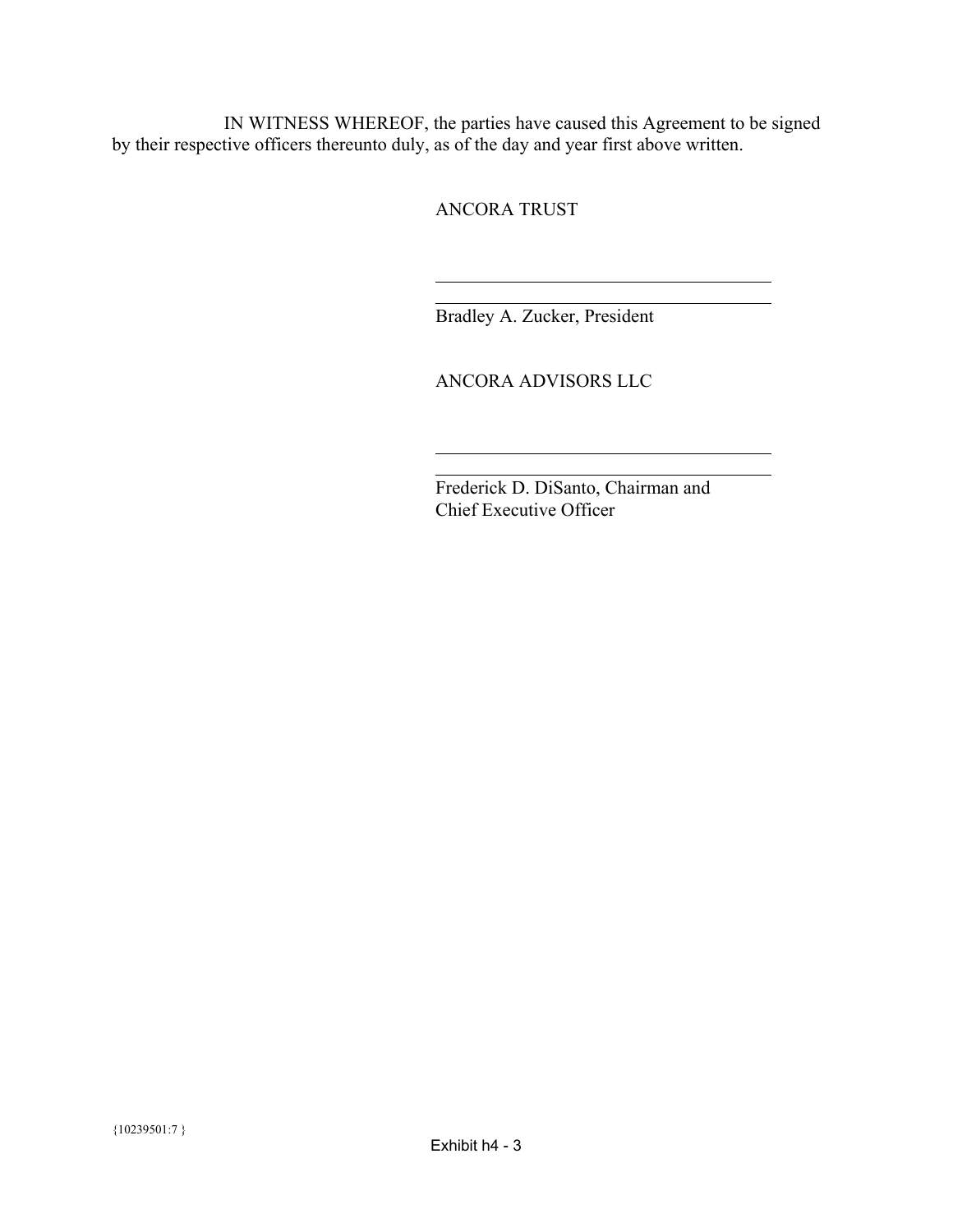# Schedule A

# To Fee Waiver Agreement

# Between Ancora Trust and Ancora Advisors LLC

| Fund                                                    | Limit on<br><b>Total Operating</b><br><b>Expenses</b> |
|---------------------------------------------------------|-------------------------------------------------------|
| Ancora Income Fund<br>Class I<br>Class S                | 1.285 %<br>1.00%                                      |
| Ancora/Thelen Small-Mid Cap Fund<br>Class I<br>Class S  | 1.39%<br>1.00%                                        |
| Ancora Micro Cap Fund<br>Class I<br>Class S             | 1.60%<br>1.00%                                        |
| Ancora Dividend Value Equity Fund<br>Class I<br>Class S | 1.00%<br>0.75%                                        |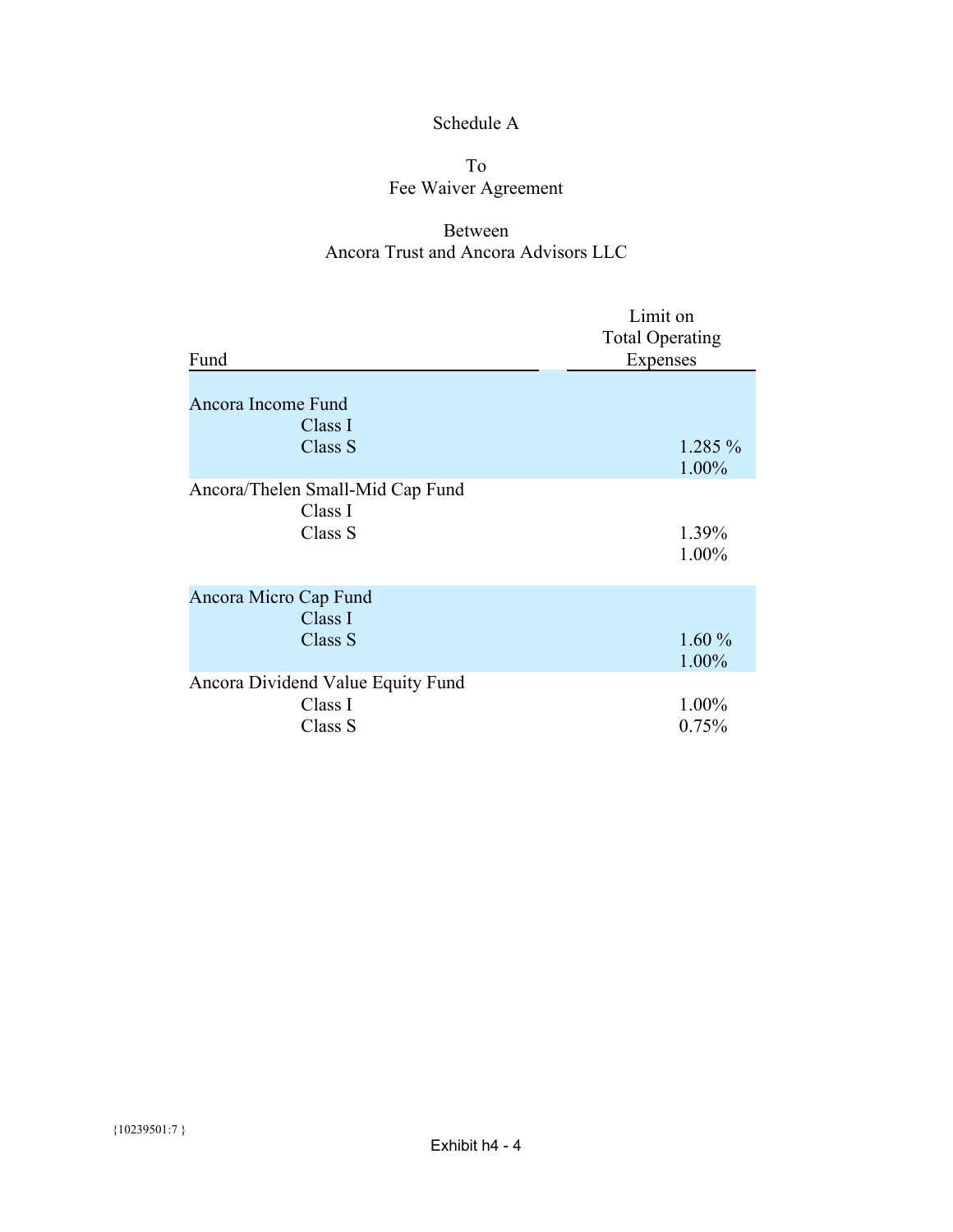# **EXHIBIT h5**

# **2021 SHAREHOLDER SERVICES AGREEMENT**

<span id="page-46-0"></span>This Agreement is made as of October 1, 2021 between Ancora Trust, an Ohio business trust ("Trust"), on behalf of each series set forth on Schedule A hereto, as amended from time to time (each, a "Fund"), and Ancora Group, LLC ("Provider").

**WHEREAS**, the Trust is registered as an open-end management investment company under the Investment Company Act of 1940, as amended ("1940 Act");

**WHEREAS**, the Trust issues shares of beneficial interest ("shares") in separate series, each having multiple classes of shares ("Classes"), with each series (including each Fund) representing interests in a separate portfolio of securities and other assets with separate liabilities:

**WHEREAS**, certain beneficial owners of the Funds' Class I shares may require certain shareholder services, and the provisions of such services to those shareholders may benefit them and facilitate their ability to invest in the Fund;

**WHEREAS**, the Trust, on behalf of the Funds, and Ancora Advisors LLC (the "Advisor") have entered into an Investment Advisory Agreement, pursuant to which the Advisor provides investment advisory services to the Funds;

**WHEREAS**, Provider is the parent company of the Advisor; and

**WHEREAS**, the Trust desires that Provider serve, and Provider wishes to serve, as the Trust's shareholder servicing agent, to provide holders of the Class I Shares of the Funds (the "Shareholders") with one or more of the shareholders services described in Schedule B hereto (the "Services"), as such Schedule may be amended from time to time.

**NOW, THEREFORE**, The Trust and Provider agree as follows:

1. **Appointment**. The Trust hereby authorizes Provider, and Provider hereby agrees, to provide any or all of the Services to the Shareholders, as appropriate.

# 2 **Services to be Performed.**

2.1 Services; Standard of Care. For the duration of this Agreement, Provider agrees to use its reasonable best efforts, subject to applicable legal and contractual restrictions and in compliance with the procedures described in the then-current prospectuses(es) and Statement(s) of Additional Information of the Funds (collectively, "Prospectuses"), to provide the Services. Except as otherwise provided herein, Provider shall not be liable for any costs, expenses, damages, liabilities or claims (including reasonable attorneys' fees and accountants' fees) incurred by a Fund, except those costs, expenses, damages, liabilities or claims arising out of Provider's or Provider's affiliates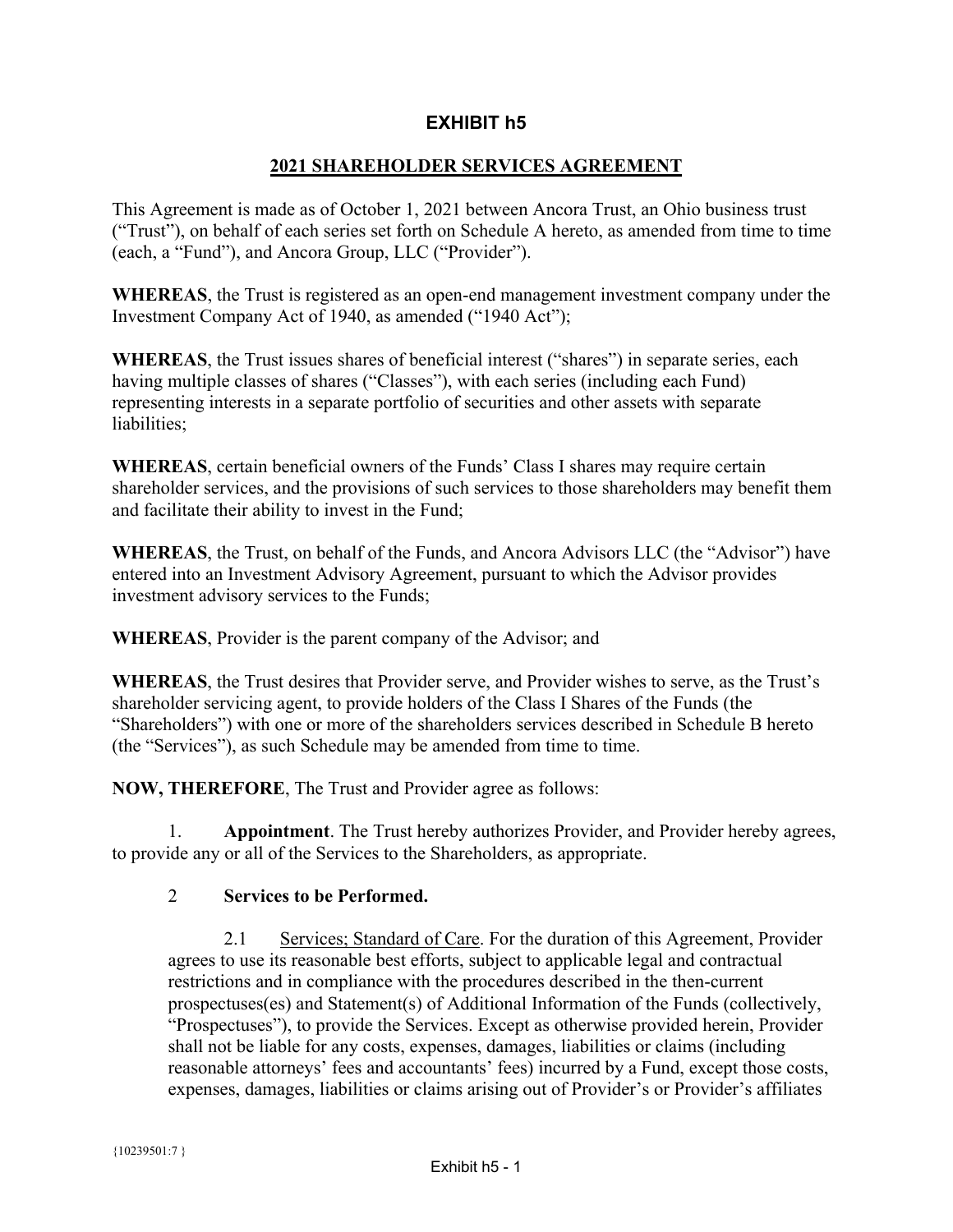own fraud, gross negligence or willful misconduct, or by reason of the reckless disregard by Provider or Provider's affiliates of the Provider's obligations and duties hereunder. Under no circumstances shall either party hereto be liable to the other for special, punitive or consequential damages arising under or in connection with this Agreement, even if the party is previously informed of the possibility of such damages.

2.2. Information and Support to the Trust. Provider shall (i) furnish such information to the Trust, the Board of Trustees of the Trust or their designees as they may reasonably request including, without limitation, periodic information regarding the Services provided, and (ii) otherwise cooperate with the Trust, the Board of Trustees and their designees (including, without limitation, any auditors or counsel designated by the Trust or its Trustees) concerning this Agreement and the monies paid or payable by the Trust pursuant hereto, as well as any other reports or filings that may be required by law.

# 3. **Fees**.

3.1 Fees paid to Provider. As full compensation to Provider for its performance under this Agreement and the expenses Provider incurs in connection therewith, the Trust shall compensate Provider for the Services it performs with respect to the Class I Shares of a Fund in the amount set forth in Schedule A.

3.2 Calculation and Amount of Fees. The Provider's fee shall be calculated and accrued daily and paid monthly in arrears or at such other intervals as Provider and the Trust may agree in writing.

4. **Information Pertaining to the Shares**. Provider acknowledges that no person is authorized to make any representations concerning the Trust or any Fund except those representations contained in the applicable Fund's then-current Prospectuses and in such printed information as the Trust or the principal underwriter for the Trust may prepare or approve in writing.

5. **Representations of the Parties**. Each party to this Agreement represents and warrants to the other that (i) it is duly authorized to execute and deliver this Agreement and to perform its obligations hereunder and has taken all necessary action to authorize such execution, delivery and performance; (ii) the person signing this Agreement on its behalf is duly authorized to do so; (iii) it has obtained all authorizations of any governmental body required in connection with this Agreement and such authorizations are in full force and effect; and (iv) the execution, delivery and performance of this Agreement will not violate any law, ordinance, charter, by-law or rule applicable to it or any agreement by which it is bound or by which any of its assets are affected.

6. **Compliance with Laws, Rules and Regulations**. Provider represents and warrants that it shall comply with all applicable laws, rules and regulations and the provisions of its organizational documents and any and all material contractual obligations in providing the Services.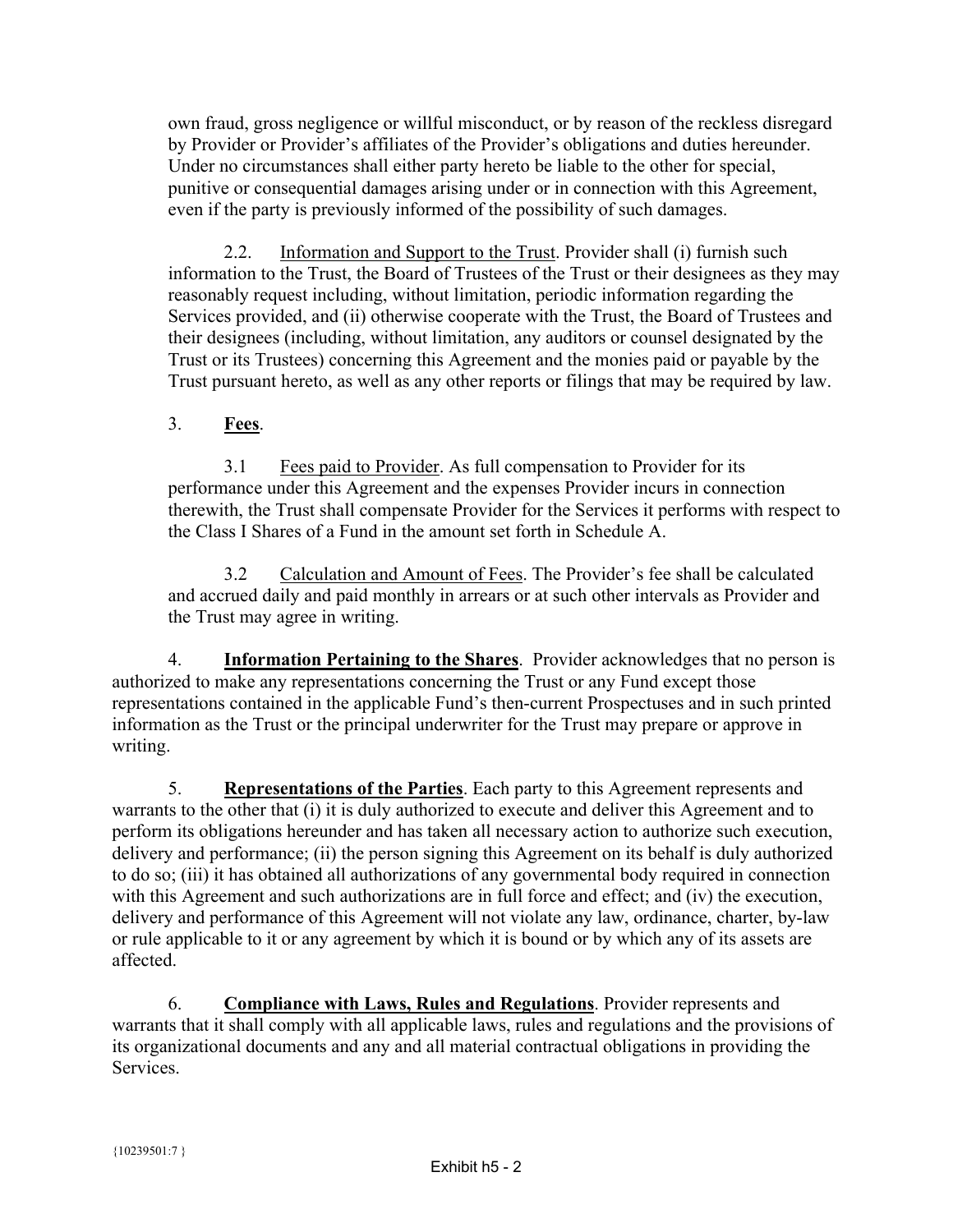# 7. **Indemnification**.

7.1 Indemnification of Provider. The Trust will indemnify Provider against and hold Provider harmless from all losses, claims, damages, liabilities or expenses (including reasonable fees and disbursements of counsel) arising out of: (i) the material breach by the Trust of any of its obligations under this Agreement; (ii) the willful misfeasance, bad faith, or gross negligence of the Trust, its officers, employees or agents (other than the Provider, to the extent the Provider could be deemed an agent of the Trust) in the performance of the Trust's duties or obligations under this Agreement; or (iii) the reckless disregard by the Trust, its officers, employees, or agents (other than the Provider, to the extent the Provider could be deemed an agent of the Trust) of the Trust's duties and obligations under this Agreement.

7.2. Indemnification of the Trust. Provider shall indemnify the Trust against and hold the Trust harmless from all losses, claims, damages, liabilities or expenses (including reasonable fees and disbursements of counsel) arising out of: (i) the material breach by the Provider of any of its obligations under this Agreement; (ii) the willful misfeasance, bad faith, or gross negligence of the Provider, its officers, employees or agents in the performance of the Provider's duties or obligations under this Agreement; or (iii) the reckless disregard by the Provider, its officers, employees, or agents of the Provider's duties and obligations under this Agreement.

7.3 Procedure for Indemnification. In any case in which a party may be asked to indemnify or hold the other party harmless, the indemnifying party shall be advised of all pertinent facts concerning the situation in question and the indemnified party shall use reasonable care to identify and notify the indemnifying party promptly concerning any situation that presents or appears likely to present a claim for indemnification by the indemnifying party. The indemnifying party shall have the option to defend the indemnified party against any claim which may be the subject of indemnification under this Section 7. In the event that the indemnifying party elects to defend against the claim, the defense shall be conducted by counsel chosen by indemnifying party and reasonably satisfactory to the indemnified party. The indemnified party may retain additional counsel at own its expense. Except with the prior written consent of indemnifying party, the indemnified party shall not confess any claim or make any compromise in any case in which indemnifying party is asked to indemnify the indemnified party.

7.4 Survival of Indemnities. The indemnities granted by the parties in this Section 7 shall survive the termination of this Agreement.

8. **Term and Termination**. This Agreement shall not take effect until it has been approved by votes of a majority of both: (i) the Trustees and (ii) the Trustees who are not "interested persons" (as that term is defined in the 1940 Act) of the Trust and have no direct or indirect financial interest in the operation of this Agreement or in any related agreements ("Independent Trustees"). Unless sooner terminated, this Agreement will continue in effect for one year from effectiveness of the Agreement and thereafter for successive annual periods, provided that such continuance is specifically approved at least annually by votes of a majority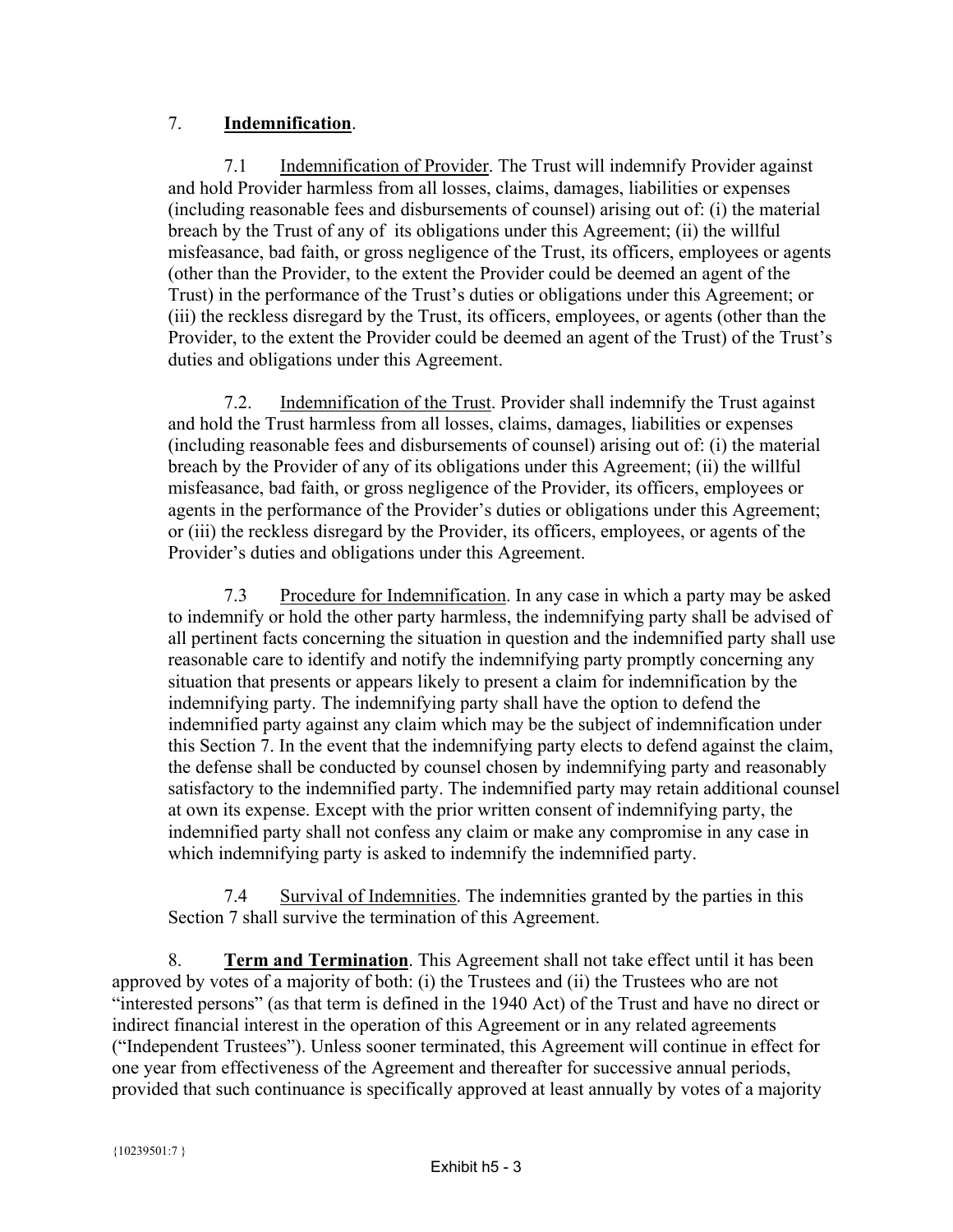of both (i) the Board of Trustees of the Trust and (ii) the Independent Trustees. This Agreement may be terminated with respect to a Fund, at any time without the payment of any penalty, by: (i) a vote of a majority of the Board of Trustees; (ii) a vote of the majority of the Independent Trustees; (iii) a vote of a majority of the Fund's outstanding voting securities, respectively; or (iv) the Provider on 60 days' written notice, and shall terminate in its entirety when terminated as to all Funds. The termination of this Agreement with respect to one Fund shall not result in the termination of this Agreement with respect to any other Fund. This Agreement shall also terminate automatically in the event of its assignment. (As used in this Agreement, the terms "majority of the outstanding voting securities", "interested persons" and "assignment" shall have the same meanings as ascribed to such terms in the 1940 Act.) The parties hereto shall update Schedule A hereto from time to time as necessary to reflect changes in the Funds to which this Agreement applies.

9. **Privacy**. Provider acknowledges and agrees on behalf of itself and its officers, employees and agents that it may receive from shareholders or the Trust non-public personal information, or access to non-public personal information, about shareholders who are "customers" or "consumers" as such terms are defined under Regulation S-P (collectively, "Shareholder Information"). All information, including Shareholder Information, obtained in the course of providing the Services pursuant to this Agreement shall be considered confidential information. Provider shall not disclose such confidential information to any other person or entity or use such confidential information other than to carry out the purposes of this Agreement. Provider further agrees to safeguard and maintain the confidentiality and security of Shareholder Information which is obtained pursuant to this Agreement. Without limiting the foregoing, the Trust hereby agrees that Provider, its officers, employees or agents may provide confidential information, including Shareholder Information, to any of its affiliates, agents, Providers, service providers or Subcontractors engaged by Provider, to extent that such party needs to know such information in connection with performance by the Provider of its duties and obligations under the terms of this Agreement."

10. **Changes; Amendments**. This Agreement may be amended only by the mutual written consent of the parties hereto.

11. **Governing Law**. This Agreement shall be construed and the provisions thereof interpreted under and in accordance with the laws of the State of Ohio applicable to agreements fully executed and to be performed therein, without regard to its conflict of law provisions.

12. **Limitation on Liability**. The obligations of the Trust (or the Funds thereof) entered into in the name or on behalf thereof by any Trustee, representative or agent of the Trust (or particular Fund thereof) are made not individually, but in such capacities, and are not binding upon any Trustee, shareholder, representative or agent of the Trust (or particular Fund thereof) personally, but bind only the assets of the Trust (or particular Fund thereof), and all persons dealing with any Fund of the Trust must look solely to the assets of the Trust belonging to such Fund for the enforcement of any claims against the Trust (or particular Fund thereof).

13. **Complete Agreement**. This Agreement, including the Schedules hereto, contains the full and complete understanding of the parties and supersedes all prior representations,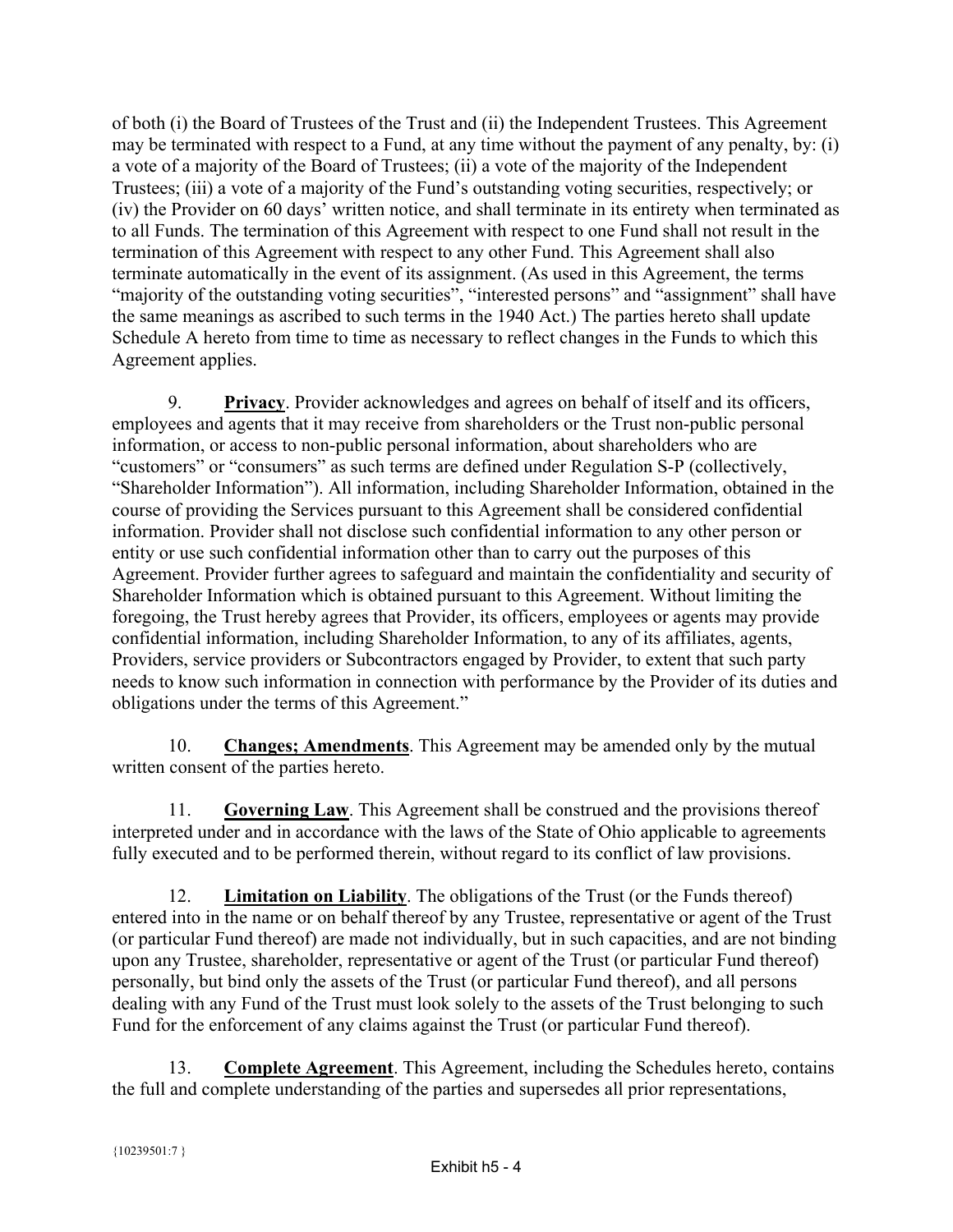promises, statements, arrangements, agreements, warranties and understandings between the parties with respect to the subject matter hereof, whether oral or written, express or implied.

14. **Counterparts**. This Agreement may be executed in two or more counterparts, each of which shall be deemed an original, but all of which together shall constitute one and the same Agreement.

16. **Severability**. If any provision of this Agreement shall be held invalid by a court decision, statute, rule or otherwise, the remainder of the Agreement shall not be affected thereby.

[The remainder of this page is intentionally left blank.]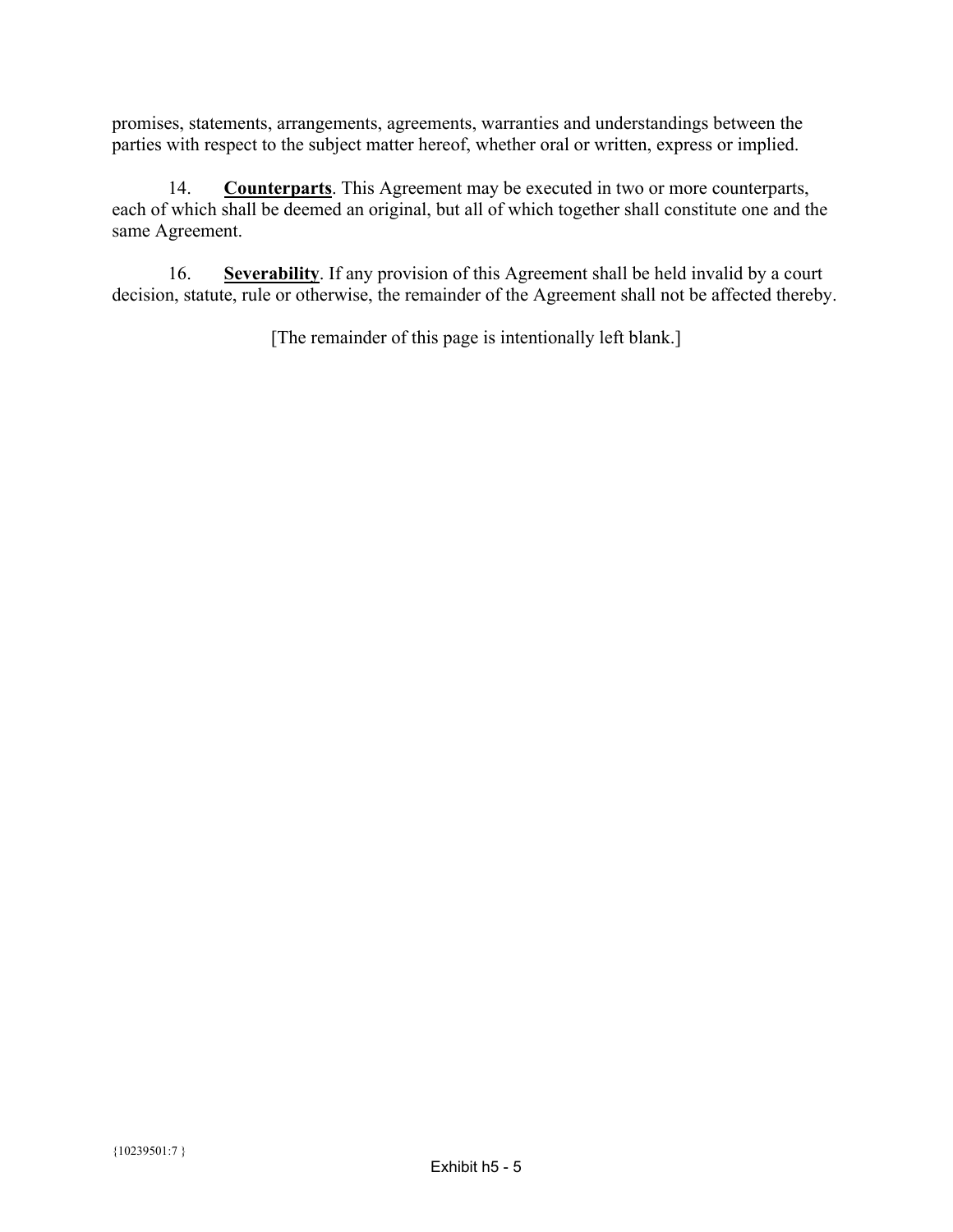**IN WITNESS WHEREOF**, the undersigned have executed this Agreement by their duly authorized officers as of the date and year first written above.

Ancora Trust

| By:               |                   |
|-------------------|-------------------|
| Name:             | Bradley A. Zucker |
| Title:            | Secretary         |
| Ancora Group, LLC |                   |
| By:               |                   |
| Name:             |                   |
| Title:            |                   |
|                   |                   |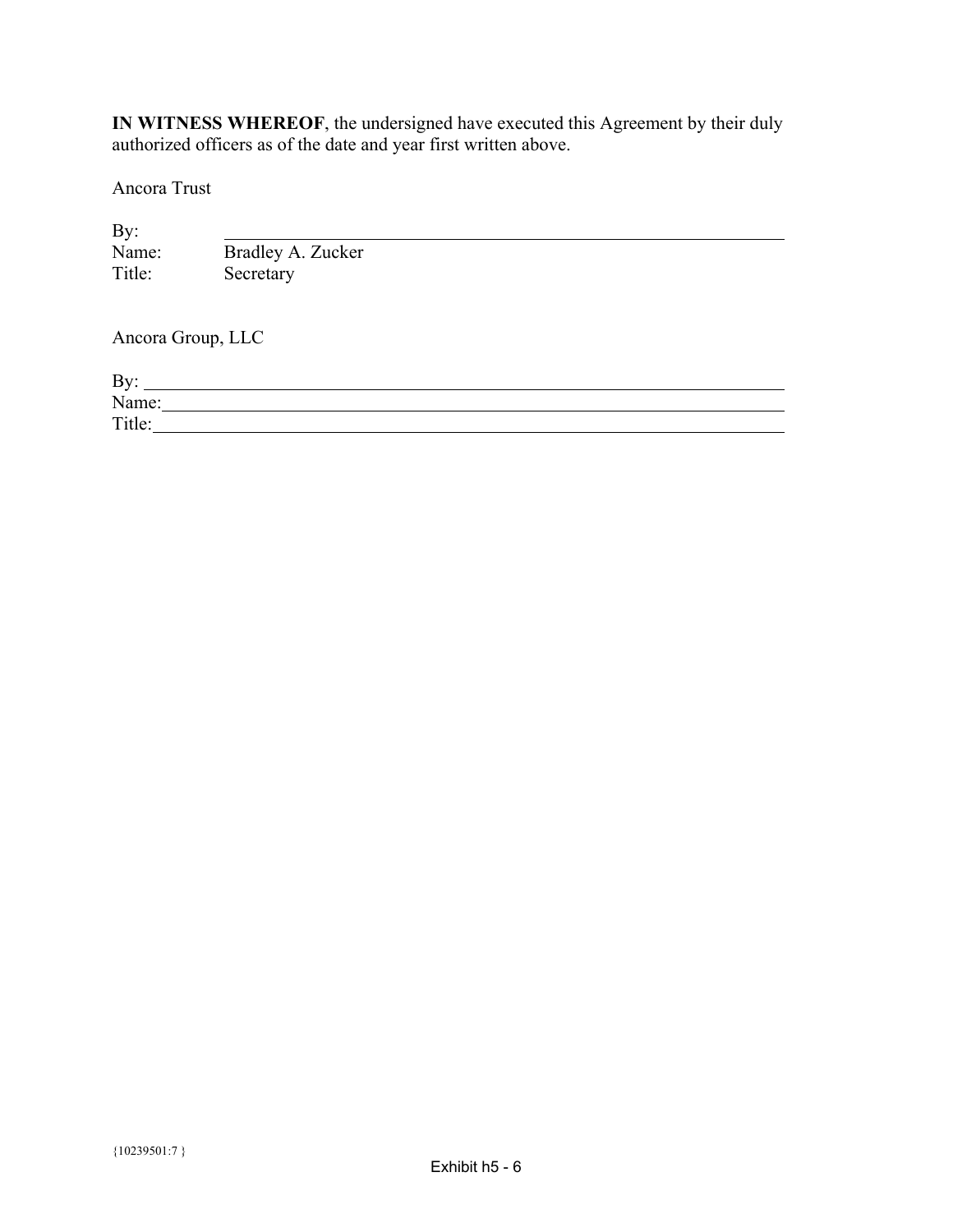# **SCHEDULE A**

# **TO**

# **SHAREHOLDER SERVICES AGREEMENT**

| Fund                              | Class   | Fee for the Services |
|-----------------------------------|---------|----------------------|
| Ancora Income Fund                | Class I | $.01\%$              |
|                                   |         |                      |
| Ancora/Thelen Small-Mid Cap Fund  | Class I | $.01\%$              |
|                                   |         |                      |
| Ancora MicroCap Fund              | Class I | $.01\%$              |
|                                   |         |                      |
| Ancora Dividend Value Equity Fund | Class I | $.01\%$              |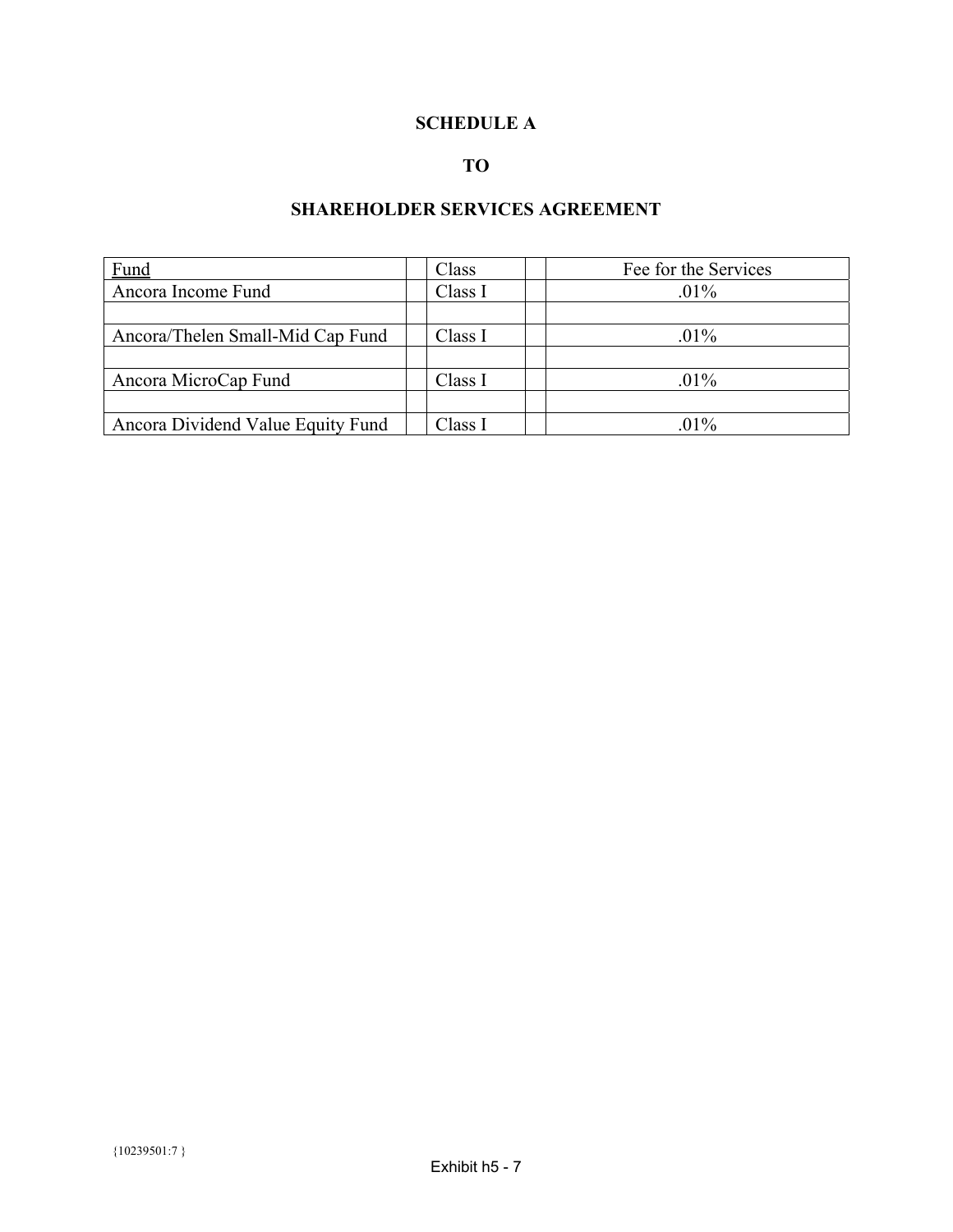### **SCHEDULE B**

### **TO**

### **SHAREHOLDER SERVICES AGREEMENT**

## **LIST OF SHAREHOLDER SERVICES**

The Services comprise:

- 1. Providing information and services to Class I shareholders, including professional and informative reporting, access to analysis and explanations of Fund reports, and information about shareholder positions in Class I Shares.
- 2. Assisting in the preparation of shareholder communications and forwarding shareholder communications to Class I shareholders.
- 3. Responding to inquiries from Class I shareholders concerning their investment in Class I shares.
- 4. Providing the necessary personnel to perform the Services.
- 5. Providing such other similar services as may be reasonably requested to the extent permitted under applicable statutes, rules and regulations.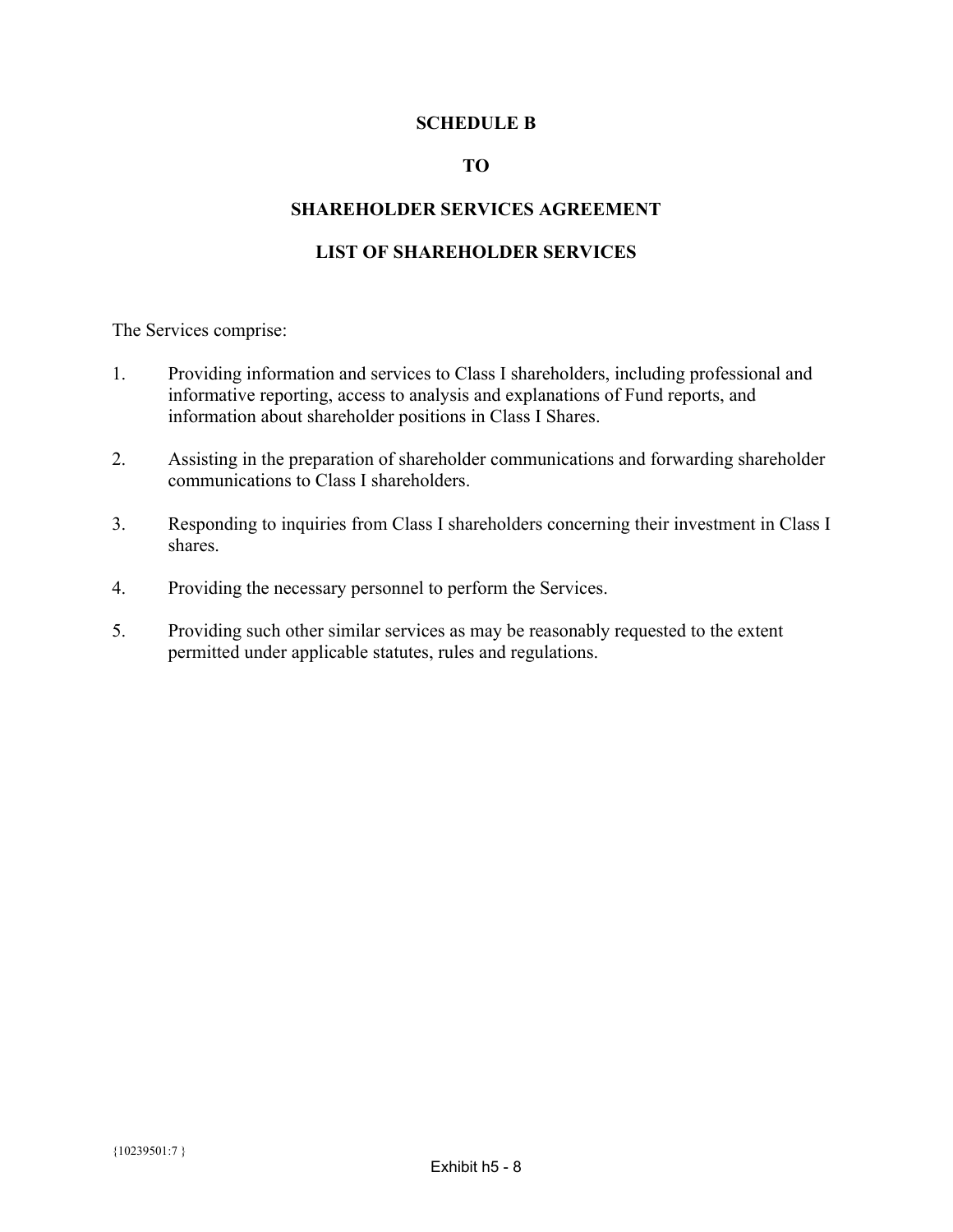# **EXHIBIT j**

# <span id="page-54-0"></span>**CONSENT OF INDEPENDENT REGISTERED PUBLIC ACCOUNTING FIRM**

We hereby consent to the incorporation by reference in this Registration Statement on Form N-1A of our report dated February 28, 2022, relating to the financial statements and financial highlights of Ancora Trust comprising Ancora Income Fund, Ancora/Thelen Small-Mid Cap Fund, Ancora MicroCap Fund, and Ancora Dividend Value Equity Fund, for the year ended December 31, 2021 and to the references to our firm under the headings "Financial Highlights" in the Prospectus and "Other Service Providers" and "Financial Statements" in the Statement of Additional Information.

Cohen & Company, Ltd. Cleveland, Ohio April 18, 2022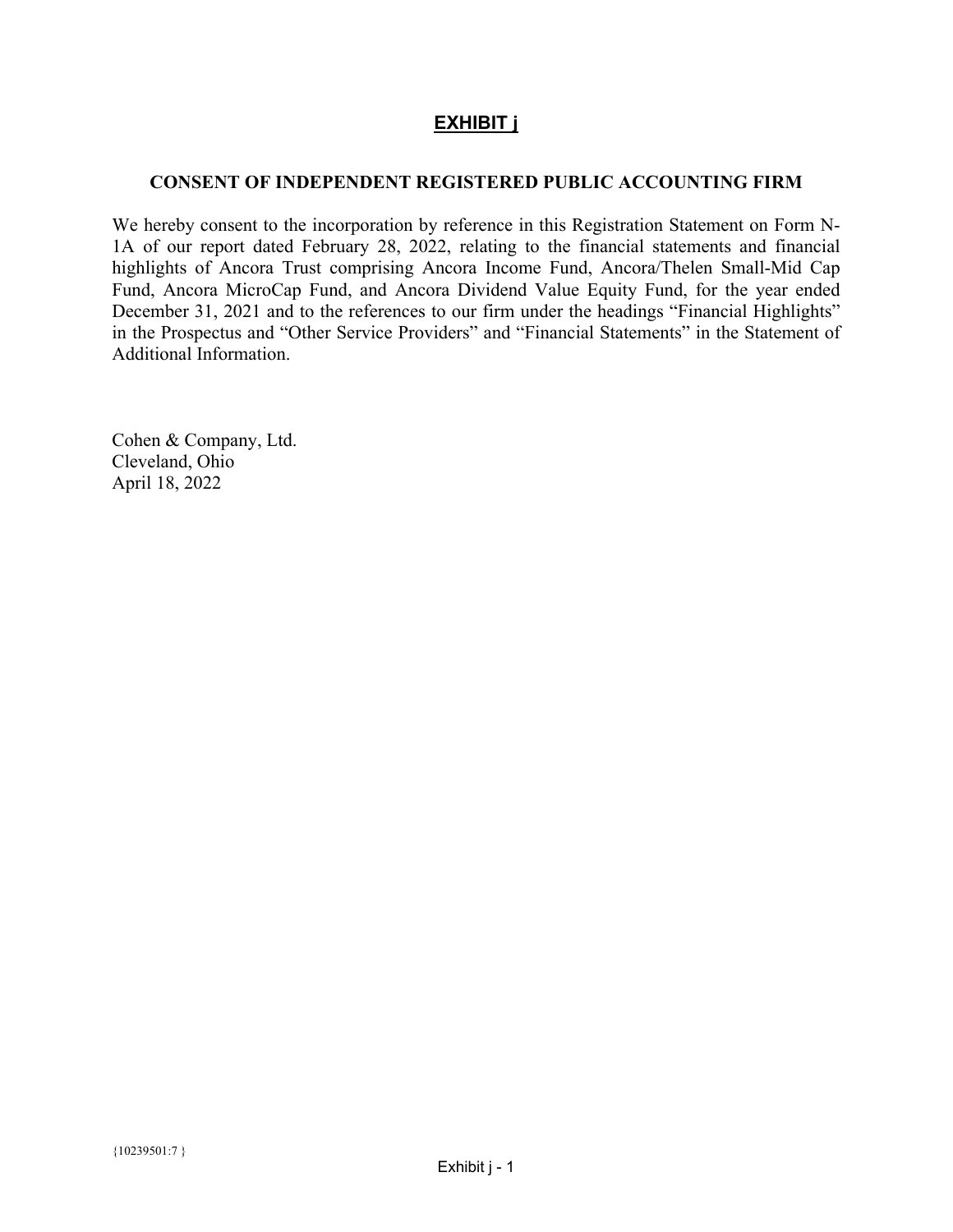# **EXHIBIT p-1**

# **CODE OF ETHICS**

### **ANCORA FAMILY OF INVESTMENT COMPANIES**

### <span id="page-55-0"></span>1. Definitions

- (a) "Access person" means any director, trustee, officer, general partner or advisory person of the Fund or its investment adviser.
- (b) "Advisory person" means (i) any director, officer, general partner or employee of the Fund or its investment adviser (or of any company in a control relationship to the Fund or its investment adviser), who, in connection with his or her regular functions or duties, makes, participates in, or obtains information regarding the purchase or sale of covered securities by the Fund, or whose functions relate to the making of any recommendations with respect to such purchases or sales; and (ii) any natural person in a control relationship to the Fund who obtain information concerning recommendations made to the Fund with regard to the purchase or sale of covered securities by an investment company.
- (c) "Beneficial ownership" shall be interpreted in the same manner as it would be under Rule  $16a-1(a)(2)$  under the Securities Exchange Act of 1934 in determining whether a person is the beneficial owner of security for purposes of Section 16 of the Securities Exchange Act of 1934 and the rules and regulations thereunder.
- (d) "Control" shall have the same meaning as that set forth in Section 2(a)(9) of the Investment Company Act.
- (e) "Covered security" means a security as defined in Section 2(a)(36) of the Investment Company Act, except that it does not include:
	- (1) Direct obligations of the Government of the United States;
	- (2) Bankers' acceptances, bank certificates of deposit, commercial paper and high quality short-term debt instruments, including repurchase agreements; and
	- (3) Shares issued by open-end registered investment companies.
- (f) "Family of investment companies" mean any two or more registered investment companies that share the same investment adviser or principal underwriter and hold themselves out to investors as related companies for purposes of investment and investor services.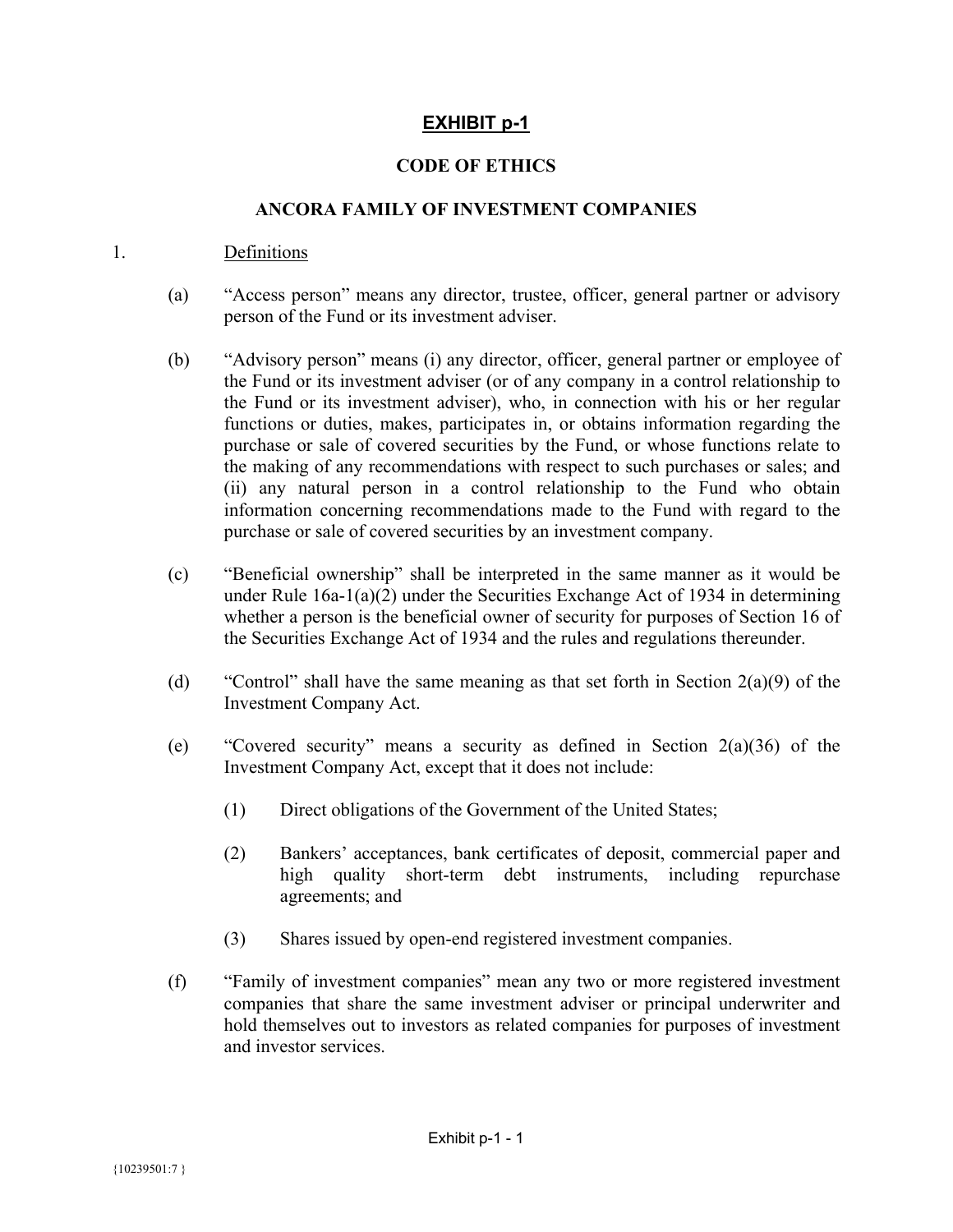- (g) "Fund" means each mutual fund contained with in the Ancora family of investment companies.
- (h) "Independent trustee" means a trustee of the Fund who is not an "interested" person" of the Fund within the meaning of Section  $2(a)(19)$  of the Investment Company Act, and who would be required to make a report under section 5 of this Code solely by reason of being a trustee of the Fund.
- (i) "Investment company personnel" means any employees, officers and directors of investment companies, investment advisers, and principal underwriters who are subject to the requirements of SEC Rule 17*j*-1.
- (j) "Investment personnel" of the Fund means: (i) any employee of the Fund (or of any company in a control relationship to the Fund) who, in connection with his or her regular functions or duties, makes or participates in making recommendations regarding the purchase or sale of securities by the Fund; and (ii) any natural person who controls the Fund and who obtains information concerning recommendations made to the Fund regarding the purchase or sale of securities by the Fund.
- (k) "Portfolio manager" means the person (or one of the persons) primarily responsible for the day-to-day management of the Fund's portfolio.
- (l) "Purchase or sale of a covered security" includes, among other things, the writing of an option to purchase or sell a covered security.

# 2. Standard of Conduct and Statement of General Fiduciary Principles

 The following general fiduciary principles shall govern personal investment activities and the interpretation and administration of this Code:

- The interests of Fund shareholders must be placed first at all times;
- All personal securities transactions must be conducted consistent with this Code and in such a manner as to avoid any actual or potential conflict of interest or any abuse of an individual's position of trust and responsibility;
- Investment company personnel should conduct themselves with honesty, integrity, professionalism and not take inappropriate advantage of their positions;
- Investment company personnel are expected to conduct themselves in compliance with federal and state securities laws and in compliance with firm policies and procedures;
- Information concerning the identity of security holdings, and financial circumstances of clients is confidential;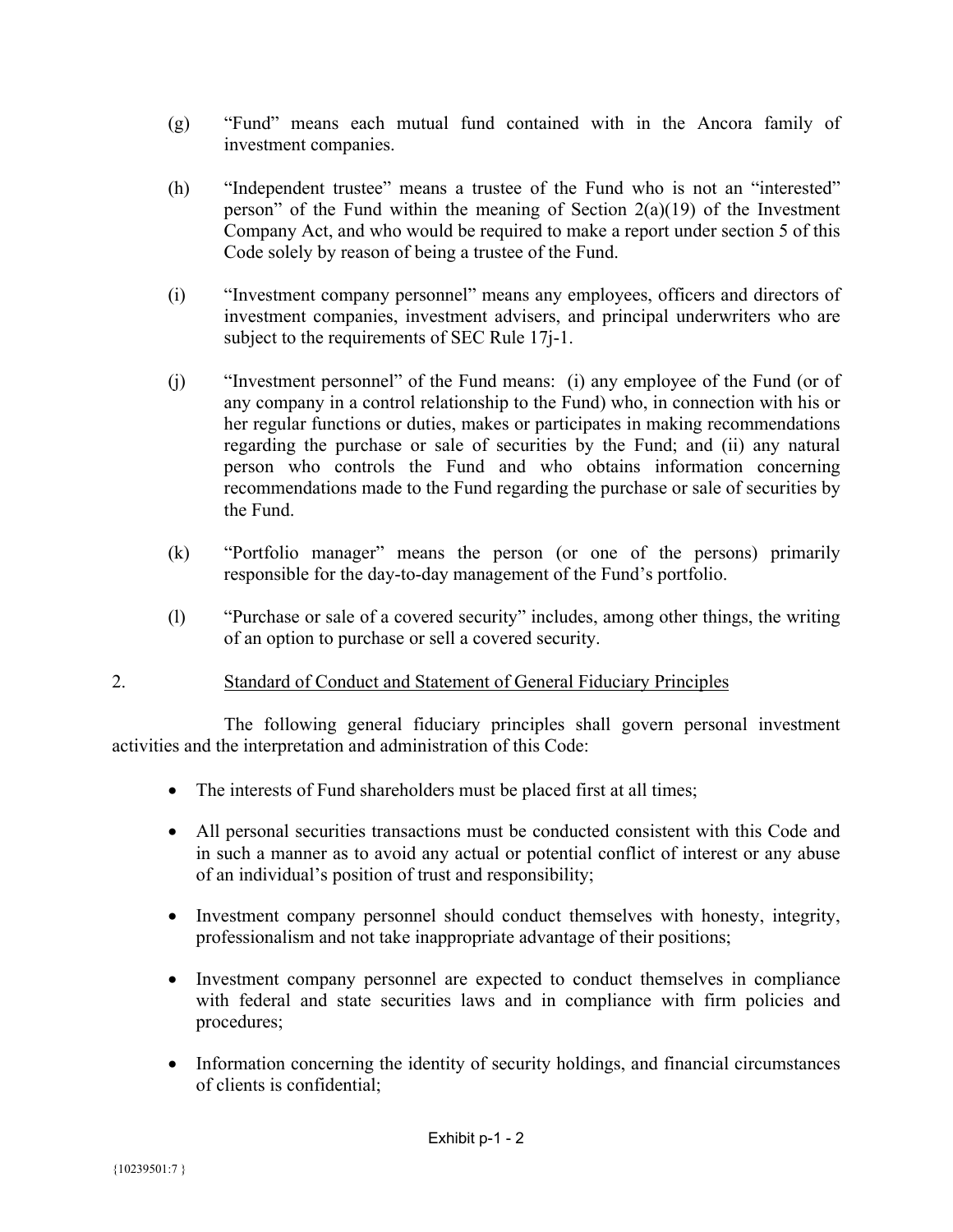The principle that independence in the investment decision-making process is paramount.

 This Code does not attempt to identify all possible conflicts of interest, and literal compliance with each of its specific provisions will not shield investment company personnel from liability for personal trading or other conduct that violates a fiduciary duty to Fund shareholders.

# 3. Protecting Inside Information

 The Ancora Family of Funds has a policy related to the misuse of inside information. In addition, under this Code, "Investment company personnel" and "Investment personnel" are to prevent access to material non-public information about the Fund recommendations, Fund client holdings and transactions, and restrict access to this information only to those persons on a need-to-know basis.

- 4. Substantive Restrictions on Personnel Investing Activities -- Blackout Periods and Pre-Clearance Requirements
	- *Investment Company Purchase/Sale Blackouts* No access person shall execute a securities transaction in the underlying securities of a Fund on a day during which, to his knowledge, any investment company managing the Fund has a pending "buy" or "sell" order in that same security until that order is executed or withdrawn.
	- *Pre-Clearance of Mutual Fund Transactions of the Funds* "Investment company personnel" and "Investment personnel" are required to pre-clear transactions in the Funds.
	- *Pre-Clearance of IPO and Private Placements* Any investment in an IPO or Private Placement must be pre-approved through the Ancora Personal Securities Transaction Pre-Clearance Process.
- 5. Reporting Personal Securities Transactions, and Accounts
	- (a) Initial Holdings Reports
		- (1) Every access person shall report to the Fund, no later than 10 days after the person becomes an access person, the following information (which information must be current as of a date no more than 45 days before the report is submitted):
			- (A) The title, number of shares (for equity securities) and principal amount (for debt securities) of each covered security in which the access person had any direct or indirect beneficial ownership when the person became an access person;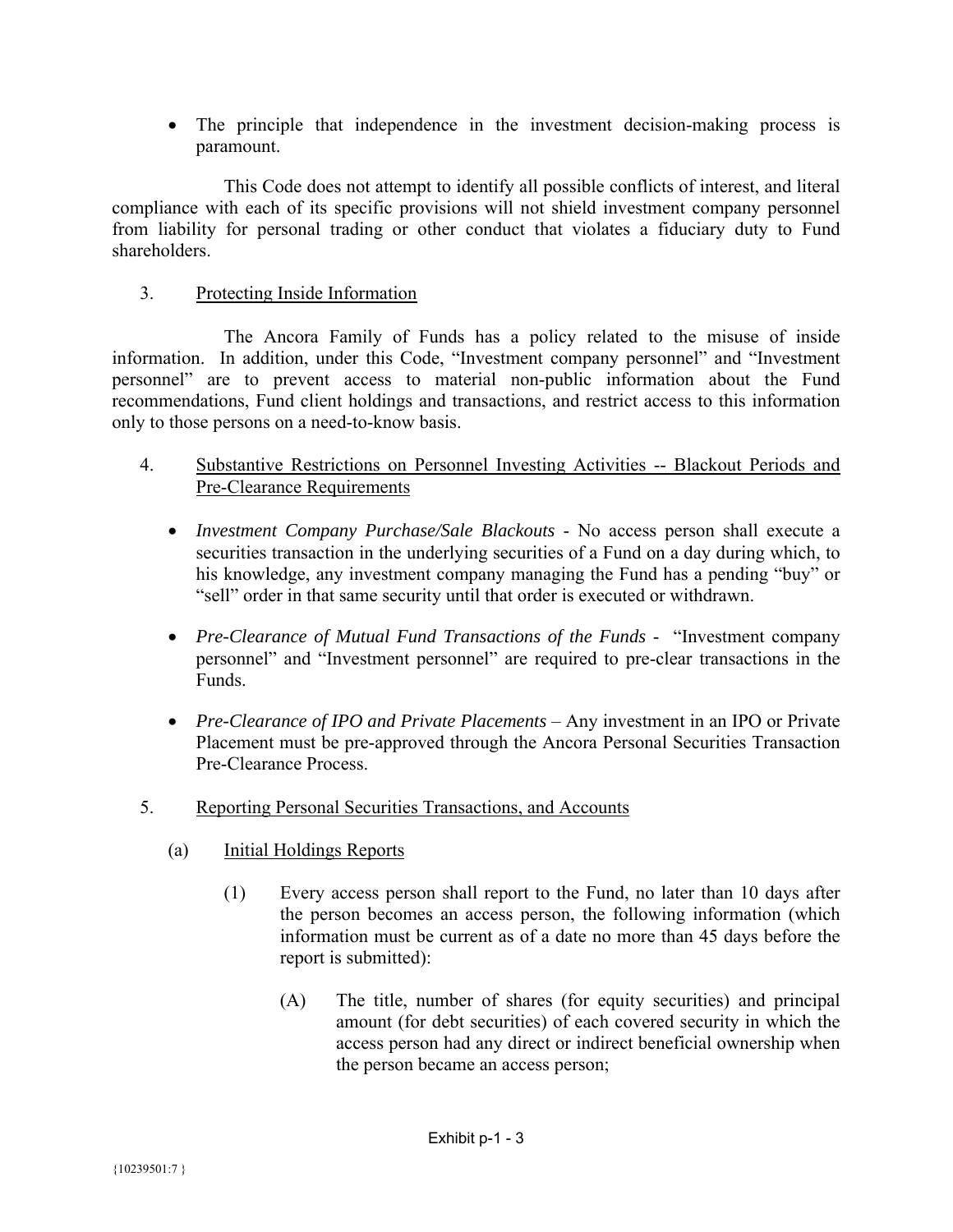- (B) The name of any broker, dealer or bank with whom the access person maintained an account in which any securities were held for the direct or indirect benefit of the access person as of the date the person became an access person; and
- (C) The date that the report is submitted by the access person.
- (2) An independent trustee of the Fund need not make an initial holdings report.
- (b) Quarterly Transaction Reports.
	- (1) Except as otherwise provided below, every access person shall report to the Fund Chief Compliance Officer, no later than 30 days after the end of each calendar quarter, the following information:
		- (A) With respect to transactions in any covered security in which such access person has, or by reason of such transaction acquires, any direct or indirect beneficial ownership in the covered security:
			- (i) The date of the transaction, the title, the interest rate and maturity date (if applicable) and the number of shares (for equity securities) and the principal amount (for debt securities) of each covered security involved;
			- (ii) The nature of the transaction (i.e., purchase, sale or any other type of acquisition or disposition);
			- (iii) The price of the covered security at which the transaction was effected;
			- (iv) The name of the broker, dealer or bank with or through which the transaction was effected; and
			- (v) The date that the report is submitted by the access person.
		- (B) With respect to any account established by the access person in which any securities were held during the quarter for the direct or indirect benefit of the access person:
			- (i) The name of the broker, dealer or bank with whom the access person established the account;
			- (ii) The date the account was established; and
			- (iii) The date that the report is submitted by the access person.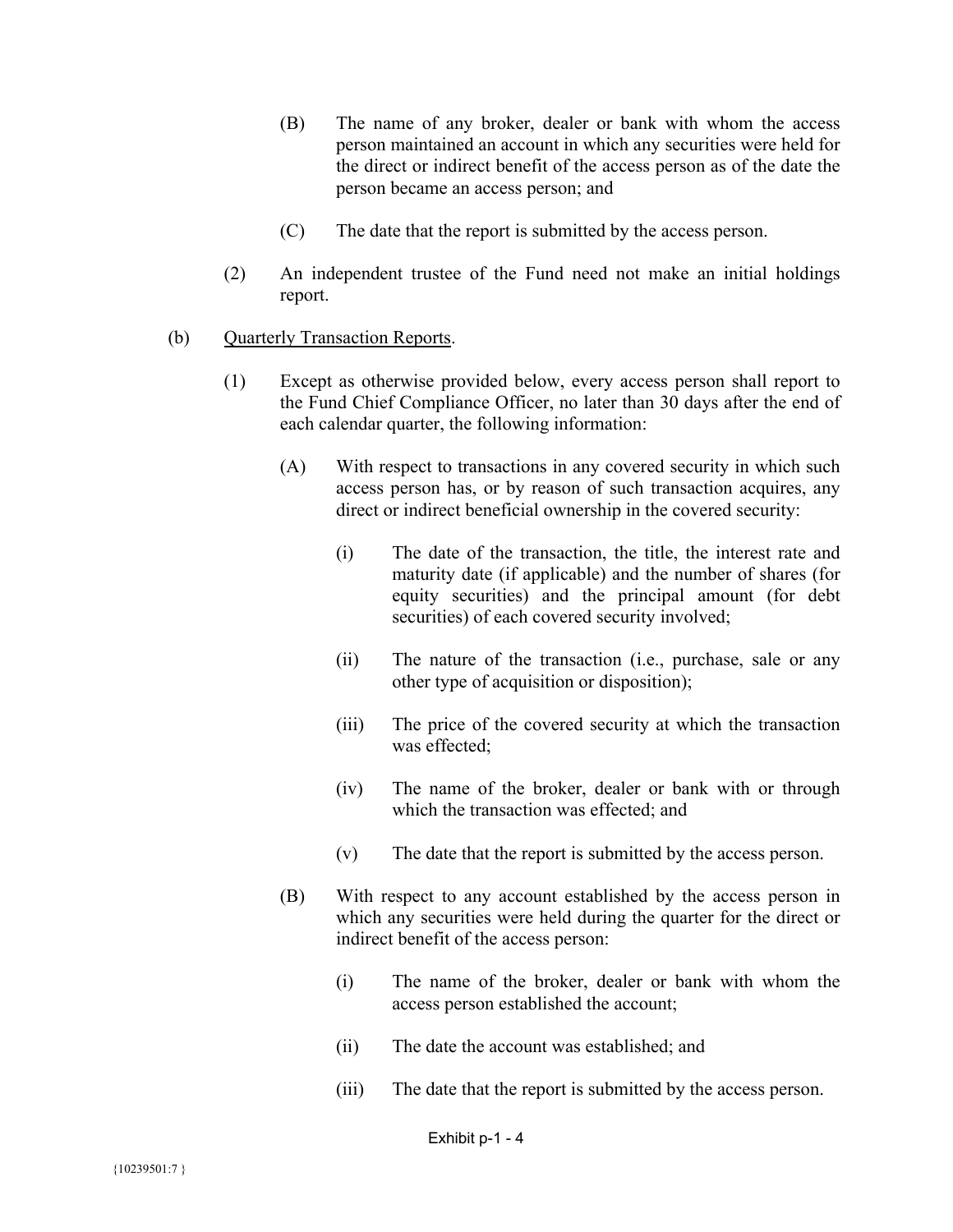- (2) An independent trustee of the Fund need only report a transaction in a covered security in a quarterly transaction report if such trustee, at the time of the transaction knew or, in the ordinary course of fulfilling his or her official duties as a trustee of the Fund, should have known that , during the 15 day period immediately before or after the date of the transaction by the trustee, such covered security was purchased or sold by the Fund or was being considered by the Fund or its investment adviser for purchase or sale by the Fund.
- (3) An access person need not make a quarterly transaction report under this section if the report would duplicate information contained in broker trade confirmations or account statements received by the Fund with respect to the access person during the applicable time period, provided that all of the information required by Section  $4(b)(1)$  is contained in the broker trade confirmations or account statements, or in the records of the Fund.

### (c) Annual Holdings Reports

- (1) Except as otherwise provided below, every access person shall report to the Fund annually the following information (which must be current as of a date no more than 45 days before the report is submitted).
	- (A) The title, number of shares (for equity securities) and principal amount (for debt securities) of each covered security in which the access person had any direct or indirect beneficial ownership;
	- (B) The name of any broker, dealer or bank with whom the access person maintains an account in which any securities are held for the direct or indirect benefit of the access person; and
	- (C) The date that the report is submitted by the access person.
- (2) An independent trustee of the Fund need not make an annual holdings report.

### (d) Monitoring Personal Securities Transactions

Personal Securities Transaction Reports and Holding Reports will be reviewed on a periodic basis.

(e) Exception

A person need not make a report under this section with respect to transactions effected for, and covered securities held in, any account over which the person has no direct or indirect influence or control.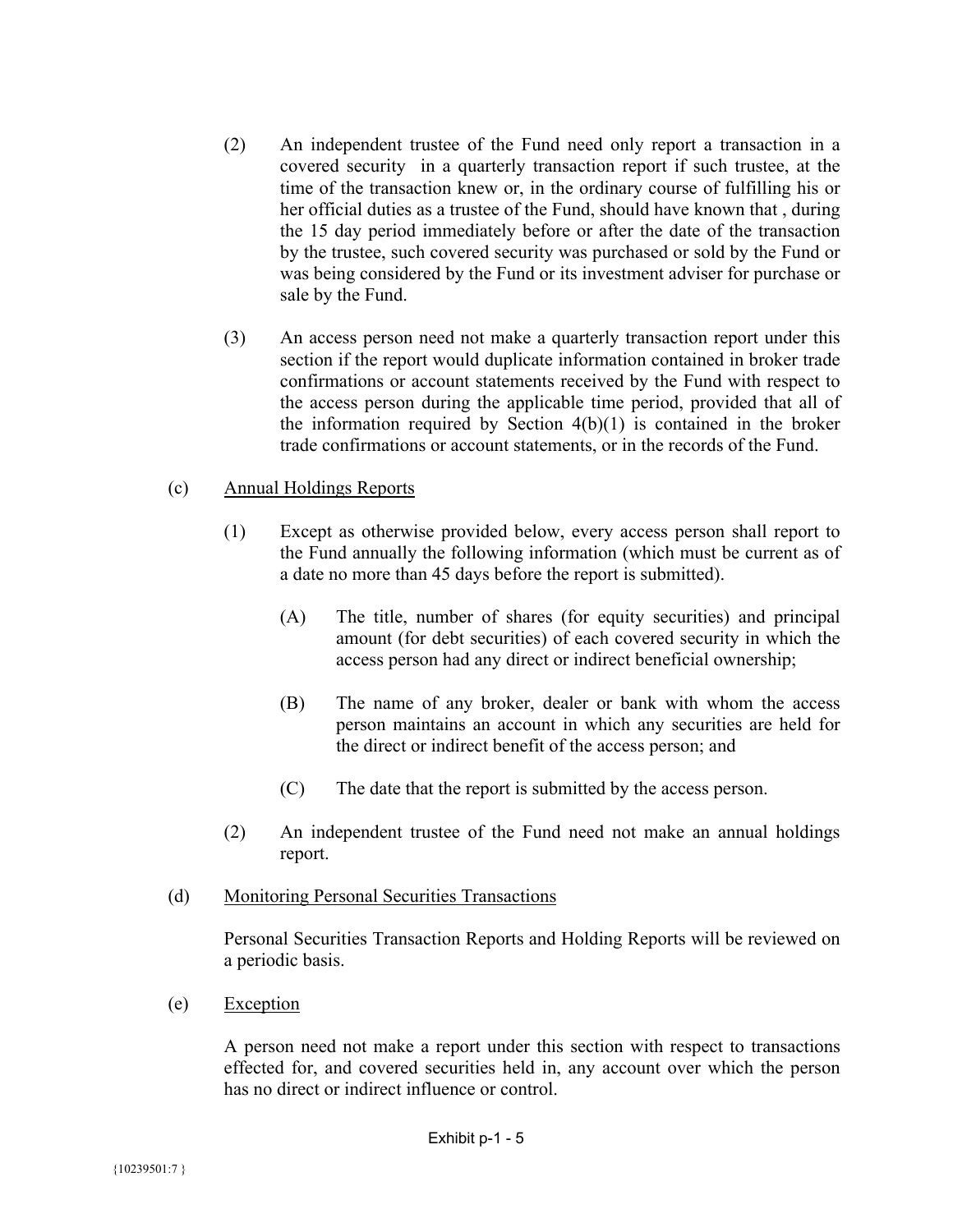# (f) Disclaimer

Any report under this section may contain a statement that the report shall not be construed as an admission by the person making such report that he or she has any direct or indirect beneficial ownership in the security to which the report relates.

# 6. Administration of Code of Ethics and Violations

# (a) Reporting Violations

This Code of Ethic requires that any "Investment company personnel", "Investment personnel", and "Independent trustees" that observe a violation of this Code of Ethics promptly report violations or self report violations the Chief Compliance Officer or a member of the Board of Directors in the absence of the Chief Compliance Officer.

# (b) General Rule

The Fund must use reasonable diligence and institute procedures reasonably necessary to prevent violations of the Code.

## (c) Written Report to Investment Company Board of Trustees

No less frequently than annually, the Chief Compliance Officer must furnish to the board of trustees of the investment company a written report that:

- (1) Describes any issues arising under the Code or procedures since the last report to the board, including, but not limited to, information about material violations of the Code or procedures and sanctions imposed in response to the material violations; and
- (2) Certifies that the Fund has adopted procedures reasonably necessary to prevent access persons from violating the Code.
- (d) Sanctions

Upon discovering a violation of this Code, the Fund may impose such sanctions as it deems appropriate, including, among other things: verbal warning, written warning, disgorgement of profits, a letter of censure, suspension or termination of the employment of the violator.